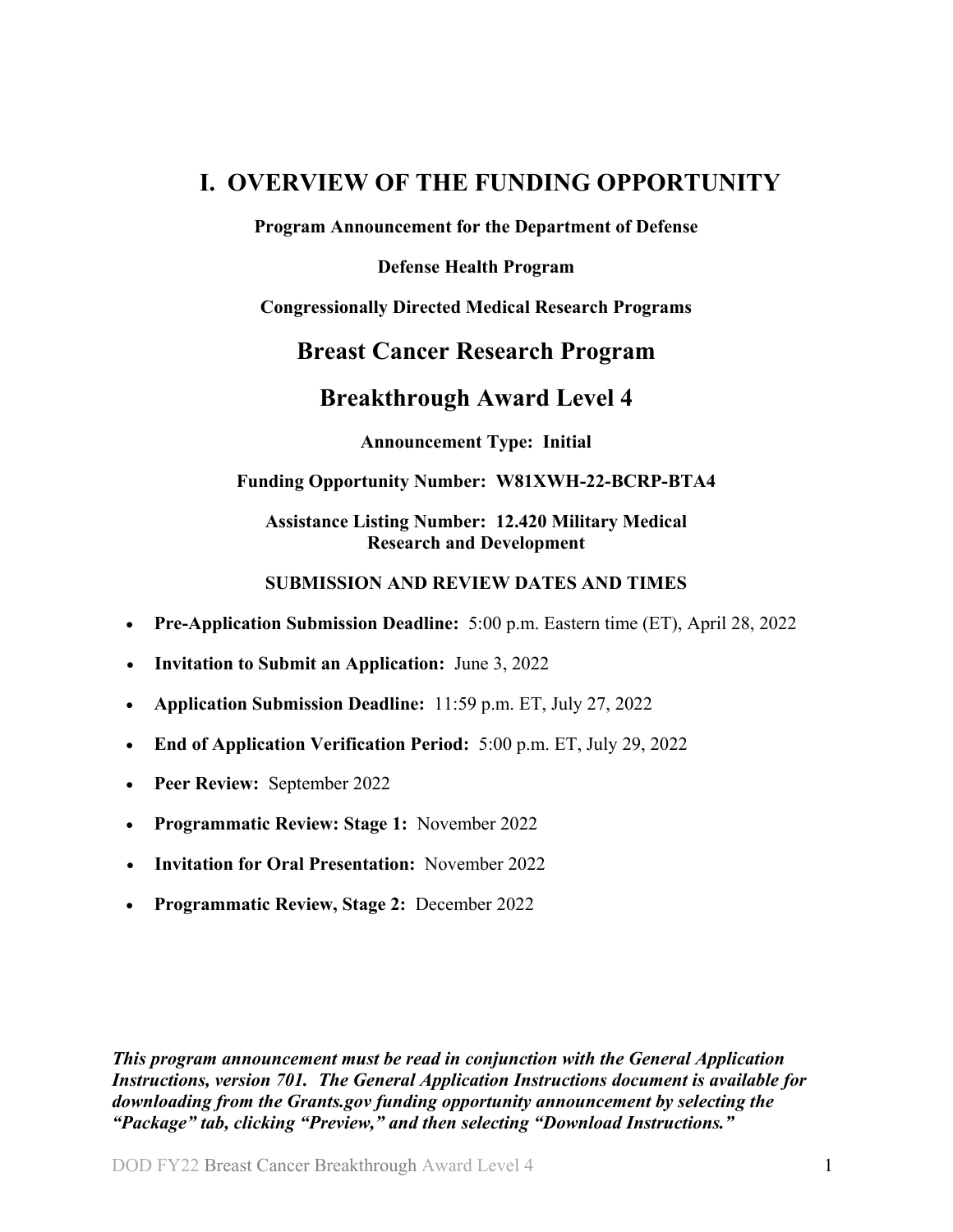## **TABLE OF CONTENTS**

| I.  |                                                                                  |  |
|-----|----------------------------------------------------------------------------------|--|
| II. | <b>DETAILED INFORMATION ABOUT THE FUNDING OPPORTUNITY  3</b>                     |  |
|     |                                                                                  |  |
|     |                                                                                  |  |
|     |                                                                                  |  |
|     |                                                                                  |  |
|     |                                                                                  |  |
|     |                                                                                  |  |
|     |                                                                                  |  |
|     |                                                                                  |  |
|     |                                                                                  |  |
|     |                                                                                  |  |
|     |                                                                                  |  |
|     | II.D.3. Unique Entity Identifier (UEI) and System for Award Management (SAM)  38 |  |
|     |                                                                                  |  |
|     |                                                                                  |  |
|     |                                                                                  |  |
|     |                                                                                  |  |
|     |                                                                                  |  |
|     |                                                                                  |  |
|     |                                                                                  |  |
|     |                                                                                  |  |
|     |                                                                                  |  |
|     |                                                                                  |  |
|     |                                                                                  |  |
|     |                                                                                  |  |
|     |                                                                                  |  |
|     |                                                                                  |  |
|     |                                                                                  |  |
|     |                                                                                  |  |
|     | II.H.1. Program Announcement and General Application Instructions Versions 51    |  |
|     |                                                                                  |  |
|     |                                                                                  |  |
|     |                                                                                  |  |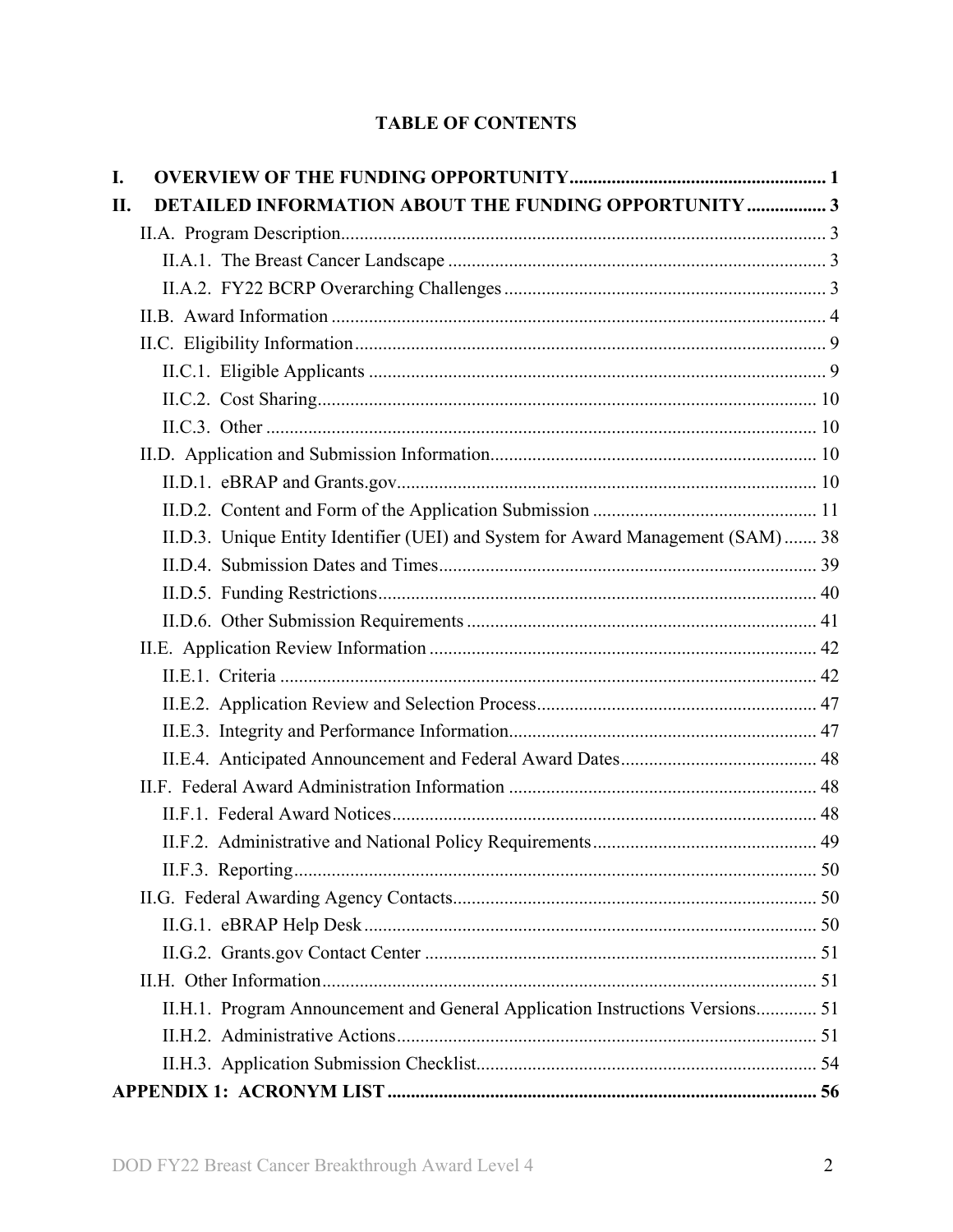# <span id="page-2-0"></span>**II. DETAILED INFORMATION ABOUT THE FUNDING OPPORTUNITY**

## <span id="page-2-1"></span>**II.A. Program Description**

Applications to the Fiscal Year 2022 (FY22) Breast Cancer Research Program (BCRP) are being solicited by the U.S. Army Medical Research Acquisition Activity (USAMRAA) using delegated authority provided by United States Code, Title 10, Section 2358 (10 USC 2358). The execution management agent for this program announcement is the Congressionally Directed Medical Research Programs (CDMRP) at the U.S. Army Medical Research and Development Command (USAMRDC). The BCRP was initiated in FY92 to support innovative, high-impact research, with a mission of ending breast cancer for Service Members, Veterans, and the general public. Appropriations for the BCRP from FY92 through FY21 totaled \$3.94 billion. The FY22 appropriation is \$150 million (M).

The BCRP challenges the scientific community to design research that will address the urgency of ending breast cancer. Specifically, the BCRP seeks to accelerate high-impact research with clinical relevance, encourage innovation and stimulate creativity, and facilitate productive collaborations.

## <span id="page-2-2"></span>**II.A.1. The Breast Cancer Landscape**

The BCRP has prepared a brief overview, The Breast Cancer Landscape, that describes what is currently known about the most pertinent topics that are consistent with the BCRP's mission of ending breast cancer. Applicants are strongly urged to read and consider The Breast Cancer Landscape before preparing their applications. The Breast Cancer Landscape may be found at [https://cdmrp.army.mil/bcrp/pdfs/Breast%20Cancer%20Landscape2021.pdf.](https://cdmrp.army.mil/bcrp/pdfs/Breast%20Cancer%20Landscape2021.pdf)

## <span id="page-2-3"></span>**II.A.2. FY22 BCRP Overarching Challenges**

Considering the current *[breast cancer landscape](https://cdmrp.army.mil/bcrp/pdfs/Breast%20Cancer%20Landscape2021.pdf)* and the BCRP's mission, all FY22 BCRP Breakthrough Award Level 4 applications must address at least one of the following overarching challenges unless adequate justification for exception is provided.\* Simply identifying an overarching challenge is not sufficient. Applications must address the challenge in a way that can lead to or make a breakthrough and have a major impact.

- Prevent breast cancer (primary prevention)
- Identify determinants of breast cancer initiation, risk, or susceptibility
- Distinguish deadly from non-deadly breast cancers
- Conquer the problems of overdiagnosis and overtreatment
- Identify what drives breast cancer growth; determine how to stop it
- Identify why some breast cancers become metastatic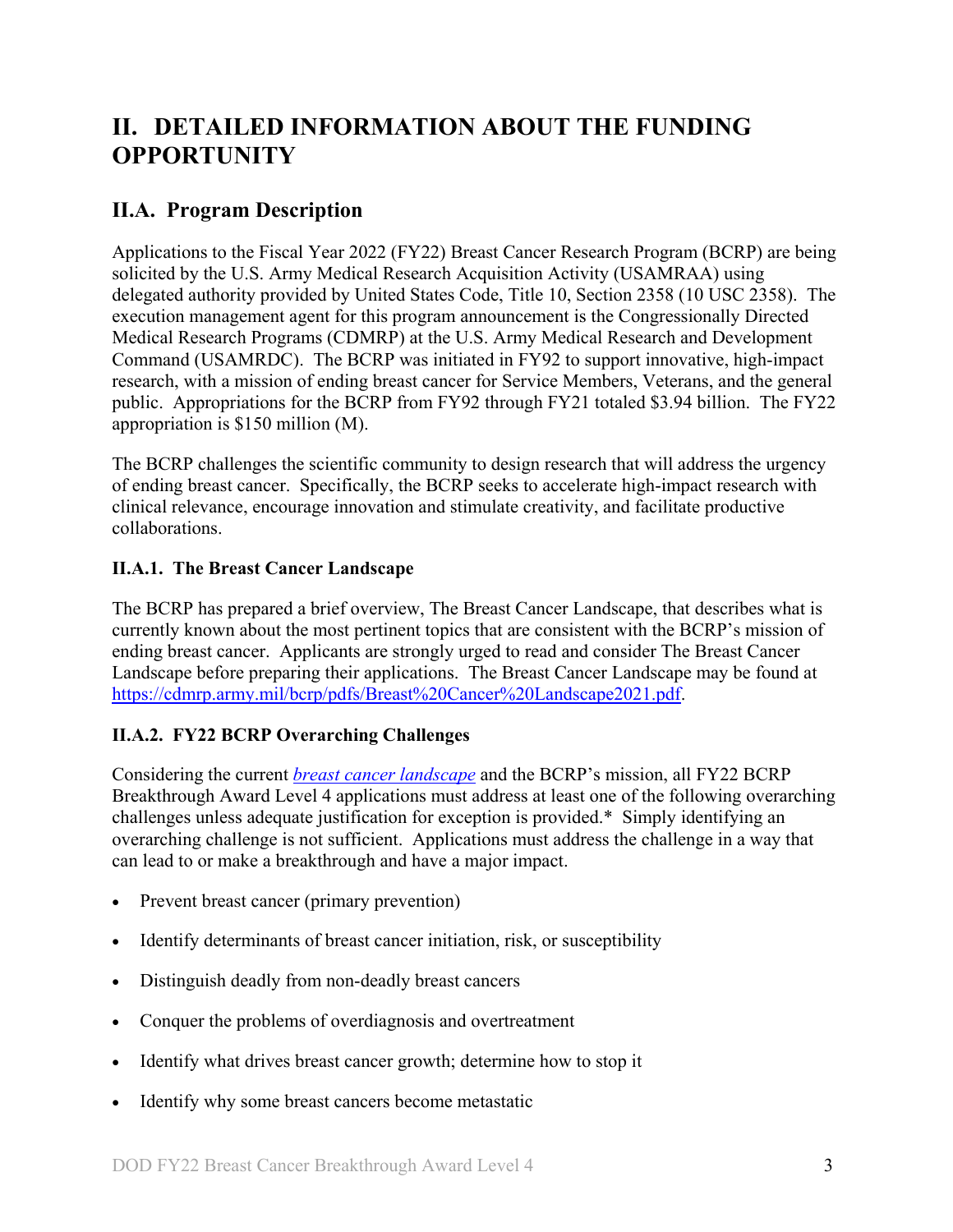- Determine why/how breast cancer cells lie dormant for years and then re-emerge; determine how to prevent lethal recurrence
- Revolutionize treatment regimens by replacing them with ones that are more effective, less toxic, and impact survival
- Eliminate the mortality associated with metastatic breast cancer

\*Alternatively, with adequate justification, applications may identify and address another overarching challenge related to the breast cancer landscape. Justification must be provided in the application.

## <span id="page-3-0"></span>**II.B. Award Information**

The intent of the Breakthrough Award is to support promising research that has high potential to lead to or make breakthroughs in breast cancer. The critical components of this award mechanism are:

**Impact:** Research supported by the Breakthrough Award will have the potential for a major impact and accelerate progress toward ending breast cancer. The impact may be near-term or long-term, but must move beyond a minor advancement and have the potential to lead to a new approach that is fundamentally better than interventions already approved or in clinical development. Applications are expected to identify the breast cancer patients or at-risk individuals who would ultimately benefit from the proposed research.

**Research Scope:** The Breakthrough Award is structured with four different funding levels. The levels are designed to support major (but not all) stages of research that will lead to clinical application. Each level has a defined research scope. It is the responsibility of the Principal Investigator (PI) to select the level that aligns with the scope of the proposed research. The funding level should be selected based on the research scope defined in the program announcement, and not on the amount of the budget.

The current program announcement discusses the Breakthrough Award Level 4. Funding Levels 1, 2, and 3 are available under other program announcements (W81XWH-22-BCRP-BTA12 for Levels 1 and 2 and W81XWH-22-BCRP-BTA3 for Level 3). The PI is strongly encouraged to review the research scope defined under each funding level as described in the corresponding Breakthrough Award program announcements before submitting the pre-application. An application that does not meet the intent of Funding Level 4 will not be recommended for funding, even if it might meet the intent of a different funding level.

The following is a general description, although not all-inclusive, of the scope of research projects that would be appropriate to propose under the current program announcement:

<span id="page-3-1"></span>**Funding Level 4:** Large-scale projects that will transform and revolutionize the clinical management and/or prevention of breast cancer. Human clinical trials are required. PIs are expected to have experience in successfully leading large-scale projects and demonstrated ability (through personal experience or via a commitment from a collaborating clinical investigator) to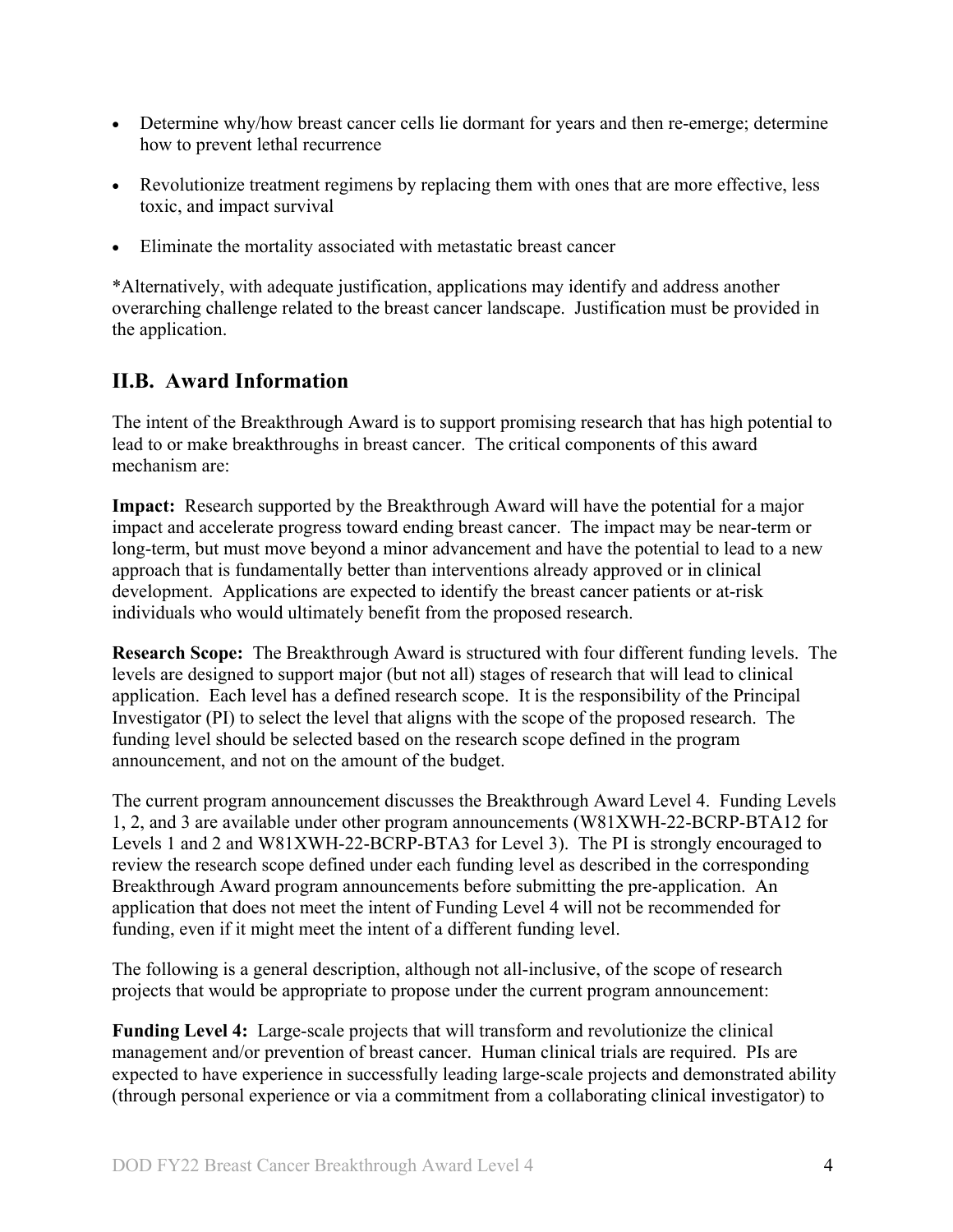implement a clinical project successfully. Where relevant, applications must demonstrate availability of and access to necessary data, human samples, cohort(s), and/or critical reagents. For proposed research that will require U.S. Food and Drug Administration (FDA) involvement, project readiness requirements at the time of application submission include: proof of availability of and access to clinical reagents (e.g., therapeutics) that meet regulatory compliance guidelines, proof of availability of and access to appropriate subject population(s), validated projections for patient recruitment, and submission of an Investigational New Drug (IND) or Investigational Device Exemption (IDE) application to the FDA, if applicable.

*Funding from this award mechanism must support a clinical trial.* A clinical trial is defined as a research study in which one or more human subjects are prospectively assigned to one or more interventions (which may include placebo or other control) to evaluate the effects of the interventions on biomedical or behavioral health-related outcomes. For more information, a Human Subject Resource Document is provided at

[https://cdmrp.army.mil/pubs/pdf/Human%20Subjects%20Resource%20Document.pdf.](https://cdmrp.army.mil/pubs/pdf/Human%20Subjects%20Resource%20Document.pdf) PIs seeking funding for a research project that does not include a clinical trial should consider one of the other FY22 BCRP program announcements being offered.

*Note:* An *invited* oral presentation is a requirement for application review of Funding Level 4 projects, as described in [Section II.D, Full Application Submission Content.](#page-9-2)

**Partnering PI Option:** The Breakthrough Award encourages applications that include meaningful and productive partnerships between investigators. The Partnering PI Option is structured to accommodate two PIs. One PI will be identified as the Initiating PI and will be responsible for the majority of the administrative tasks associated with application submission. The other PI will be identified as a Partnering PI. Both PIs should contribute significantly to the development of the proposed research project including the Project Narrative, Statement of Work (SOW), and other required components. The PIs may have expertise in similar or disparate scientific disciplines, but each PI is expected to bring distinct contributions to the application. The application should clearly demonstrate that both PIs have equal intellectual input into the design of the project and will devote similar and appropriate levels of effort to the conduct of the project. It is expected that funding will be balanced between both PIs unless appropriately justified. New partnerships are encouraged, but not required. The application is expected to describe how the PIs' unique expertise combined as a partnership will better address the research question, how the unique expertise that each individual brings to the application is critical for the research strategy and completion of the SOW, and why the work should be done together rather than through separate efforts. *To meet the intent of the Partnering PI Option, applicants are discouraged from being named as a Partnering PI on multiple Breakthrough Award Level 4 applications unless they are clearly addressing distinct research questions. Applications where one PI is providing samples, animal models, or investigational agents while the other PI is performing most or all of the experiments and analyses do not meet the intent of the Partnering PI Option.* If recommended for funding, each PI will be named to an individual award within the recipient organization. For individual submission requirements for the Initiating PI and Partnering PI, refer to Section [II.D.2, Content and Form of the Application](#page-10-0)  [Submission.](#page-10-0)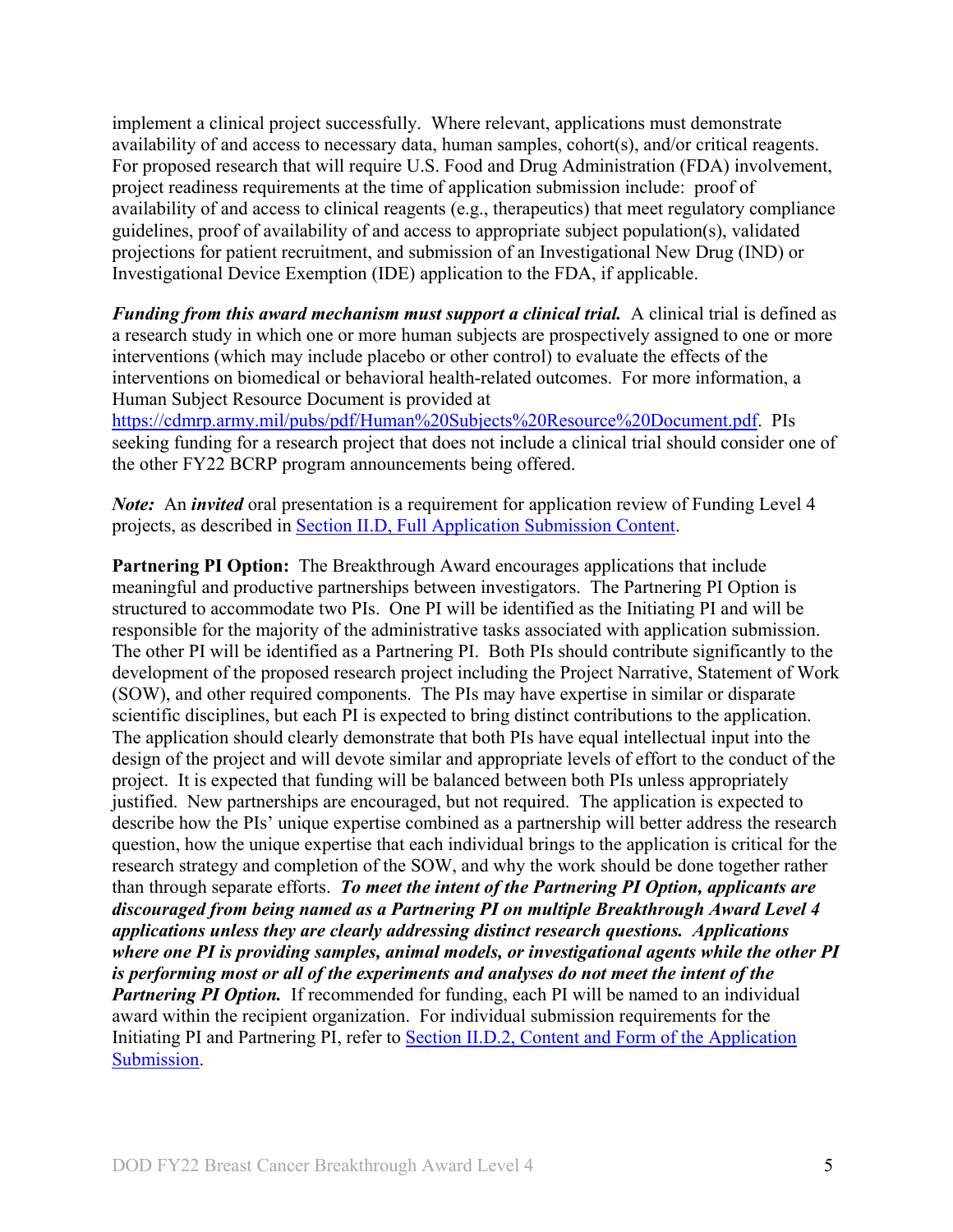**Personnel:** Applications are expected to include an appropriate and robust research team with the combined backgrounds and breast cancer-related expertise to enable successful conduct of the project.

**Consumer Advocates:** Applications are required to include consumer advocate involvement. The research team must include two or more breast cancer consumer advocates, who will be integral throughout the planning and implementation of the research project. Consumer advocates should be involved in the development of the research question, project design, oversight, recruitment, and evaluation, as well as other significant aspects of the proposed project. Interactions with other team members should be well integrated and ongoing, not limited to attending seminars and semi-annual meetings. As lay representatives, the consumer advocates must be individuals who have been diagnosed with breast cancer, and they should be active in a breast cancer advocacy organization. Their role in the project should be independent of their employment, and they cannot be employees of any of the organizations participating in the application. Their role should be focused on providing objective input on the research and its potential impact for individuals with, or at risk for, breast cancer. The consumer advocates should have a high level of knowledge of current breast cancer issues and the appropriate background and/or training in breast cancer research to contribute to the project.

The following are important aspects of the BCRP Breakthrough Award Level 4, in addition to the items outlined above:

- **Preliminary data are required:** Inclusion of preliminary data relevant to the proposed clinical trial is required.
- **Study Population:** The application should demonstrate the availability of and access to a suitable patient population that will support a meaningful outcome for the study. The application should include a discussion of how accrual goals will be achieved, as well as the strategy for inclusion of women and minorities in the clinical trial appropriate to the objectives of the study.
- **Intervention Availability:** The application should demonstrate the documented availability of and access to the drug/compound, device, and/or other materials needed, as appropriate, for the proposed duration of the study.
- **Personnel and Environment:** The application should demonstrate the study team's expertise and experience in all aspects of conducting clinical trials, including appropriate statistical analysis, knowledge of FDA processes (if applicable), and data management. The application should include a study coordinator(s) who will guide the clinical protocol through the local Institutional Review Board (IRB) of record and other federal agency regulatory approval processes, coordinate activities from all sites participating in the trial, and coordinate participant accrual. The application should show strong institutional support and, if applicable, a commitment to serve as the FDA regulatory sponsor, ensuring all sponsor responsibilities described in the Code of Federal Regulations, Title 21, Part 312 (21 CFR 312), Subpart D, are fulfilled.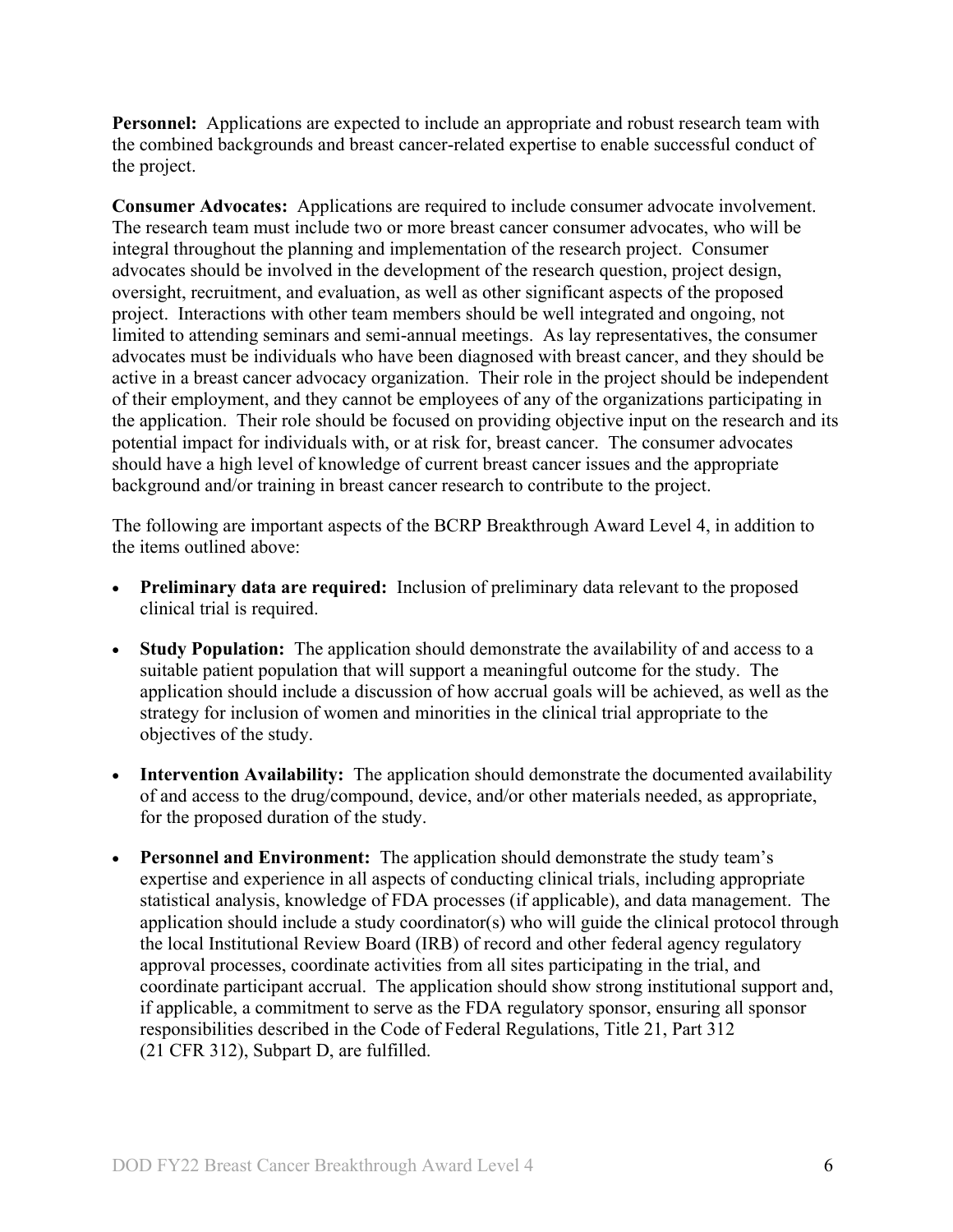• **Statistical Analysis and Data Management Plans:** The application should include a clearly articulated statistical analysis plan, a power analysis reflecting sample size projections that will answer the objectives of the study and a data management plan and use of an appropriate database to safeguard and maintain the integrity of the data. If FDA-regulated, the trial must use a 21 CFR 11-compliant database and appropriate data standards. For more on data standards, see [https://www.fda.gov/downloads/Drugs/DevelopmentApprovalProcess/](https://www.fda.gov/downloads/Drugs/DevelopmentApprovalProcess/FormsSubmissionRequirements/ElectronicSubmissions/UCM511237.pdf) [FormsSubmissionRequirements/ElectronicSubmissions/UCM511237.pdf.](https://www.fda.gov/downloads/Drugs/DevelopmentApprovalProcess/FormsSubmissionRequirements/ElectronicSubmissions/UCM511237.pdf)

If the proposed clinical trial involves the use of a drug that has not been approved by the FDA for the proposed investigational use, then an IND application to the FDA that meets all requirements under 21 CFR 312 may be required. It is the responsibility of the applicant to provide evidence if an IND is not required. *If an IND is required, the IND application must be submitted to the FDA by the FY22 BCRP Breakthrough Award Level 4 application submission deadline.* The IND should be specific for the product (i.e., the product should not represent a derivative or alternate version of the investigational agent described in the IND application) and indication to be tested in the proposed clinical trial. For more information on IND applications, the FDA has provided guidance at

[https://www.fda.gov/drugs/developmentapprovalprocess/howdrugsaredevelopedandapproved/ap](https://www.fda.gov/drugs/developmentapprovalprocess/howdrugsaredevelopedandapproved/approvalapplications/investigationalnewdrugindapplication/default.htm) [provalapplications/investigationalnewdrugindapplication/default.htm.](https://www.fda.gov/drugs/developmentapprovalprocess/howdrugsaredevelopedandapproved/approvalapplications/investigationalnewdrugindapplication/default.htm) 

If the investigational product is a device, then an IDE application to the FDA that meets all requirements under 21 CFR 812 may be required. It is the responsibility of the applicant to provide evidence if an IDE is not required or if the device qualifies for an abbreviated IDE. *If an IDE is required, the IDE application must be submitted to the FDA by the FY22 BCRP Breakthrough Award Level 4 application submission deadline.* The IDE should be specific for the device (i.e., should not represent a derivative or modified version of the device described in the IDE application) and indication to be tested in the proposed clinical trial.

If the clinical trial of an investigational product will be conducted at international sites, evidence that an application to the relevant national regulatory agency of the host country(ies) *has been submitted by the FY22 BCRP Breakthrough Award Level 4 application submission deadline* is required.

*Funded trials are required to post a copy of the informed consent form used to enroll subjects on a publicly available federal website in accordance with federal requirements described in 32 CFR 219. Funded studies are required to register the study in the National Institutes of Health (NIH) clinical trials registry, [www.clinicaltrials.gov,](http://www.clinicaltrials.gov/) prior to initiation of the study. Refer to the General Application Instructions, Appendix 1, Section B, for further details.*

A congressionally mandated Metastatic Cancer Task Force was formed with the purpose of identifying ways to help accelerate clinical and translational research aimed at extending the lives of advanced state and recurrent patients. As a member of the Metastatic Cancer Task Force, the CDMRP encourages applicants to review the recommendations [\(https://health.mil/Reference-Center/Congressional-Testimonies/2018/05/03/Metastatic-Cancer-](https://www.health.mil/Reference-Center/Congressional-Testimonies?refVector=001000000000000&refSrc=130)[Research\)](https://www.health.mil/Reference-Center/Congressional-Testimonies?refVector=001000000000000&refSrc=130) and submit research ideas to address these recommendations provided they are within the limitations of this funding opportunity and fit within the FY22 BCRP priorities.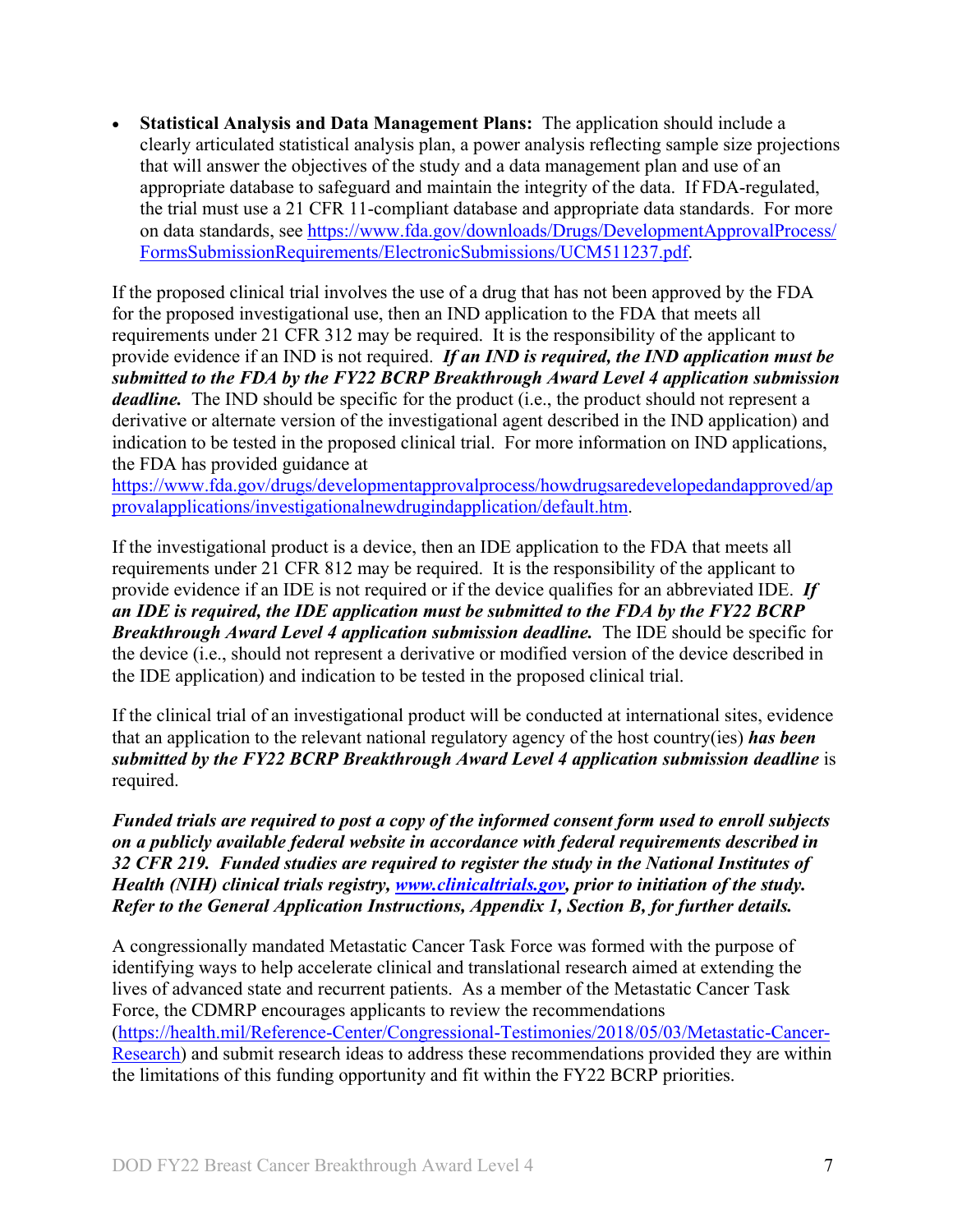*The proposed research must be relevant to active-duty Service Members, Veterans, military beneficiaries, and/or the American public.* Collaborations between researchers at military or Veteran institutions and non-military institutions are strongly encouraged. These relationships can leverage knowledge, infrastructure, and access to unique clinical populations that the partners bring to the research effort, ultimately advancing cancer research that is of significance to the Warfighter, military families, and the American public.

The types of awards made under the program announcement will be assistance agreements. An assistance agreement is appropriate when the federal government transfers a "thing of value" to a "state, local government," or "other recipient" to carry out a public purpose of support or stimulation authorized by a law of the United States instead of acquiring property or service for the direct benefit and use of the U.S. government. An assistance agreement can take the form of a grant or cooperative agreement. The level of involvement on the part of the Department of Defense (DOD) during project performance is the key factor in determining whether to award a grant or cooperative agreement. If "no substantial involvement" on the part of the funding agency is anticipated, a grant award will be made (31 USC 6304). Conversely, if substantial involvement on the part of the funding agency is anticipated, a cooperative agreement will be made (31 USC 6305), and the award will identify the specific substantial involvement. Substantial involvement may include, but is not limited to, collaboration, participation, or intervention in the research to be performed under the award. The award type, along with the start date, will be determined during the negotiation process.

The anticipated direct costs budgeted for the entire period of performance for an FY22 BCRP Breakthrough Award Level 4 will not exceed **\$10M**. Refer to Section [II.D.5, Funding](#page-39-0)  [Restrictions,](#page-39-0) for detailed funding information.

Awards will be made no later than September 30, 2023. For additional information refer to Section [II.F.1, Federal Award Notices.](#page-47-2)

*The CDMRP expects to allot approximately \$15.5M to fund approximately one BCRP Breakthrough Award Level 4 application. Funding of applications received is contingent upon the availability of federal funds for this program as well as the number of applications received, the quality and merit of the applications as evaluated by scientific and programmatic review, and the requirements of the government. Funds to be obligated on any award resulting from this funding opportunity will be available for use for a limited time period based on the fiscal year of the funds. It is anticipated that awards made from this FY22 funding opportunity will be funded with FY22 funds, which will expire for use on September 30, 2028.*

#### **Research Involving Human Anatomical Substances, Human Subjects, or Human**

**Cadavers:** All DOD-funded research involving new and ongoing research with human anatomical substances, human subjects, or human cadavers must be reviewed and approved by the USAMRDC Office of Research Protections, Human Research Protection Office (HRPO), prior to research implementation. This administrative review requirement is in addition to the local IRB or Ethics Committee (EC) review. Local IRB/EC approval at the time of submission is not required. Allow up to 3 months to complete the HRPO regulatory review and approval processes following submission of *all required and complete* documents to the HRPO. Refer to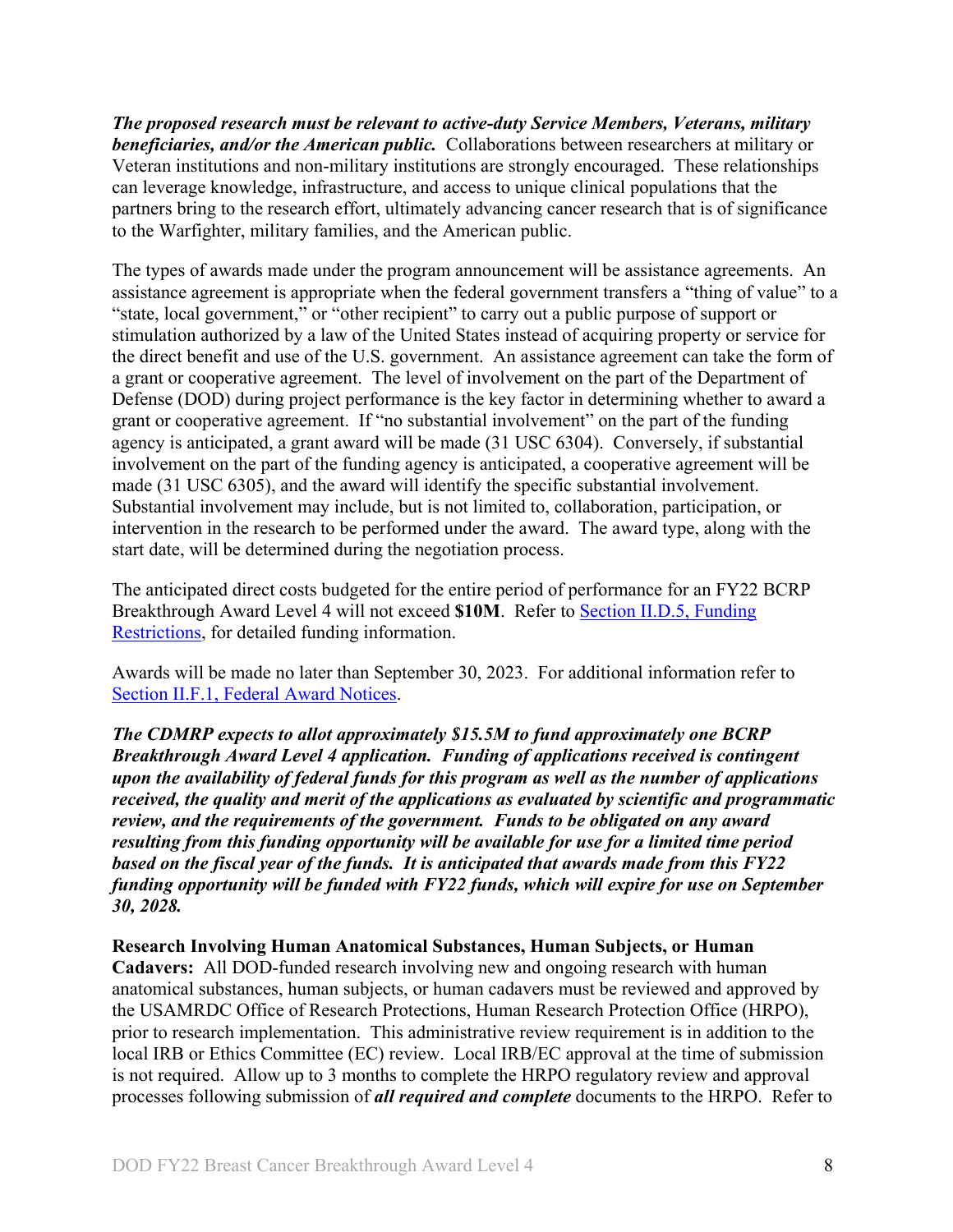the General Application Instructions, Appendix 1, and the Human Research Protections Office Resources and Overview document available on the electronic Biomedical Research Application Portal (eBRAP) "Funding Opportunities & Forms" web page [\(https://ebrap.org/eBRAP/public/Program.htm\)](https://ebrap.org/eBRAP/public/Program.htm) for additional information.

**Multi-Institutional Clinical Trials:** If the proposed research involves more than one institution, plans for the multi-institutional structure governing the research protocol(s) should be outlined.

A written plan for single IRB review arrangements must be provided for cooperative research conducted in the United States. The lead institution responsible for developing the master protocol and master consent form should be identified and should be the single point of contact for regulatory submissions and requirements. The master protocol and consent form must be reviewed by the HRPO prior to distribution to the additional sites for IRB/EC review. Communication and data transfer between or among the collaborating institutions, as well as how specimens and/or imaging products obtained during the study will be handled, should be included in the appropriate sections of the application. A separate intellectual and material property plan agreed on by all participating institutions is also required for multi-institutional clinical trials.

## <span id="page-8-0"></span>**II.C. Eligibility Information**

## <span id="page-8-1"></span>**II.C.1. Eligible Applicants**

<span id="page-8-2"></span>**II.C.1.a. Organization: All organizations, including foreign organizations, foreign public entities, and international organizations, are eligible to apply.** 

**Government Agencies Within the United States:** Local, state, and federal government agencies are eligible to the extent that applications do not overlap with their fully funded internal programs. Such agencies are required to explain how their applications do not overlap with their internal programs.

As applications for this program announcement may be submitted by extramural and intramural organizations, these terms are defined below.

**Extramural Organization:** An eligible non-DOD organization. Examples of extramural organizations include academic institutions, biotechnology companies, foundations, federal government organizations other than the DOD, and research institutes.

**Intramural DOD Organization:** A DOD laboratory, DOD military treatment facility, and/or DOD activity embedded within a civilian medical center. *Intramural Submission:**An application submitted by a DOD organization for an intramural investigator working within a DOD laboratory or military treatment facility or in a DOD activity embedded within a civilian medical center.*

**The USAMRAA makes awards to eligible organizations, not to individuals.**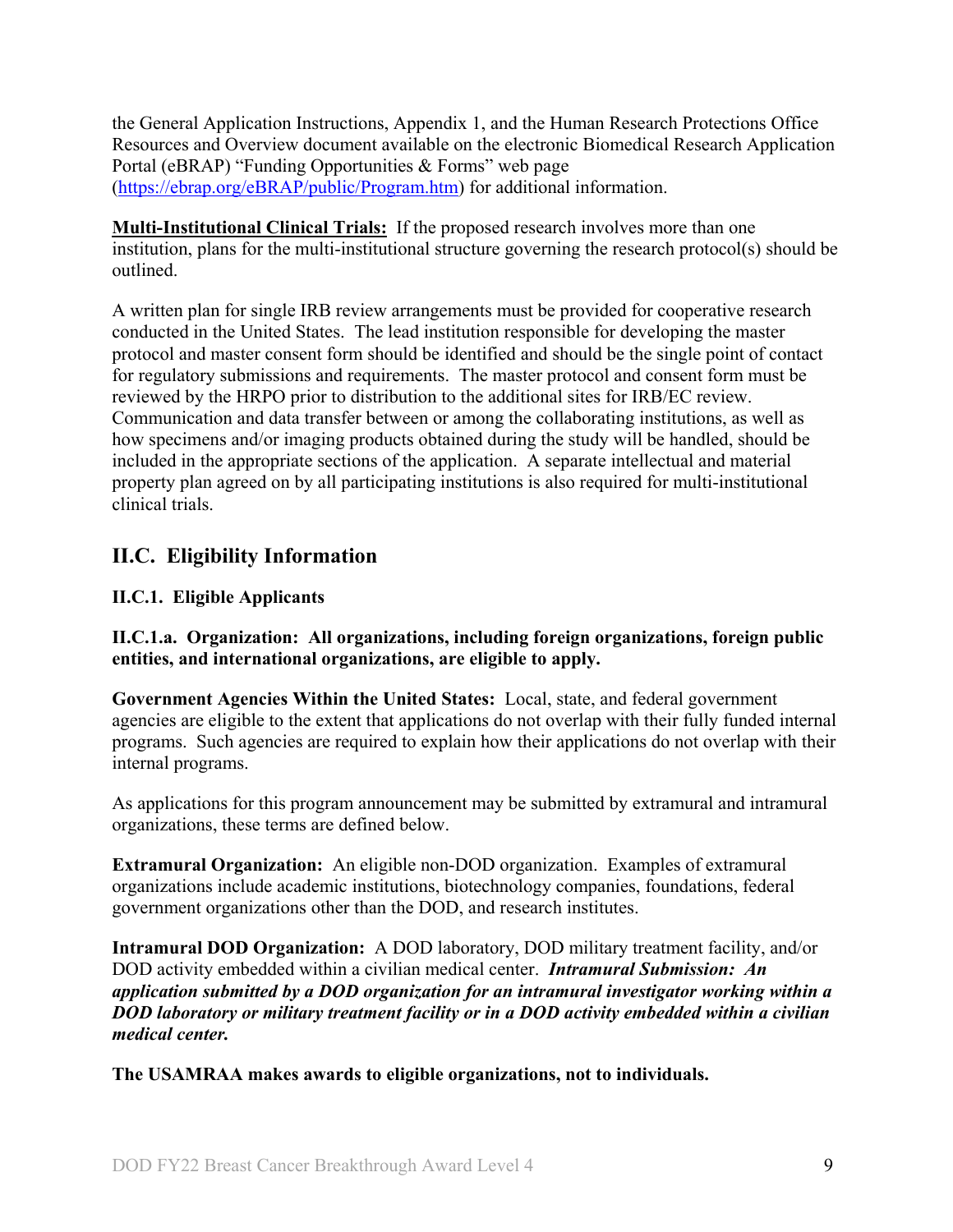## **II.C.1.b. Principal Investigator**

Independent investigators at all academic levels (or equivalent) are eligible to be named as a PI, Initiating PI, or Partnering PI on an application.

*There are no limits on the number of pre-applications for which an investigator may be named as a PI, Initiating PI, or Partnering PI for this Breakthrough Award Level 4 program announcement.*

*Investigators are discouraged from being named on multiple pre-applications unless they are clearly addressing distinct research questions. Pre-applications will be required to include a brief description of all the pre-applications in which the PI is named as a PI, Initiating PI, Partnering PI, or collaborator under this Breakthrough Award Level 4 program announcement.*

An eligible PI, regardless of ethnicity, nationality, or citizenship status, must be employed by, or affiliated with, an eligible organization.

The CDMRP encourages all PIs to participate in a digital identifier initiative through Open Researcher and Contributor ID, Inc. (ORCID). Registration for a unique ORCID identifier can be done online at [https://orcid.org/.](https://orcid.org/)

## <span id="page-9-0"></span>**II.C.2. Cost Sharing**

Cost sharing/matching is not an eligibility requirement.

## <span id="page-9-1"></span>**II.C.3. Other**

Organizations must be able to access **.gov** and **.mil** websites in order to fulfill the financial and technical deliverable requirements of the award and submit invoices for payment.

For general information on required qualifications for award recipients, refer to the General Application Instructions, Appendix 3.

Refer to [Section II.H.2, Administrative Actions,](#page-50-3) for a list of administrative actions that may be taken if a pre-application or application does not meet the administrative, eligibility, or ethical requirements defined in this program announcement.

## <span id="page-9-2"></span>**II.D. Application and Submission Information**

*Submission of applications that are essentially identical or propose essentially the same research project to different funding opportunities within the same program and funding cycle is prohibited and will result in administrative withdrawal of the duplicative application(s).*

## <span id="page-9-3"></span>**II.D.1. eBRAP and Grants.gov**

**eBRAP** [\(https://ebrap.org\)](https://ebrap.org/) is a secure web-based system that allows PIs to submit their preapplications, view and verify extramural full applications submitted to Grants.gov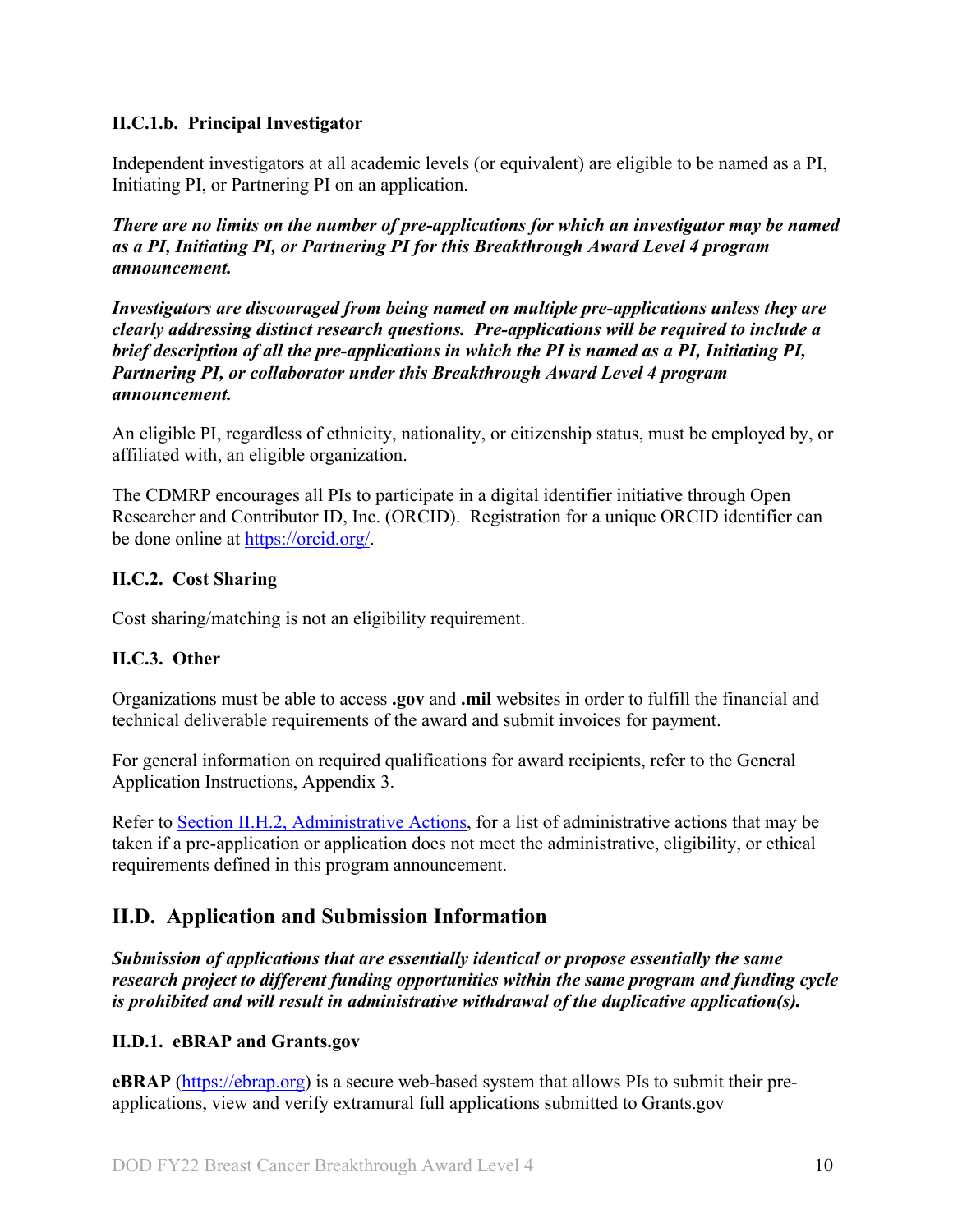[\(https://grants.gov\)](https://grants.gov/), receive communications from the CDMRP, and submit documentation during award negotiations and throughout the period of performance. eBRAP also allows intramural organizations to submit full applications following pre-application submission.

Grants.gov is a federal system required to be utilized by agencies to receive and process extramural grant applications. Full applications may only be submitted to Grants.gov after submission of a pre-application through eBRAP.

Contact information for the eBRAP Help Desk and the Grants.gov Contact Center can be found in [Section II.G, Federal Awarding Agency Contacts.](#page-49-1)

## *Extramural Submission:*

- Pre-application content and forms must be accessed and submitted at eBRAP.org.
- Full application packages must be accessed and submitted at Grants.gov.

#### *Intramural DOD Submission:*

- Pre-application content and forms must be accessed and submitted at eBRAP.org.
- Full application packages must be accessed and submitted at eBRAP.org.

### *Note: Applications from an intramural DOD organization or from an extramural federal government organization may be submitted to Grants.gov through a research foundation.*

## <span id="page-10-0"></span>**II.D.2. Content and Form of the Application Submission**

Submission is a two-step process requiring both *pre-application* (eBRAP.org) and *full application* (eBRAP.org or Grants.gov) as indicated below. The submission process should be started early to avoid missing deadlines. There are no grace periods. Full application submission guidelines differ for extramural (Grants.gov) and intramural (eBRAP.org) organizations (refer to [Table 1, Full Application Guidelines\)](#page-15-0).

*The application title, eBRAP log number, and all information for the PI, Business Official(s), performing organization, and contracting organization must be consistent throughout the entire pre-application and full application submission process.* Inconsistencies may delay application processing and limit or negate the ability to view, modify, and verify the application in eBRAP. If any changes need to be made, the applicant should contact the eBRAP Help Desk at [help@eBRAP.org](mailto:help@eBRAP.org) or 301-682-5507 prior to the application submission deadline.

*Partnering PI Option:* The Initiating PI must complete the pre-application submission process and submit the contact information for the Partnering PI. The Partnering PI will then be notified of the pre-application submission separately by email. *The Partnering PI must follow the link in the notification email in order to associate their full application package with that of the Initiating PI. After following the link, the Partnering PI must verify their contact information, organization, and designation as an extramural or intramural submission within eBRAP***.** If not previously registered, the Partnering PI must register in eBRAP. A new pre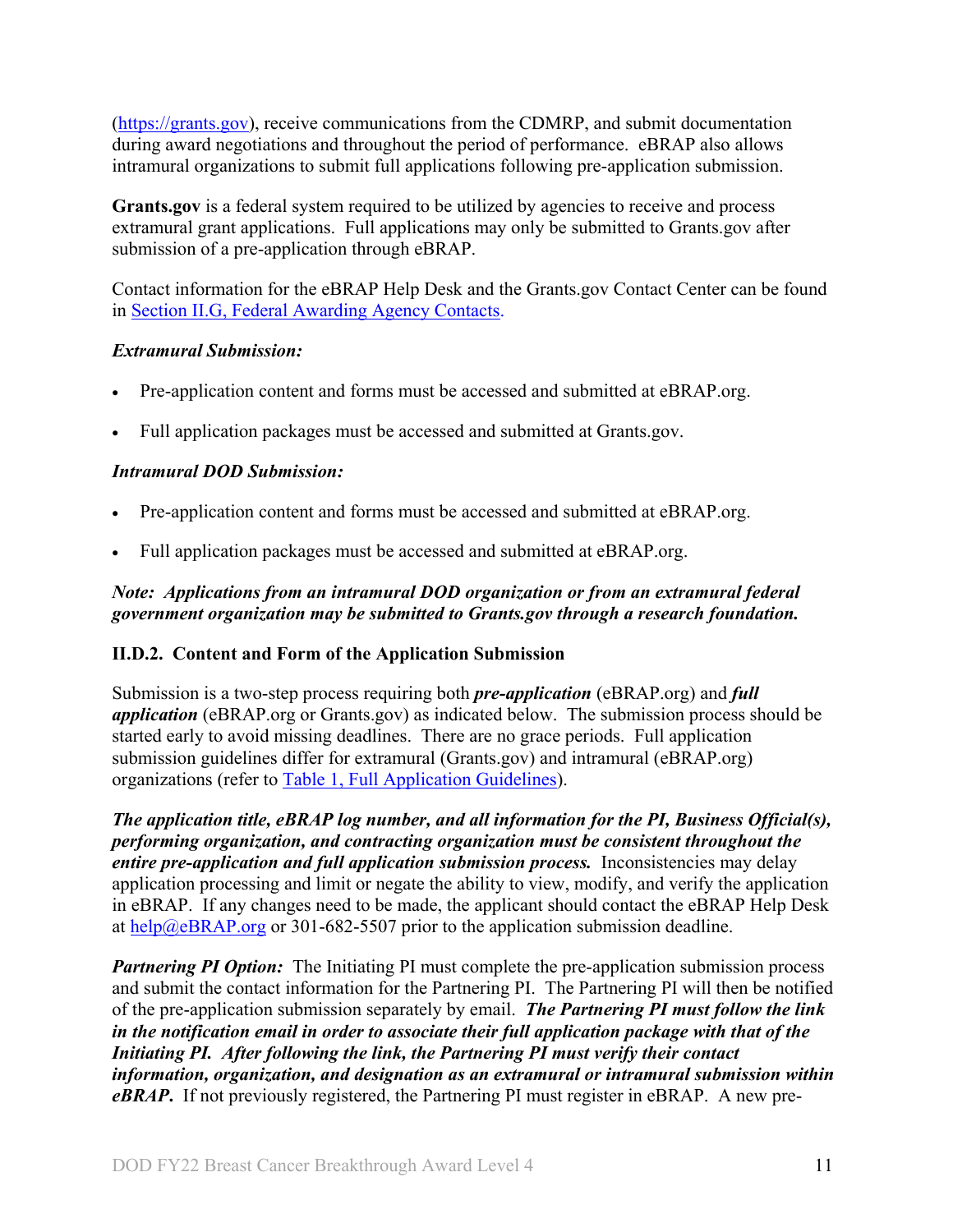application based on this research project should not be initiated by the Partnering PI. Applicants are urged to complete these steps as soon as possible. If they are not completed, the Partnering PI will not be able to view and modify their application during the verification period in eBRAP. If these steps are not completed, an intramural partner will not be able to submit the Partnering PI's required full application package components to eBRAP.

## **II.D.2.a. Step 1: Pre-Application Submission Content**

## *During the pre-application process, eBRAP assigns each submission a unique log number. This unique eBRAP log number is required during the full application submission process.*

To begin the pre-application process, first select whether the submitting organization is extramural or intramural, then confirm your selection or cancel. **Incorrect selection of extramural or intramural submission type will delay processing.**

If an error has been made in the selection of extramural versus intramural and the pre-application submission deadline has passed, the PI or Business Official must contact the eBRAP Help Desk at  $\frac{help@eBRAP.org}{$  or 301-682-5507 to request a change in designation.

All pre-application components must be submitted by the PI (single PI) or Initiating PI (Partnering PI Option) through eBRAP [\(https://eBRAP.org/\)](https://ebrap.org/). Because the invitation to submit an application is based on the contents of the pre-application, investigators should not change the title or research objectives after the pre-application is submitted.

The applicant organization and associated PI(s) identified in the pre-application should be the same as those intended for the subsequent application submission. If any changes are necessary after submission of the pre-application, the applicant must contact the eBRAP Help Desk at [help@eBRAP.org](mailto:help@eBRAP.org) or 301-682-5507.

A change in PI or organization after submission of the pre-application may be allowed after review of a submitted written appeal (contact the eBRAP Help Desk at  $\frac{heb}{a}eBRAP.org$  or 301-682-5507) and at the discretion of the USAMRAA Grants Officer.

PIs with an ORCID identifier should enter that information in the appropriate field in the "My Profile" tab in the "Account Information" section of eBRAP.

The pre-application consists of the following components, which are organized in eBRAP by separate tabs (refer to the General Application Instructions, Section II.B, for additional information on pre-application submission):

## • **Tab 1 – Application Information**

Submission of application information includes assignment of primary and secondary research classification codes, which may be found at [https://ebrap.org/eBRAP/public/](https://ebrap.org/eBRAP/public/Program.htm) [Program.htm.](https://ebrap.org/eBRAP/public/Program.htm) Applicants are strongly encouraged to review and confirm the codes prior to making their selection.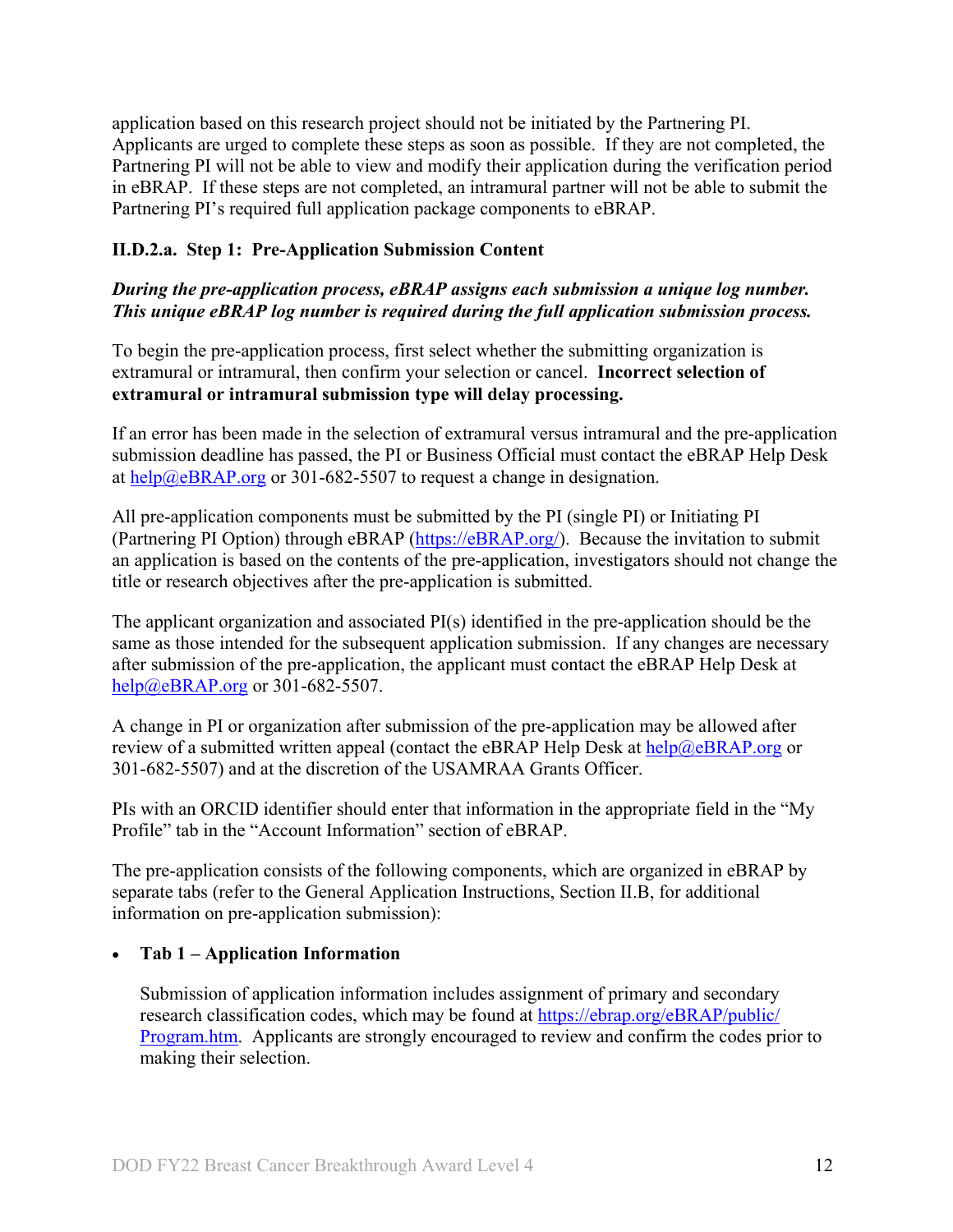#### • **Tab 2 – Application Contacts**

Enter contact information for the PI. Enter the organization's Business Official responsible for sponsored program administration (the "person to be contacted on matters involving this application" in Block 5 of the Grants.gov SF424 Research & Related Form). The Business Official must be either selected from the eBRAP list or invited in order for the preapplication to be submitted.

Select the performing organization (site at which the PI will perform the proposed work) and the contracting organization (organization submitting on behalf of the PI, which corresponds to Block 5 on the Grants.gov SF424 Research & Related Form), and click on "Add Organizations to this Pre-application." The organization(s) must be either selected from the eBRAP drop-down list or invited in order for the pre-application to be submitted.

It is recommended that PIs identify an Alternate Submitter in the event that assistance with pre-application submission is needed.

#### • **Tab 3 – Collaborators and Key Personnel**

Enter the name, organization, and role of all collaborators and key personnel associated with the application.

[FY22 BCRP Programmatic Panel members](https://cdmrp.army.mil/bcrp/panels/panels22) should not be involved in any pre-application or application. For questions related to panel members and pre-applications or applications, refer to Section [II.H.2.c, Withdrawal,](#page-51-0) or contact the eBRAP Help Desk at [help@eBRAP.org](mailto:help@eBRAP.org) or 301-682-5507.

**Partnering PI Option:** The Initiating PI must enter the contact information for the Partnering PI in the Partnering PI section.

#### • **Tab 4 – Conflicts of Interest**

List all individuals other than collaborators and key personnel who may have a conflict of interest in the review of the application (including those with whom the PI has a personal or professional relationship).

## • **Tab 5 – Pre-Application Files**

#### *Note: Upload documents as individual PDF files unless otherwise noted. eBRAP will not allow a file to be uploaded if the number of pages exceeds the limit specified below.*

- **Preproposal Narrative:** Provide responses in the appropriate data fields for the following:
	- What BCRP overarching challenge(s) will the proposed research address? If "other," state the overarching challenge and provide justification within the context of the *[breast cancer landscape](https://cdmrp.army.mil/bcrp/pdfs/Breast%20Cancer%20Landscape2021.pdf)*. Simply identifying an overarching challenge is not sufficient. (200-character limit)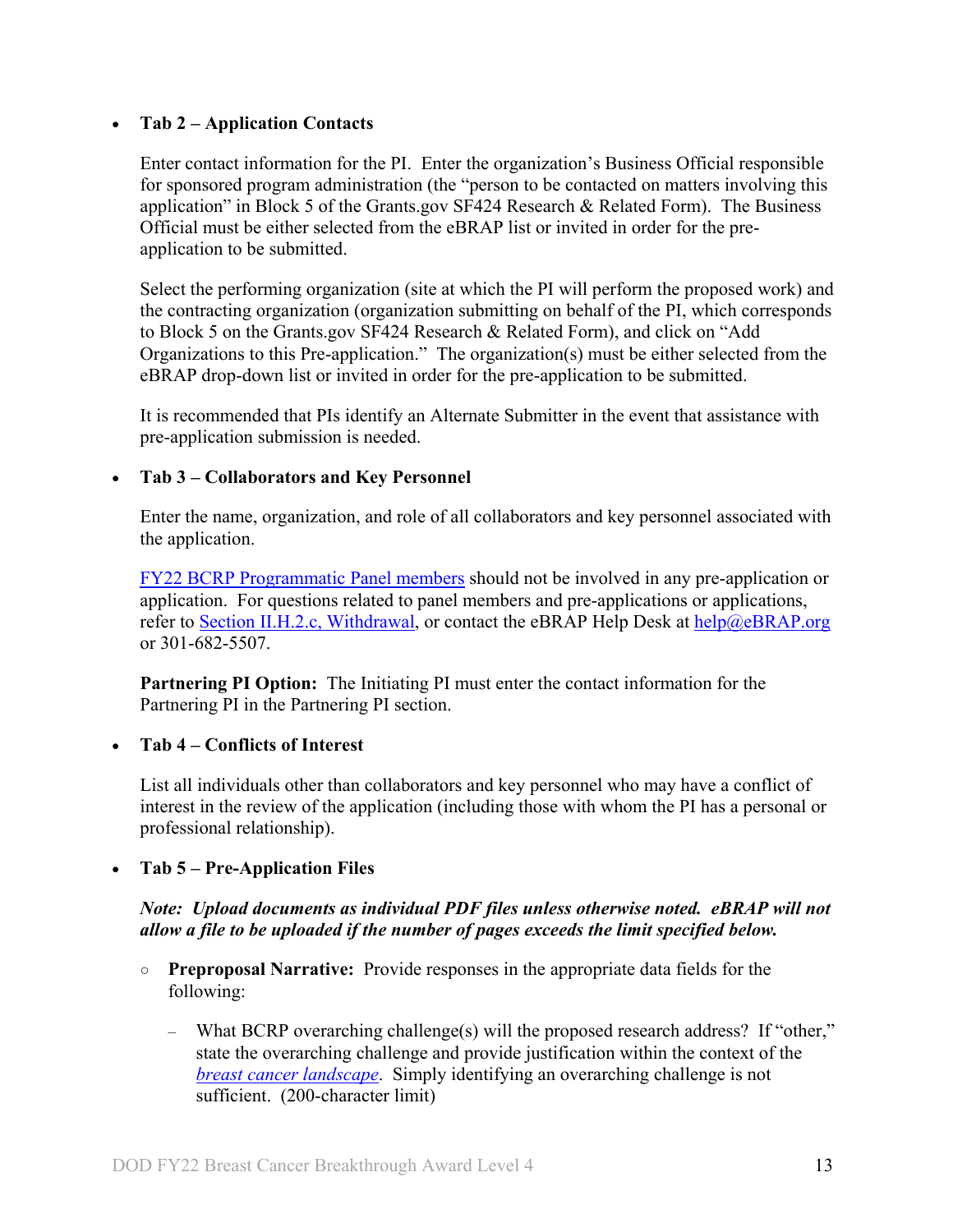- How will the proposed research lead to a major impact for the overarching challenge(s)? Explain how the research meets the requirement for high potential to lead to or make a breakthrough and accelerate progress toward ending breast cancer. (2,000-character limit)
- How will the proposed research move beyond a minor advancement? How will the proposed research lead to a new approach that is fundamentally better than interventions already approved or in clinical development? (2,000-character limit)
- $-$  Briefly state how the scope of the proposed research is appropriate for Funding Level [4](#page-3-1) as described in this program announcement. (500-character limit)
- Project readiness: State the clinical intervention, subject population(s), and phase of the clinical trial proposed. Describe a plan for project readiness by the application deadline with respect to availability of and access to clinical reagents (e.g., therapeutics) that meet regulatory compliance guidelines, availability of and access to appropriate subject population(s), and submission of an IND or IDE application to the FDA by the FY22 Breakthrough Award Level 4 application submission deadline, if applicable. (3,000-character limit).
- **○ Pre-Application Supporting Documentation:** The items to be included as supporting documentation for the pre-application *must be uploaded as individual files* and are limited to the following:
	- One page for additional information that the PI can use, at their discretion, to provide supporting data or rationale for the pre-application.
	- **–** If applicable, one page to provide a list of all FY22 BCRP Breakthrough Award Level 4 pre-applications in which the PI is named as a PI, Initiating PI, Partnering PI, or collaborator. Include the CDMRP log number, role on the project, project title, specific aims, and a brief description of how each pre-application will address distinct research questions.

#### • **Tab 6 – Submit Pre-Application**

This tab must be completed for the pre-application to be accepted and processed.

#### **Pre-Application Screening**

## • **Pre-Application Screening Criteria**

To determine the technical merits of the pre-application and the relevance to the mission of the Defense Health Program (DHP) and the BCRP, pre-applications will be screened based on the following criteria:

○ Whether the pre-application addresses at least one overarching challenge that meets the program's goals.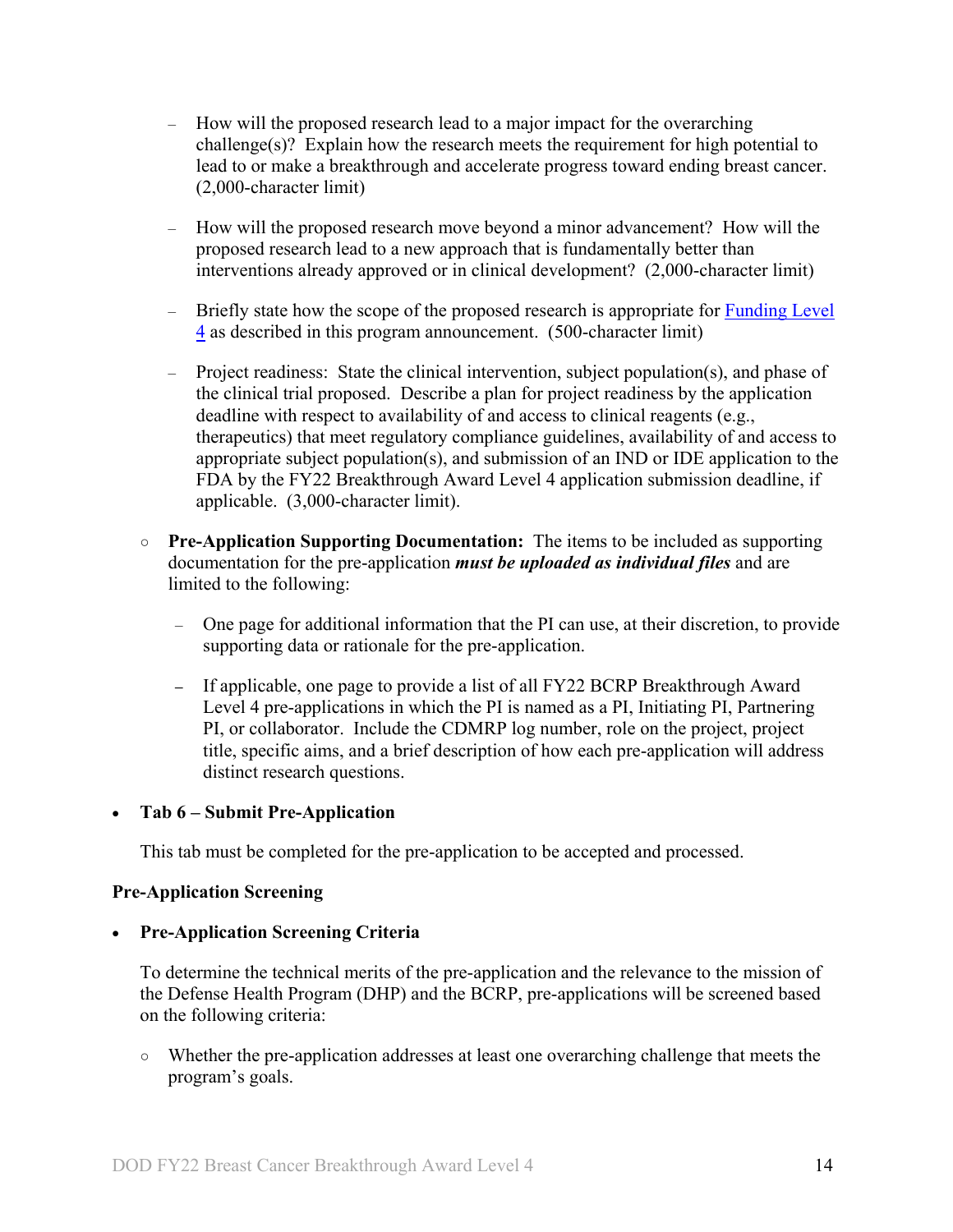- To what degree the proposed research will lead to a major impact for the overarching challenge.
- To what degree the proposed research meets the requirement for high potential to lead to or make a breakthrough and accelerate progress toward ending breast cancer.
- To what degree the proposed research moves beyond a minor advancement and will lead to a new approach that is fundamentally better than interventions already approved or in clinical development.
- To what degree the scope of the proposed research is appropriate for **Funding Level 4** as described in this program announcement.
- Whether the pre-application describes a feasible plan for project readiness by the application deadline.

*NOTE: The scope of research proposed in pre-applications in response to this program announcement must align with the research scope for Funding Level 4. Funding Levels 1, 2, and 3 are available under different program announcements (W81XWH-22-BCRP-BTA12 for Levels 1 and 2 and W81XWH-22-BCRP-BTA3 for Level 3). It is the responsibility of the PI to select the level that aligns with the scope of the proposed research. The funding level should be selected based on the research scope defined in the program announcement, and not on the amount of the budget. PIs whose pre-applications are submitted under a funding level that is not deemed appropriate for the scope of research proposed will not be invited to submit an application.*

## • **Notification of Pre-Application Screening Results**

Following the pre-application screening, PIs and Initiating PIs will be notified as to whether or not they are invited to submit applications; however, they will not receive feedback (e.g., a critique of strengths and weaknesses) on their pre-application. The estimated timeframe for notification of invitation to submit an application is indicated in Section [I, Overview of the](#page-0-1)  [Funding Opportunity.](#page-0-1) Invitations to submit a full application are based on the Pre-Application Screening Criteria listed above.

## **II.D.2.b. Step 2: Full Application Submission Content**

Applications will not be accepted unless notification of invitation has been received by the PI or Initiating PI.

## *The CDMRP cannot make allowances/exceptions to its policies for submission problems encountered by the applicant organization using system-to-system interfaces with Grants.gov.*

Each application submission must include the completed full application package for this program announcement. The full application package is submitted by the Authorized Organizational Representative through Grants.gov [\(https://grants.gov/\)](https://grants.gov/) for extramural organizations or through eBRAP [\(https://ebrap.org/\)](https://ebrap.org/) for intramural organizations. See Table 1 below for more specific guidelines.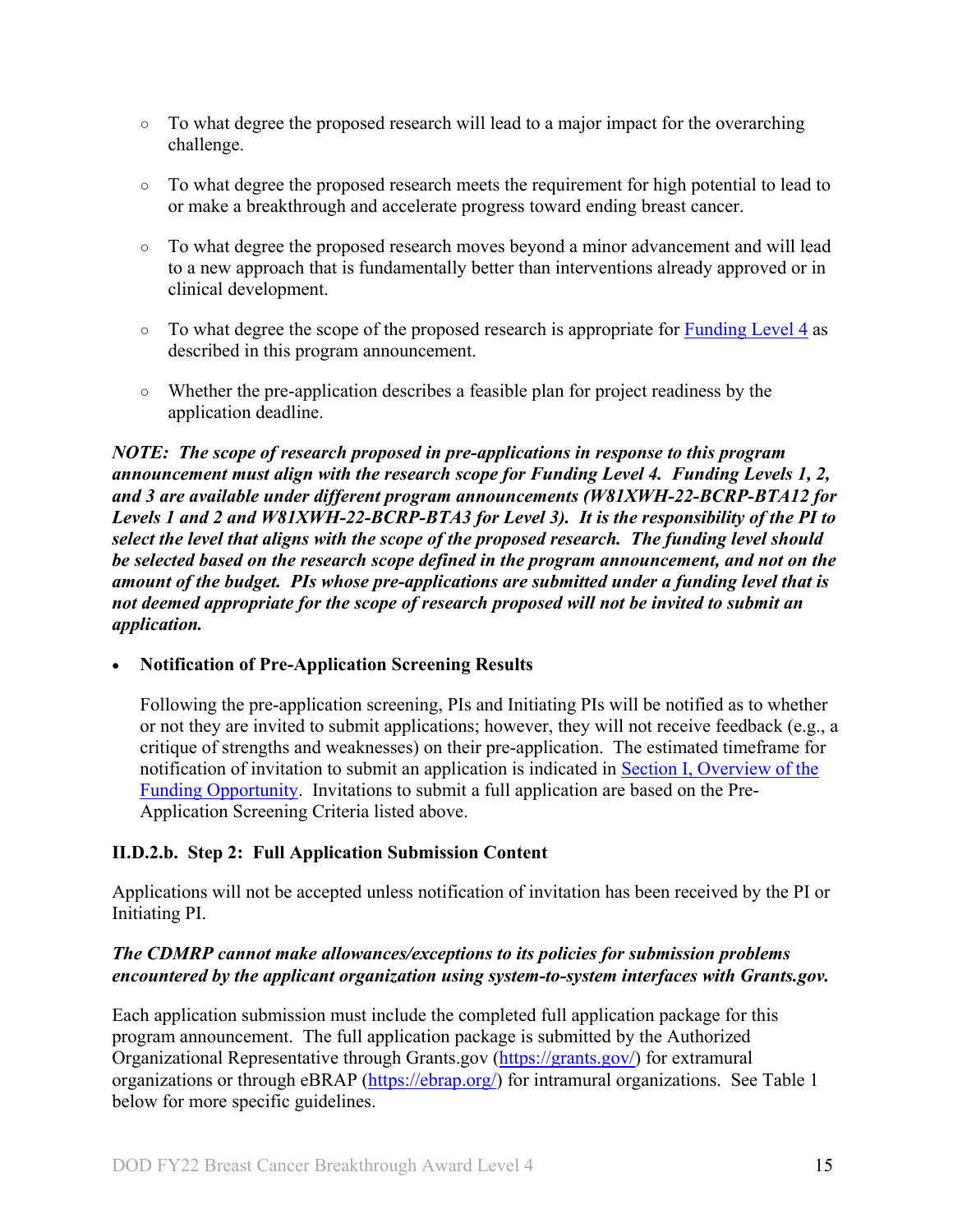## **II.D.2.b.i. Full Application Guidelines**

Extramural organizations must submit full applications through Grants.gov. Applicants must create a Grants.gov Workspace for submission, which allows the application components to be completed online and routed through the applicant organization for review prior to submission. Applicants may choose to download and save individual PDF forms rather than filling out webforms in Workspace. A compatible version of Adobe Reader **must** be used to view, complete, and submit an application package consisting of PDF forms. If more than one person is entering text into an application package, the *same version* of Adobe Reader software should be used by each person. Check the version number of the Adobe software on each user's computer to make sure the versions match. Using different versions of Adobe Reader may cause submission and/or save errors – even if each version is individually compatible with Grants.gov. Refer to the General Application Instructions, Section III, and the "Apply For Grants" page of Grants.gov [\(https://www.grants.gov/web/grants/applicants/apply-for-grants.html\)](https://www.grants.gov/web/grants/applicants/apply-for-grants.html) for further information about the Grants.gov Workspace submission process. Submissions of extramural applications through eBRAP may be withdrawn.

## <span id="page-15-0"></span>*Do not password protect any files of the application package, including the Project Narrative.*

| <b>Extramural Submissions</b>                                                                                                                                                                                                                                                                                                        | <b>Intramural DOD Submissions</b>                                                                                                                                                                                                                      |  |  |
|--------------------------------------------------------------------------------------------------------------------------------------------------------------------------------------------------------------------------------------------------------------------------------------------------------------------------------------|--------------------------------------------------------------------------------------------------------------------------------------------------------------------------------------------------------------------------------------------------------|--|--|
| <b>Application Package Location</b>                                                                                                                                                                                                                                                                                                  |                                                                                                                                                                                                                                                        |  |  |
| Download application package components for<br>W81XWH-22-BCRP-BTA4 from Grants.gov<br>(https://grants.gov) and create a Grants.gov<br>Workspace. Workspace allows online completion<br>of the application components and routing of the<br>application package through the applicant<br>organization for review prior to submission. | Download application package components<br>for W81XWH-22-BCRP-BTA4 from<br>eBRAP (https://ebrap.org).                                                                                                                                                  |  |  |
| <b>Full Application Package Components</b>                                                                                                                                                                                                                                                                                           |                                                                                                                                                                                                                                                        |  |  |
| <b>SF424 Research &amp; Related Application for</b><br><b>Federal Assistance Form: Refer to the General</b><br>Application Instructions, Section III.A.1, for<br>detailed information.                                                                                                                                               | <b>Tab 1 – Summary:</b> Provide a summary of<br>the application information.<br>Tab 2 – Application Contacts: This tab<br>will be pre-populated by eBRAP; add<br>Authorized Organizational Representative.                                             |  |  |
| Descriptions of each required file can be found<br>under Full Application Submission Components:<br><b>Attachments</b><br>Research & Related Personal Data<br>Research & Related Senior/Key Person<br>Profile (Expanded)<br><b>Research &amp; Related Budget</b>                                                                     | Tab 3 - Full Application Files: Upload<br>files under each Application Component in<br>eBRAP. Descriptions of each required file<br>can be found under Full Application<br><b>Submission Components:</b><br><b>Attachments</b><br><b>Key Personnel</b> |  |  |

## **Table 1. Full Application Submission Guidelines**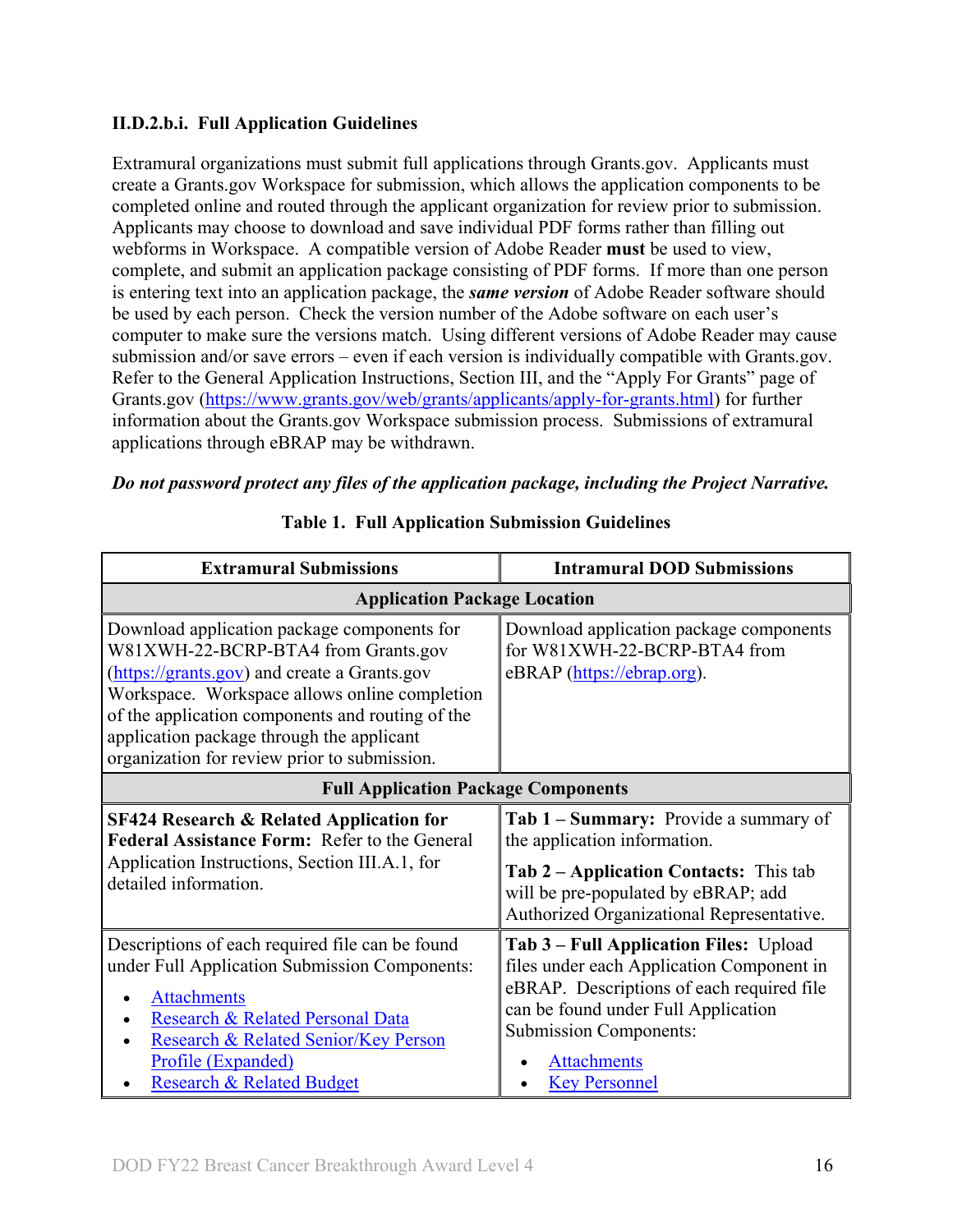| <b>Extramural Submissions</b>                                                                                                                                                                                                                                                                                                                                                                                                                                                                                                                                                                                                                                                                                                                                                                                                                                                                                                                                                                                             | <b>Intramural DOD Submissions</b>                                                                                                                                                                                                                                                                                                                                                                                                                                                                                                                                                                   |  |
|---------------------------------------------------------------------------------------------------------------------------------------------------------------------------------------------------------------------------------------------------------------------------------------------------------------------------------------------------------------------------------------------------------------------------------------------------------------------------------------------------------------------------------------------------------------------------------------------------------------------------------------------------------------------------------------------------------------------------------------------------------------------------------------------------------------------------------------------------------------------------------------------------------------------------------------------------------------------------------------------------------------------------|-----------------------------------------------------------------------------------------------------------------------------------------------------------------------------------------------------------------------------------------------------------------------------------------------------------------------------------------------------------------------------------------------------------------------------------------------------------------------------------------------------------------------------------------------------------------------------------------------------|--|
| <b>Project/Performance Site Location(s) Form</b><br>Research & Related Subaward Budget<br>Attachment(s) Form<br><b>Additional Application Components</b>                                                                                                                                                                                                                                                                                                                                                                                                                                                                                                                                                                                                                                                                                                                                                                                                                                                                  | <b>Budget</b><br>$\bullet$<br><b>Performance Sites</b><br>Other<br>Tab 4 – Application and Budget Data:                                                                                                                                                                                                                                                                                                                                                                                                                                                                                             |  |
|                                                                                                                                                                                                                                                                                                                                                                                                                                                                                                                                                                                                                                                                                                                                                                                                                                                                                                                                                                                                                           | Review and edit proposed project start date,<br>proposed end date, and budget data pre-<br>populated from the Budget Form.                                                                                                                                                                                                                                                                                                                                                                                                                                                                          |  |
| <b>Application Package Submission</b>                                                                                                                                                                                                                                                                                                                                                                                                                                                                                                                                                                                                                                                                                                                                                                                                                                                                                                                                                                                     |                                                                                                                                                                                                                                                                                                                                                                                                                                                                                                                                                                                                     |  |
| <b>Create a Grants.gov Workspace.</b><br>Add participants (investigators and Business<br>Officials) to Workspace, complete all required<br>forms, and check for errors before submission.<br><b>Submit a Grants.gov Workspace Package.</b><br>An application may be submitted through<br>Workspace by clicking the "Sign and Submit"<br>button on the "Manage Workspace" page, under<br>the "Forms" tab. Grants.gov recommends<br>submission of the application package at least<br>24-48 hours prior to the close date to allow time<br>to correct any potential technical issues that may<br>disrupt the application submission.<br><b>Note:</b> If either the Project Narrative or the budget<br>fails eBRAP validation or needs to be modified, an<br>updated Grants.gov application package must be<br>submitted via Grants.gov as a "Changed/Corrected<br>Application" with the previous Grants.gov<br>Tracking ID <i>prior to</i> the application submission<br>deadline. Do not password protect any files of the | <b>Submit package components to eBRAP</b><br>(https://ebrap.org).<br>Tab 5 – Submit/Request Approval Full<br><b>Application:</b> After all components are<br>uploaded and prior to the full application<br>submission deadline, enter your password in<br>the space provided next to "Enter Your<br>Password Here" and press the "Submit Full<br>Application" button. eBRAP will notify<br>your Resource Manager/Comptroller/Task<br>Area Manager or equivalent Business<br>Official by email. Do not password protect<br>any files of the application package,<br>including the Project Narrative. |  |
| application package, including the Project<br>Narrative.                                                                                                                                                                                                                                                                                                                                                                                                                                                                                                                                                                                                                                                                                                                                                                                                                                                                                                                                                                  |                                                                                                                                                                                                                                                                                                                                                                                                                                                                                                                                                                                                     |  |
| <b>Application Verification Period</b>                                                                                                                                                                                                                                                                                                                                                                                                                                                                                                                                                                                                                                                                                                                                                                                                                                                                                                                                                                                    |                                                                                                                                                                                                                                                                                                                                                                                                                                                                                                                                                                                                     |  |
| The full application package submitted to<br>Grants.gov may be viewed and modified in<br>eBRAP until the end of the application verification<br>period. During the application verification period,<br>the full application package may be modified with<br>the exception of the Project Narrative and<br><b>Research &amp; Related Budget Form.</b>                                                                                                                                                                                                                                                                                                                                                                                                                                                                                                                                                                                                                                                                      | After eBRAP has processed the full<br>application, the organizational Resource<br>Manager/Comptroller/Task Area Manager or<br>equivalent Business Official and PI(s) will<br>receive email notification of this status and<br>will be able to view and modify application<br>components in eBRAP. During the<br>application verification period, the full<br>application package may be modified with<br>the exception of the Project Narrative and<br><b>Research &amp; Related Budget Form. Your</b>                                                                                              |  |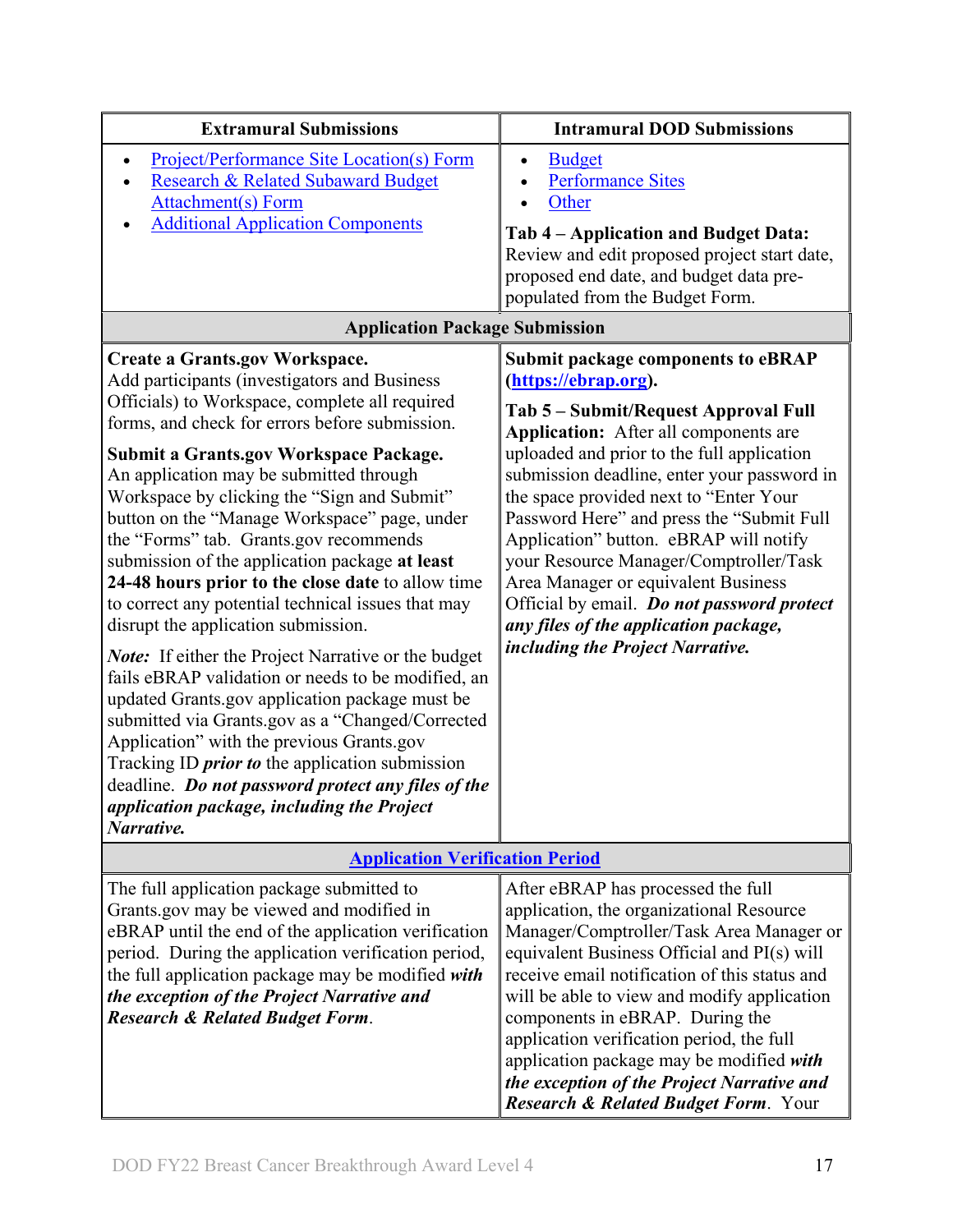| <b>Extramural Submissions</b>                                                                                                                                                                                                                                                     | <b>Intramural DOD Submissions</b>                                                                                                                                                         |  |
|-----------------------------------------------------------------------------------------------------------------------------------------------------------------------------------------------------------------------------------------------------------------------------------|-------------------------------------------------------------------------------------------------------------------------------------------------------------------------------------------|--|
|                                                                                                                                                                                                                                                                                   | Resource Manager/Comptroller/Task Area<br>Manager or equivalent Business Official<br>should log into eBRAP to review and to<br>approve prior to the application verification<br>deadline. |  |
| <b>Further Information</b>                                                                                                                                                                                                                                                        |                                                                                                                                                                                           |  |
| <b>Tracking a Grants.gov Workspace Package.</b><br>After successfully submitting a Workspace<br>package, a Grants.gov Tracking Number is<br>automatically assigned to the package. The<br>number will be listed on the "Confirmation" page<br>that is generated after submission. | Refer to the General Application<br>Instructions, Section IV, for further<br>information regarding eBRAP requirements.                                                                    |  |
| Refer to the General Application Instructions,<br>Section III, for further information regarding<br>Grants.gov requirements.                                                                                                                                                      |                                                                                                                                                                                           |  |

**Partnering PI Option:** The CDMRP requires separate full application package submissions for the Initiating PI and the Partnering PI, even if the PIs are located within the same organization. Initiating and Partnering PIs will each be assigned a unique eBRAP log number. Each full application package must be submitted using the unique eBRAP log number. *Note: All associated applications (Initiating PI's and the Partnering PI's) must be submitted by the full application submission deadline.*

**Application Components for the PI or Initiating PI**

The full application package must be submitted using the unique eBRAP log number to avoid delays in application processing.

## **II.D.2.b.ii. Full Application Submission Components**

• **Extramural Applications Only** 

**SF424 Research & Related Application for Federal Assistance Form:** Refer to the General Application Instructions, Section III.A.1, for detailed information.

• **Extramural and Intramural Applications** 

## <span id="page-17-0"></span>**Attachments:**

*Each attachment to the full application components must be uploaded as an individual file in the format specified and in accordance with the formatting guidelines listed in the General Application Instructions, Appendix 4.*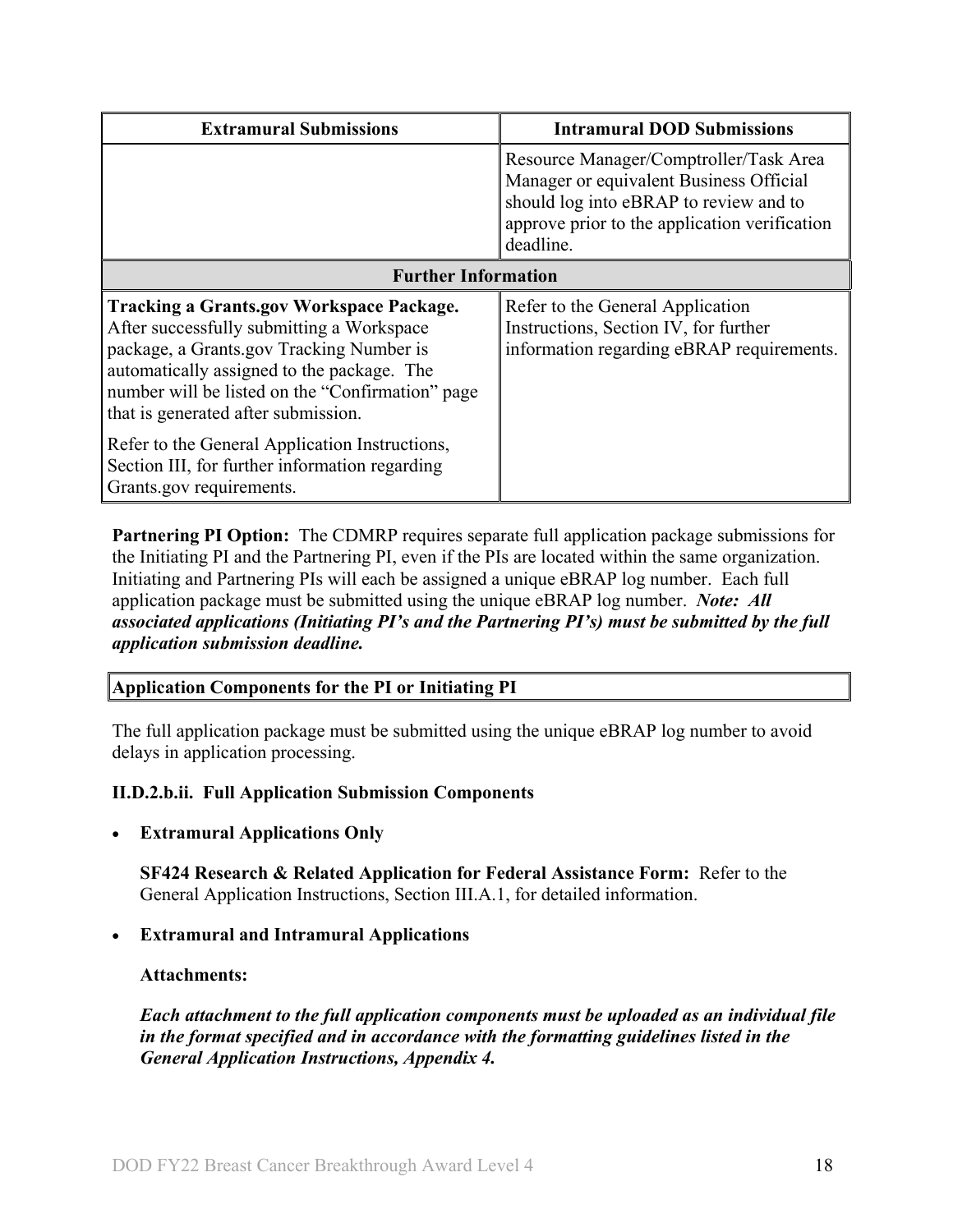For all attachments, ensure that the file names are consistent with the guidance. Attachments will be rejected if the file names are longer than 50 characters or have incorrect file names that contain characters other than the following: A-Z, a-z, 0-9, underscore, hyphen, space, and period. In addition, there are file size limits that may apply in some circumstances. Individual attachments may not exceed 20 megabytes (MB), and the file size for the entire full application package may not exceed 200 MB.

#### ○ **Attachment 1: Project Narrative (25-page limit): Upload as**

**"ProjectNarrative.pdf".** The page limit of the Project Narrative applies to text and nontext elements (e.g., figures, tables, graphs, photographs, diagrams, chemical structures, drawings) used to describe the project. Inclusion of URLs (uniform resource locators) that provide additional information to expand the Project Narrative and could confer an unfair competitive advantage is prohibited and may result in administrative withdrawal of the application.

*The Project Narrative is NOT the formal clinical trial protocol. Instead, all essential elements of the proposed clinical trial necessary for scientific review must be included as directed in Attachment 1 (the Project Narrative) and Attachments 6–9 described below. Failure to submit these attachments as part of the application package will result in rejection of the entire application*

Describe the proposed project in detail using the outline below.

– **Background:** Describe in detail the rationale for the study and include a literature review, preliminary studies, and/or preclinical data that led to the development of the proposed clinical trial. Importantly, describe the studies showing proof of concept and efficacy in in vivo system(s) that led to the current proposed clinical trial. Provide a summary of other relevant ongoing, planned, or completed clinical trials and describe how the proposed study differs. Include a discussion of any current clinical use of the intervention under investigation, and/or details of its study in clinical trials for other indications (as applicable). The background section should clearly support the choice of study variables and should explain the basis for the study questions and/or study hypotheses. This section should establish the relevance of the study and explain the applicability of the proposed findings.

If the proposed clinical trial was initiated using other funding prior to this application, explain the history and background of the clinical trial and declare the source of prior funding. Specifically identify the portions of the study that will be supported with funds from this award.

- **Objectives/Specific Aims/Hypotheses:** Provide a description of the purpose and objectives of the study with detailed specific aims and/or study questions/hypotheses. This information should agree with the primary aims and associated tasks described in the SOW [\(Attachment 4\)](#page-22-0).
- **Study Design:** Describe the type of study to be performed (e.g., treatment, prevention, diagnostic), the study phase or class (if applicable), and the study model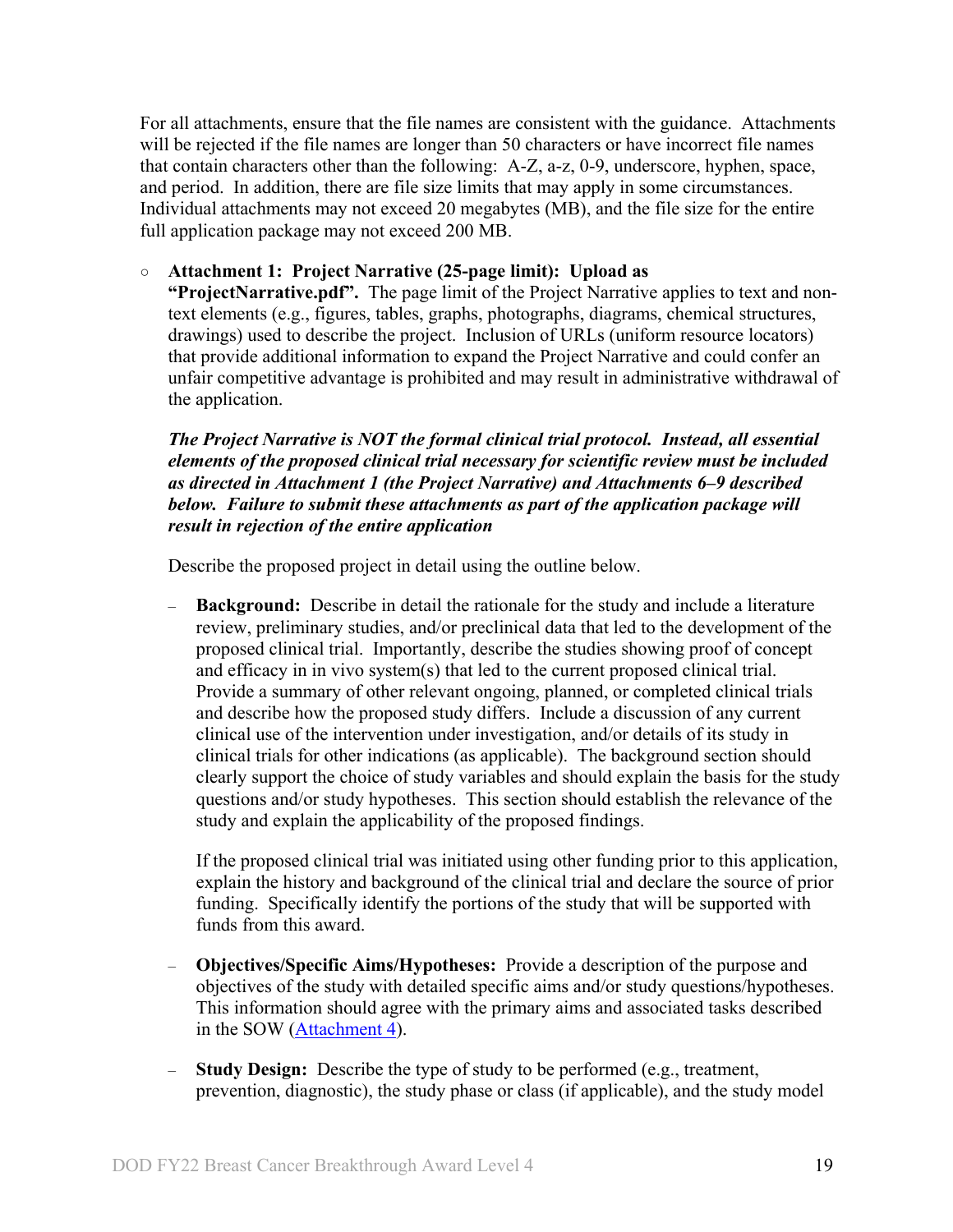(e.g., single group, parallel, crossover). Outline the proposed methodology in sufficient detail to show a clear course of action.

- Identify the intervention to be tested and describe the projected results.
- Define the primary and any secondary or interim endpoints/outcome measures, outline why they were chosen, and describe how and when they will be measured. Include a description of appropriate controls. Outline the timing and procedures planned during the follow-up period.
- Describe and justify the study population and the inclusion and exclusion criteria that will be used to meet the needs of the proposed clinical trial.
- Describe the methods that will be used to recruit a sample of human subjects from the accessible population (e.g., convenience, simple random, stratified random).
- Define each arm/study group of the proposed trial, if applicable. Describe the human subject-to-group assignment process (e.g., randomization, block randomization, stratified randomization, age-matched controls, alternating group, or other procedures). Explain the specific actions to accomplish the group assignment (e.g., computer assignment, use of table of random numbers).
- Outline whether subjects, clinicians, data analysts, and/or others will be blinded during the study. Describe any other measures to be taken to reduce bias.
- Describe potential problem areas and discuss alternative methods/approaches that may be employed to overcome them. Estimate the potential for subject loss to follow-up, and how such loss will be handled/mitigated.
- **Statistical Plan and Data Analysis:** Describe the statistical model and data analysis plan with respect to the study objectives. Specify the approximate number of human subjects to be enrolled. If multiple study sites are involved, state the approximate number to be enrolled at each site. Include a complete power analysis to demonstrate that the sample size is appropriate to meet the objectives of the study and all proposed correlative studies. If a subpopulation of a recruited sample population will be used for analysis, complete a statistical analysis to ensure appropriate power can be achieved within the subpopulation study. For phase 3 clinical trials, describe plans for the valid analysis of group differences on the basis of sex/gender, race, and/or ethnicity as appropriate for the scientific goals of the study. Ensure sufficient information is provided to allow thorough evaluation of all statistical calculations during review of the application.
- **Attachment 2: Supporting Documentation: Combine and upload as a single file named "Support.pdf".** Start each document on a new page. If documents are scanned to PDF, the lowest resolution (100 to 150 dpi) should be used. The Supporting Documentation attachment should not include additional information such as figures, tables, graphs, photographs, diagrams, chemical structures, or drawings. These items should be included in the Project Narrative.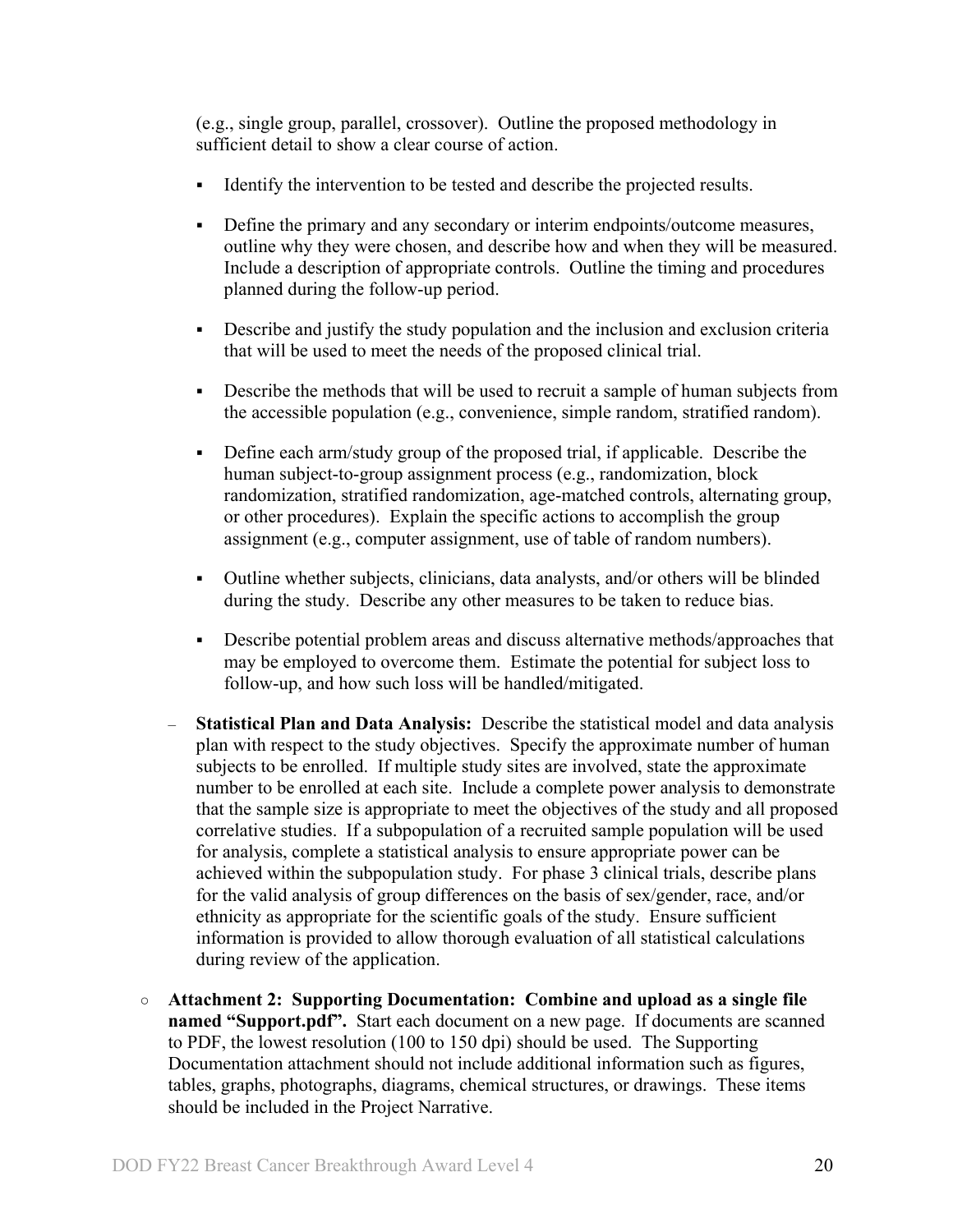*There are no page limits for any of these components unless otherwise noted. Include only those components described below; inclusion of items not requested or viewed as an extension of the Project Narrative will result in the removal of those items or may result in administrative withdrawal of the application.*

- **References Cited:** List the references cited (including URLs, if available) in the Project Narrative using a standard reference format that includes the full citation (i.e., author[s], year published, title of reference, source of reference, volume, chapter, page numbers, and publisher, as appropriate).
- **List of Abbreviations, Acronyms, and Symbols:** Provide a list of abbreviations, acronyms, and symbols.
- **Facilities, Existing Equipment, and Other Resources:** Describe the facilities and equipment available for performance of the proposed project and any additional facilities or equipment proposed for acquisition at no cost to the award. Indicate whether or not government-furnished facilities or equipment are proposed for use. If so, reference should be made to the original or present government award under which the facilities or equipment items are now accountable. There is no form for this information.
- **Publications and/or Patents:** Include a list of relevant publication URLs and/or patent abstracts. If articles are not publicly available, then copies of up to five published manuscripts may be included in Attachment 2. Extra items will not be reviewed.
- **Letters of Organizational Support:** Provide a letter (or letters, if applicable) signed by the Department Chair or appropriate organization official, confirming the laboratory space, equipment, and other resources available for the project. Letters of support not requested in the program announcement, such as those from members of Congress, do not impact application review or funding decisions.
- **Letters of Collaboration (if applicable):** Provide a signed letter from each collaborating individual or organization that demonstrates that the PI has the support or resources necessary for the proposed work including, but not limited to:
	- Consumer Advocate Letters of Commitment: Provide a letter signed by each consumer advocate confirming their commitment to participate on the research team.
	- Multi-Site Clinical Trial Letters of Commitment (if applicable): If proposing to conduct a multi-site clinical trial, provide assigned letter of commitment from each collaborating investigator or organization.

If an investigator at an intramural organization is named as a collaborator on an application submitted through an extramural organization, the application must include a letter from the collaborator's Commander or Commanding Officer at the intramural organization that authorizes the collaborator's involvement.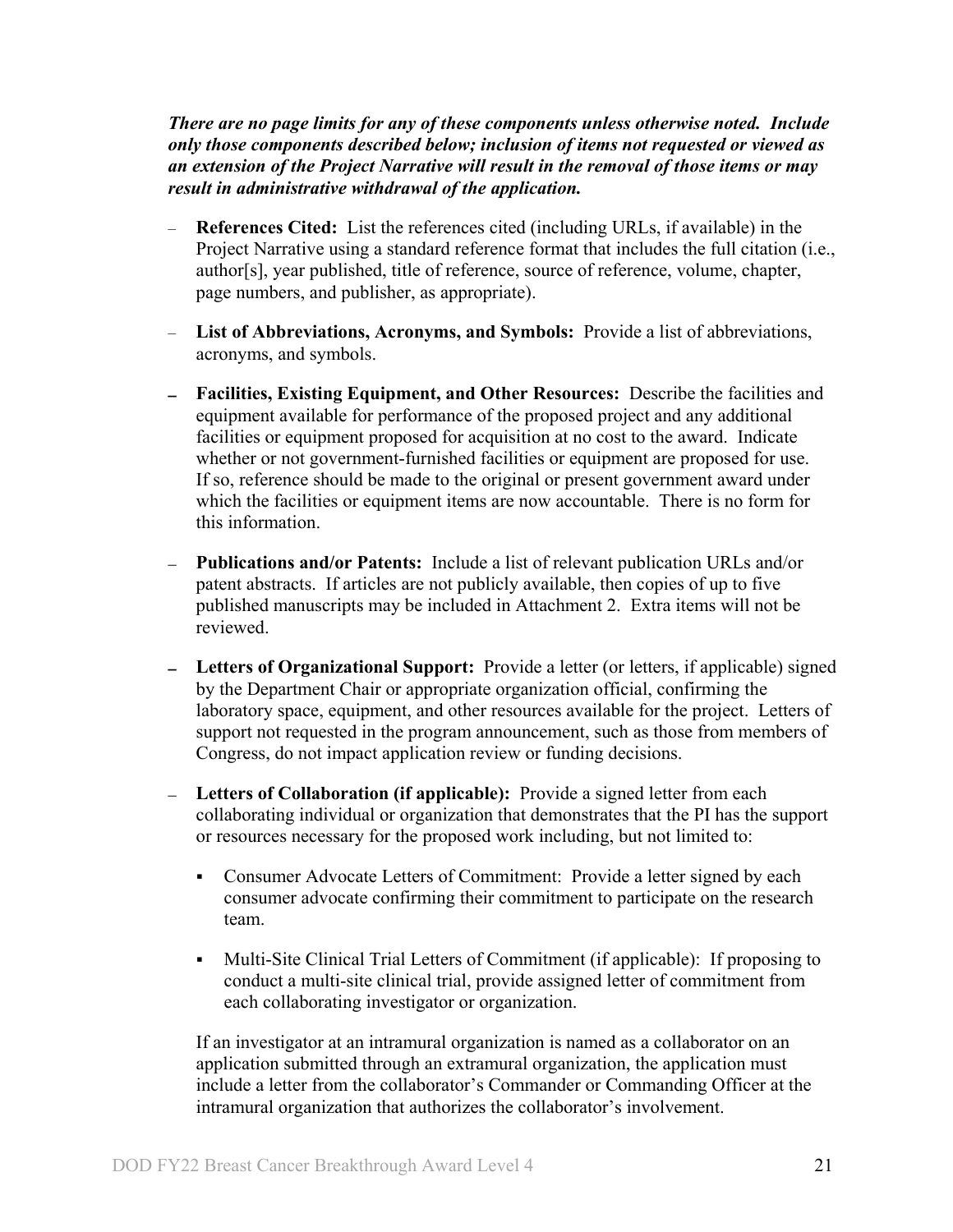- **Letters of Commitment (if applicable):** If the proposed study involves use of a commercially produced investigational drug, device, or biologic, provide a letter of commitment from the commercial entity indicating the availability of the product for the duration of the study, support for the proposed phase of research, and support for the indication to be tested.
- **Intellectual Property:** Information can be found in 2 CFR 200.315, "Intangible Property."
	- **Intellectual and Material Property Plan (if applicable):** Provide a plan for resolving intellectual and material property issues among participating organizations.
- **Data and Research Resources Sharing Plan:** Describe how data and resources generated during the performance of the project will be shared with the research community. Refer to the General Application Instructions, Appendix 2, Section K, for more information about the CDMRP expectations for making data and research resources publicly available.
- **Attachment 3: Technical and Lay Abstracts (one-page limit for each abstract): Upload as "Abstracts.pdf".** Start each abstract on a new page. The technical abstract is used by all reviewers. Abstracts of all funded research projects will be posted publicly. *Do not include proprietary or confidential information.* Use only characters available on a standard QWERTY keyboard. Spell out all Greek letters, other non-English letters, and symbols. Graphics are not allowed.

**Technical Abstract:** Technical abstracts should be written using the outline below.

- **Background:** Present the ideas and rationale behind the proposed work.
- **Overarching Challenge(s):** State the overarching challenge(s) that will be addressed and briefly state how the project will address the challenge in a way that can lead to or make a breakthrough and have a major impact. Simply identifying an overarching challenge is not sufficient.
- **Hypothesis/Objective(s):** State the hypothesis to be tested and/or objective to be reached. Provide evidence or rationale that supports the hypothesis/objective.
- **Specific Aims:** State the specific aims of the study.
- **Study Design:** Briefly describe the study design, including appropriate controls.
- **Impact:** Briefly describe how the proposed project will lead to a major impact for the overarching challenge(s). Explain how the research meets the requirement for high potential to lead to or make a breakthrough and accelerate progress toward ending breast cancer.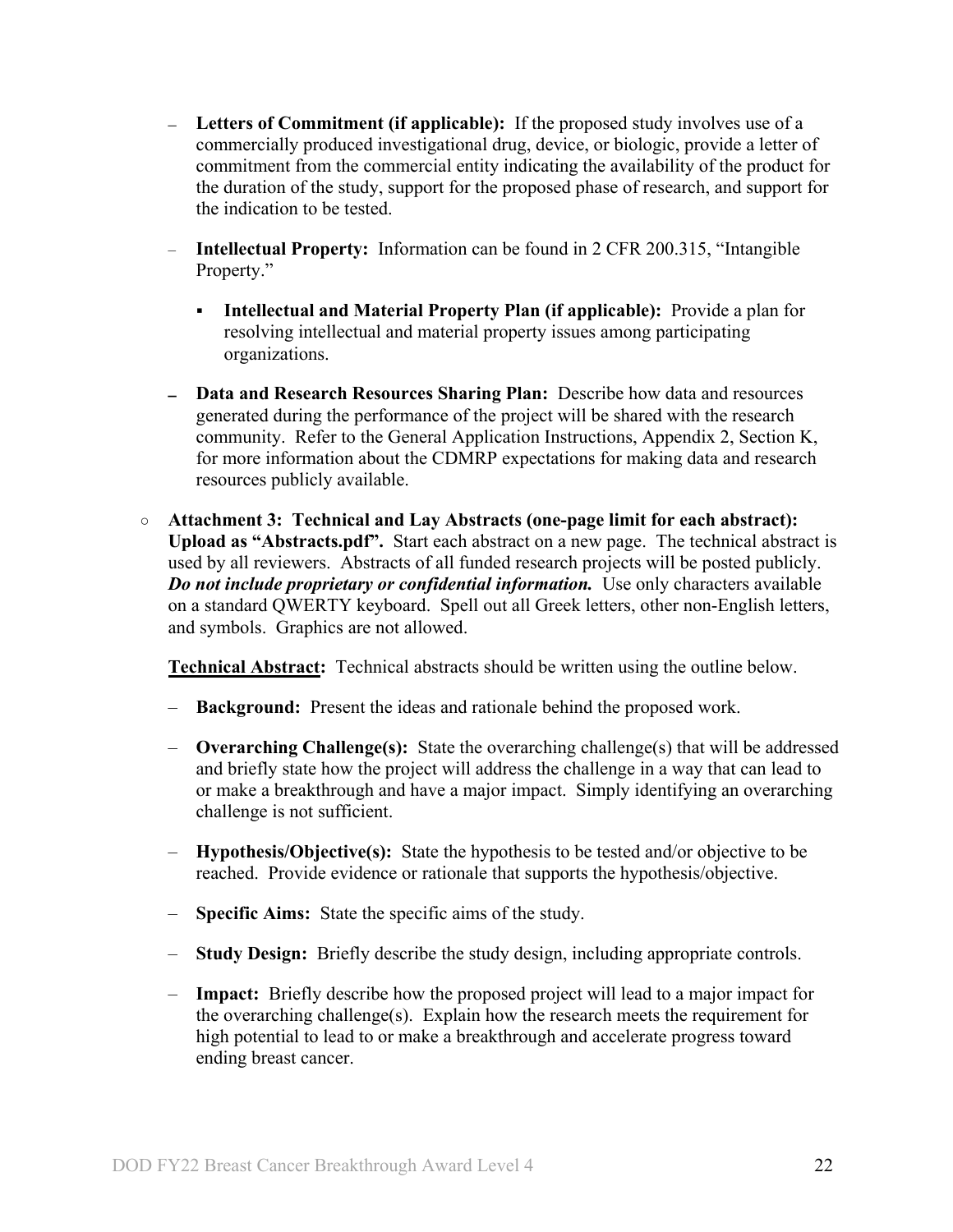Lay Abstract: The lay abstract should be written using the outline below.

- Clearly describe the rationale, objective, and aims of the application in a manner readily understood by readers without a background in science or medicine.
	- Do not duplicate the technical abstract.
- Describe the ultimate applicability of the research.  $\equiv$ 
	- Which overarching challenge $(s)$  does the research address?
	- What types of patients or at-risk individuals will it help and how will it help them?
	- What are the potential clinical applications, benefits, and risks?
	- What is the projected time it may take to achieve a patient-related outcome?
	- How will the proposed project lead to or make a breakthrough in breast cancer and accelerate progress toward the BCRP's mission of ending breast cancer?
- <span id="page-22-0"></span>○ **Attachment 4: Statement of Work six-page limit): Upload as "SOW.pdf".** The suggested SOW format and examples specific to different types of research projects are available on the eBRAP "Funding Opportunities & Forms" web page [\(https://ebrap.org/eBRAP/public/Program.htm\)](https://ebrap.org/eBRAP/public/Program.htm). Recommended strategies for assembling the SOW can be found at [https://ebrap.org/eBRAP/public/Program.htm.](https://ebrap.org/eBRAP/public/Program.htm) For the Breakthrough Award Level 4 mechanism, refer to the "Suggested SOW Strategy Clinical Research" document for guidance on preparing the SOW and use the blank SOW format titled "Suggested SOW Format". The SOW must be in PDF format prior to attaching.

The SOW should indicate a feasible plan and timeline to conduct the research. The SOW must include specific research milestones to be accomplished by the end of each year in the period of performance.

### *Partnering PI Option: Each PI must submit an identical copy of a jointly created SOW. The contributions of the Initiating PI and the Partnering PI should be noted for each task.*

○ **Attachment 5: Impact Statement (300 words or less recommended; one-page limit): Upload as "Impact.pdf".** The impact statement should be written with a broad audience in mind, including readers without a background in science or medicine.

#### *DO NOT restate the research strategy as part of the Impact Statement.*

– Articulate concisely how the proposed project will have a major impact on at least one of the overarching challenge(s).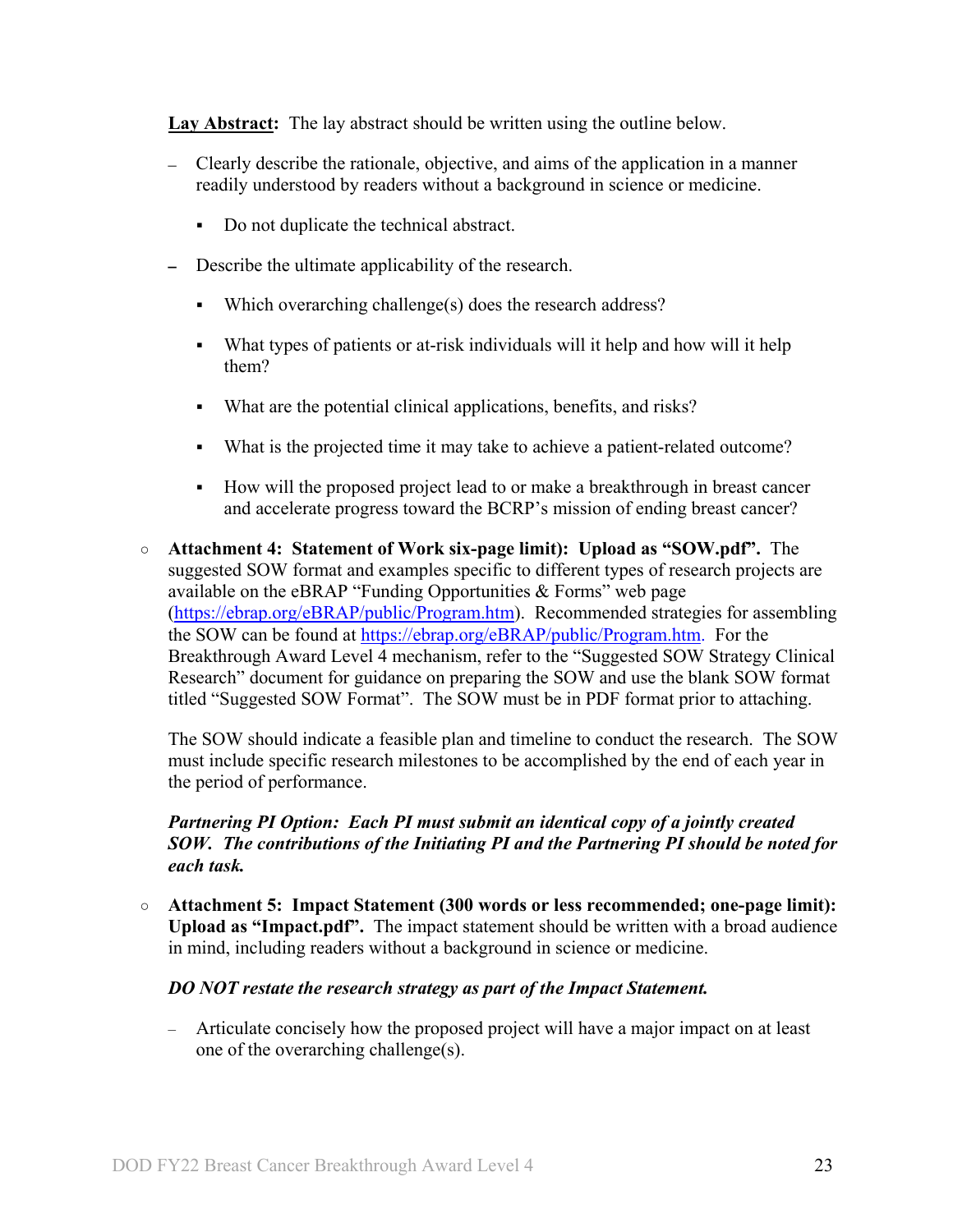- Explain how the project meets the requirement for high potential to accelerate progress toward ending breast cancer substantially beyond an incremental advance.
- Explain briefly how the proposed research will lead to a fundamentally new approach that is significantly more effective than interventions already approved or in clinical development.
- Identify the breast cancer patients or at-risk individuals and justify how they would benefit from the proposed research.
- <span id="page-23-0"></span>○ **Attachment 6: Intervention (no page limit): Upload as "Intervention.pdf".** The Intervention attachment should include the components listed below.
	- $\equiv$ **Description of the Intervention:** Identify the intervention to be tested and describe the particular outcomes. Describe how the intervention addresses the clinical needs and how it compares with currently available interventions and/or standards of care. As applicable, the description of the intervention should include the following components: complete name and composition, storage and handling information, source, dose, schedule, administration route, washout period, duration of the intervention, and concomitant medications allowed. Description of devices should include general concept of design, detailed operational instructions, any potential risks to users, and intended benefits. Other types of interventions should be fully described. Indicate who holds the intellectual property rights to the intervention, if applicable, and how the PI has obtained access to those rights for conduct of the clinical trial.

Summarize key preclinical pharmacological findings, dosage studies, and other clinical studies (if applicable) that examine the safety and stability (as appropriate) of the intervention. Describe measures to ensure consistency of dosing (e.g., active ingredients for nutritional supplements).

- **Study Procedures:** Describe the interaction with the human subject, including the study intervention that they will experience. Provide sufficient detail in chronological order for a person uninvolved in the study to understand what the human subject will experience. Provide a schedule (e.g., flowchart or diagram) of study evaluations and follow-up procedures. Clearly delineate research procedures from routine clinical procedures. Discuss how compliance with current Good Laboratory Practice (GLP) guidelines, Good Manufacturing Practice (GMP), and other regulatory considerations will be established, monitored, and maintained, as applicable.
- **Clinical Monitoring Plan:** Describe how the study will be conducted by and monitored for current ICH E6 (International Conference on Harmonisation of Technical Requirements for Registration of Pharmaceuticals for Human Use) Good Clinical Practice (GCP) compliance by an independent clinical trial monitor (or clinical research associate). The monitoring plan should describe the types of monitoring visits to be conducted, the intervals (based on level of risk), how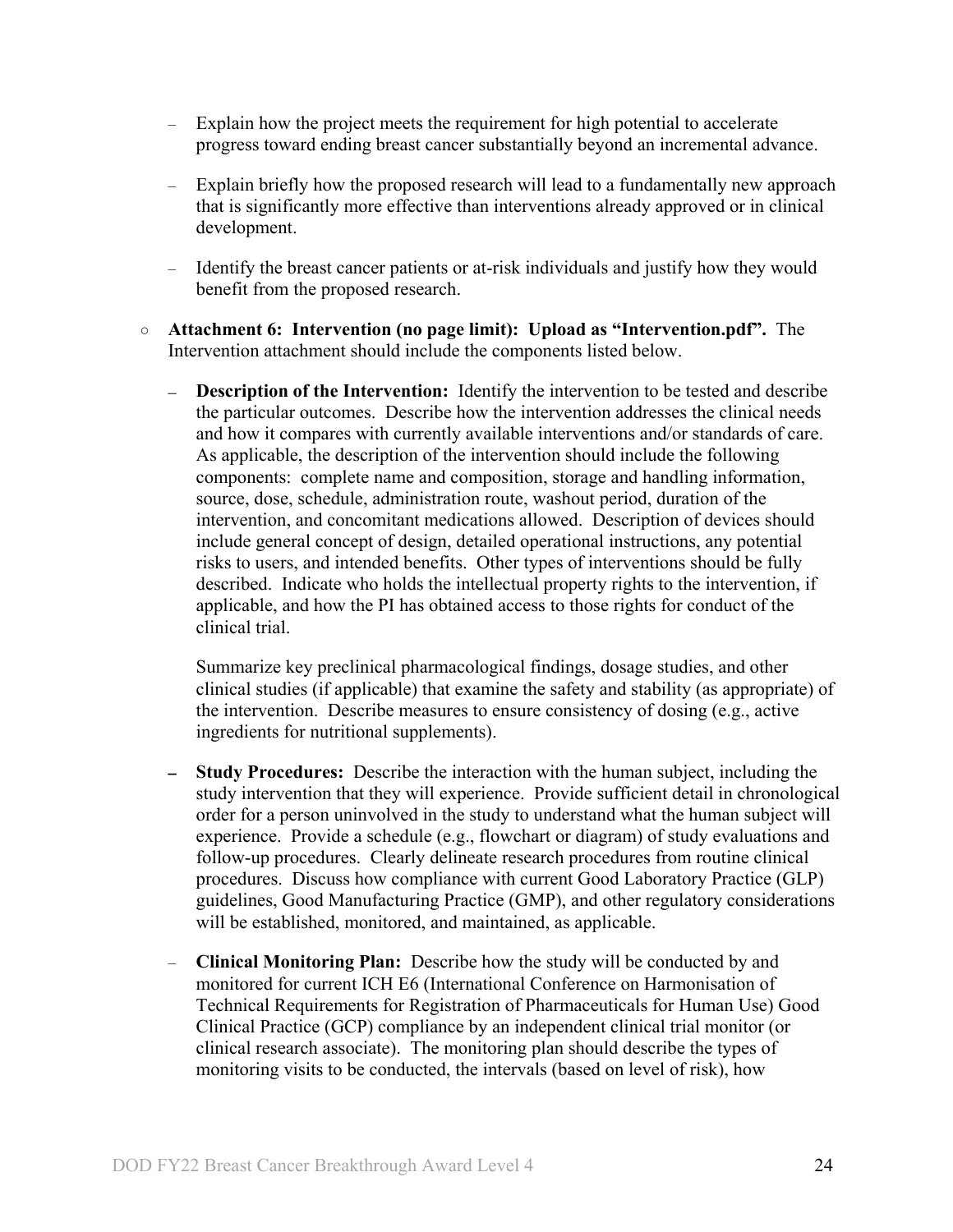corrective actions will be reported to the Sponsor and PI, and how they will be corrected and prevented by the clinical trial site/PI.

- <span id="page-24-0"></span>○ **Attachment 7: Human Subject Recruitment and Safety Procedures (no page limit): Upload as "HumSubProc.pdf".** The Human Subject Recruitment and Safety Procedures attachment should include the components listed below.
	- **Study Population:** Describe the target population (to whom the study findings will be generalized) and the nature, approximate number, and pertinent demographic characteristics of the accessible population at the study site(s) (population from whom the sample will be recruited/drawn). Provide a table of anticipated enrollment counts at each study site. Demonstrate that the research team has access to the proposed study population at each site, and describe the efforts that will be made to achieve accrual goals. Furthermore, discuss past efforts in recruiting human subjects from the target population for previous clinical trials (if applicable). Address any potential barriers to accrual and plans for addressing unanticipated delays, including a mitigation plan for slow or low enrollment or poor retention. Identify ongoing clinical trials that may compete for the same patient population and how they may impact enrollment progress. Provide justification related to the scientific goals of the proposed study for limiting inclusion of any group by age, race, ethnicity, or sex/ gender. *For clinical trials proposing to include military personnel, refer to the General Application Instructions, Appendix 1, for more information.*
	- **Inclusion/Exclusion Criteria:** List the inclusion and exclusion criteria for the proposed clinical trial. Inclusion/exclusion criteria should take into consideration the specific risk profile of the studies to be conducted and the standard of care for that patient population. Provide detailed justification for exclusions.
	- **Women and Minorities in the Study:**Consistent with the Belmont Report, "Ethical Principles and Guidelines for the Protection of Human Subjects," and congressional legislation, special attention is given to inclusion of women and/or minorities in studies funded or supported by the USAMRDC. This policy is intended to promote equity both in assuming the burdens and in receiving the benefits of human subjects research. Describe the strategy for the inclusion of women and minorities in the clinical trial appropriate to the objectives of the study, including a description of the composition of the proposed study population in terms of sex/gender, race, and ethnicity, and an accompanying rationale for the selection of subjects. Provide an anticipated enrollment table(s) with the proposed enrollment distributed on the basis of sex/gender, race, and ethnicity. The Public Health Service (PHS) Inclusion Enrollment Report is a three-page fillable PDF form, which can be downloaded from eBRAP at [https://ebrap.org/eBRAP/public/Program.htm.](https://ebrap.org/eBRAP/public/Program.htm)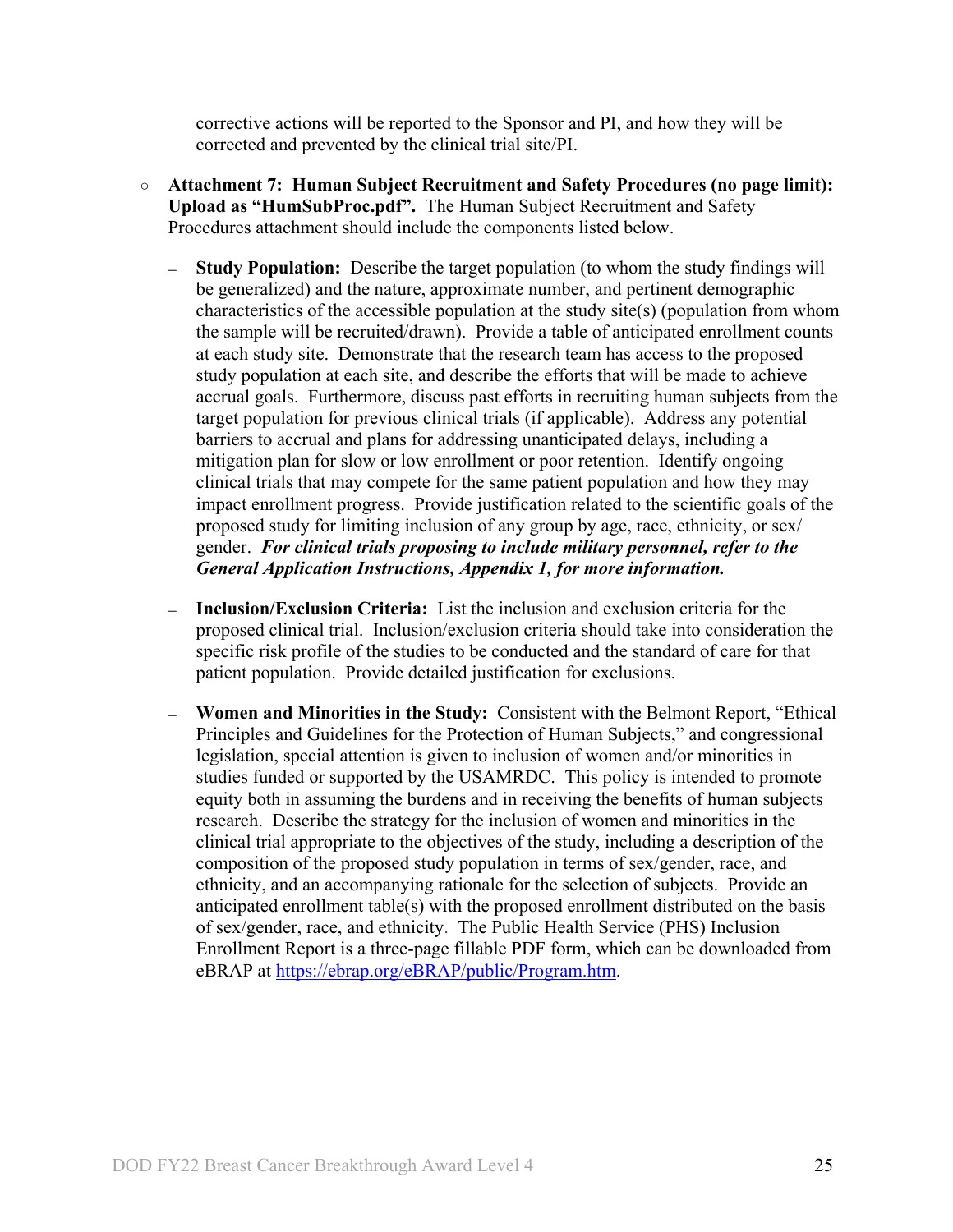- **Description of the Recruitment Process:** Explain methods for identification of potential human subjects (e.g., medical record review, obtaining sampling lists, healthcare provider identification).
	- Describe the recruitment process in detail. Address who will identify potential human subjects, who will recruit them, and what methods will be used to recruit them.
	- If human subjects will be compensated for participation in the study, include a detailed description of and justification for the compensation plan.
	- Describe the recruitment and advertisement materials. The recruitment materials should not be coercive or offer undue inducements and should accurately reflect the study.
- **Description of the Informed Consent Process:** Specifically describe the plan for obtaining informed consent from human subjects.
	- *For the proposed study, provide a draft, in English, of the Informed Consent Form.*
	- Identify who is responsible for explaining the study, answering questions, and obtaining informed consent. Include a plan for ensuring that human subjects' questions will be addressed during the consent process and throughout the trial.
	- Include information regarding the timing and location of the consent process.
	- Address issues relevant to the mental capacity of the potential human subject (e.g., altered capacity due to administration of any mind-altering substances such as tranquilizers, conscious sedation or anesthesia, brain injury, stress/life situations, or human subject age), if applicable.
	- Address how privacy and time for decision-making will be provided and whether the potential human subject will be allowed to discuss the study with anyone before making a decision.
	- Consider the need for obtaining ongoing consent or for re-assessing capacity over the course of a long-term study and describe any relevant procedures to assure continued consent.
	- Describe the plan for the consent of the individual's Legally Authorized Representative (LAR) to be obtained prior to the human subject's participation in the study. State law defines who may act as the LAR. The local IRB of record should be consulted for guidance regarding who can serve as LAR for research at the study site. *Note:* In compliance with 10 USC 980 [\(https://www.gpo.gov/fdsys/pkg/USCODE-2011-title10/pdf/USCODE-2011](https://www.gpo.gov/fdsys/pkg/USCODE-2011-title10/pdf/USCODE-2011-title10-subtitleA-partII-chap49-sec980.pdf) [title10-subtitleA-partII-chap49-sec980.pdf\)](https://www.gpo.gov/fdsys/pkg/USCODE-2011-title10/pdf/USCODE-2011-title10-subtitleA-partII-chap49-sec980.pdf), the application must describe a clear intent to benefit for human subjects who cannot give their own consent to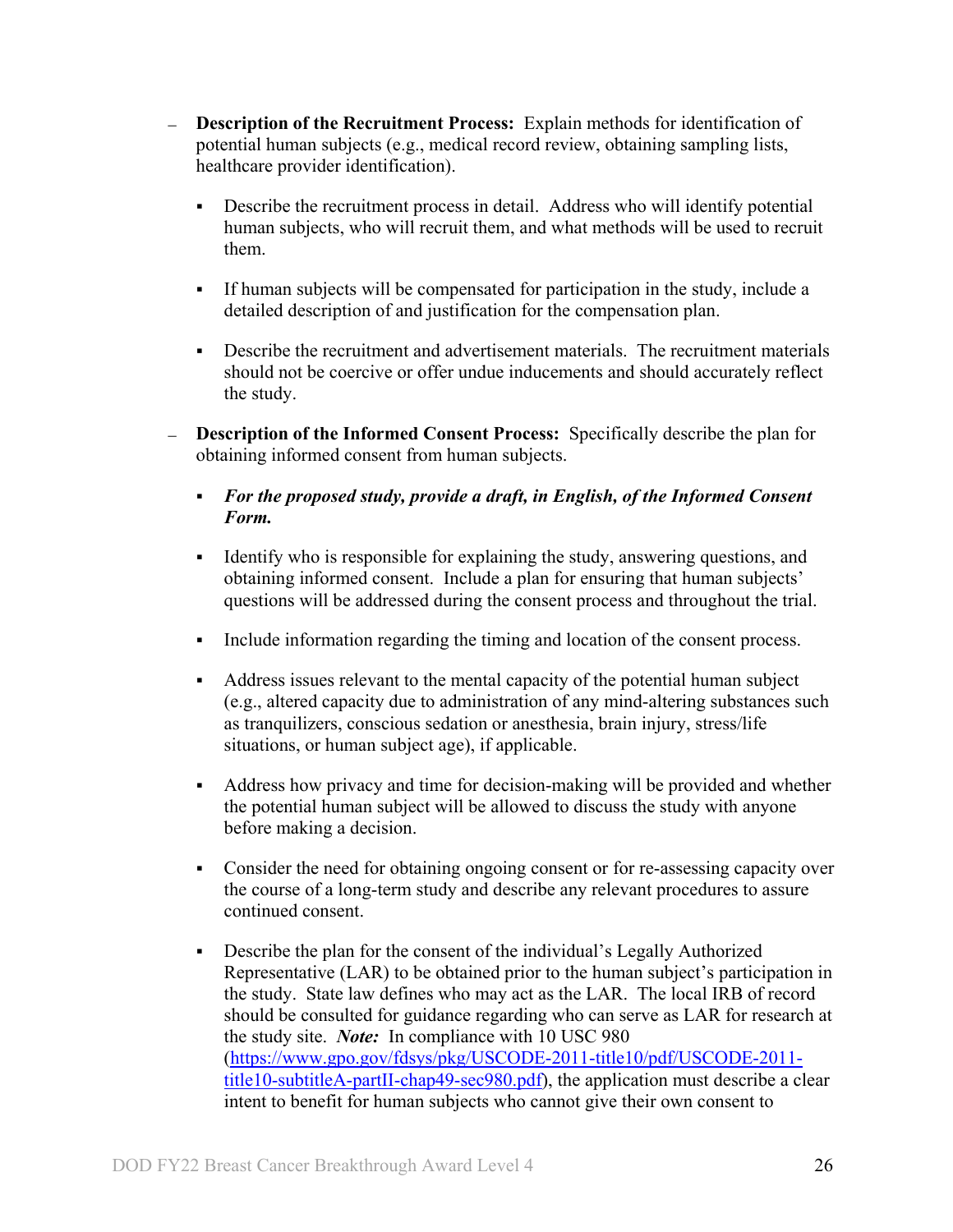participate in the proposed clinical trial. If applicable, refer to the General Application Instructions, Appendix 1, for more information.

- *Assent:* If minors or other populations that cannot provide informed consent are included in the proposed clinical trial, a plan to obtain assent (agreement) from those with capacity to provide it, or a justification for a waiver of assent, should be provided. PIs should consult with their local IRB to identify the conditions necessary for obtaining assent.
- **Screening Procedures:** List and describe any evaluations (e.g., laboratory procedures, history, or physical examination) that are required to determine eligibility/suitability for study participation and the diagnostic criteria for entry. *Note:* Some screening procedures may require a separate consent or a two-stage consent process.

#### **Risks/Benefits Assessment:**

 **Foreseeable risks:** Clearly identify all study risks, including potential safety concerns and adverse events. Study risks include any risks that the human subject is exposed to as a result of participation in the clinical trial. Consider psychological, legal, social, and economic risks as well as physical risks. Consider how the proposed clinical trial might affect the daily lives of the individual human subjects participating in the study. If the risks are unknown, this should be stated. If applicable, any potential risk to the study personnel should be identified.

## **Risk management and emergency response:**

- Appropriate to the study's level of risk, describe how safety monitoring and reporting to the IRB and FDA (if applicable) will be managed and conducted.
- Describe all safety measures to minimize and/or eliminate risks to human subjects and study personnel or to manage unpreventable risks. Include safeguards and planned responses such as dose reduction or stopping criteria based on toxicity grading scales or other predetermined alert values.
- $\bullet$  Discuss the overall plan for provision of emergency care or treatment for an adverse event for study-related injuries, including who will be responsible for the cost of such care.
- Address any special precautions to be taken by the human subjects before, during, and after the study (e.g., medication washout periods, dietary restrictions, hydration, fasting, pregnancy prevention).
- $\bullet$  Describe any special care (e.g., wound dressing assistance, transportation due to side effects of study intervention impairing ability to drive) or equipment (e.g., thermometers, telemedicine equipment) needed for human subjects enrolled in the study.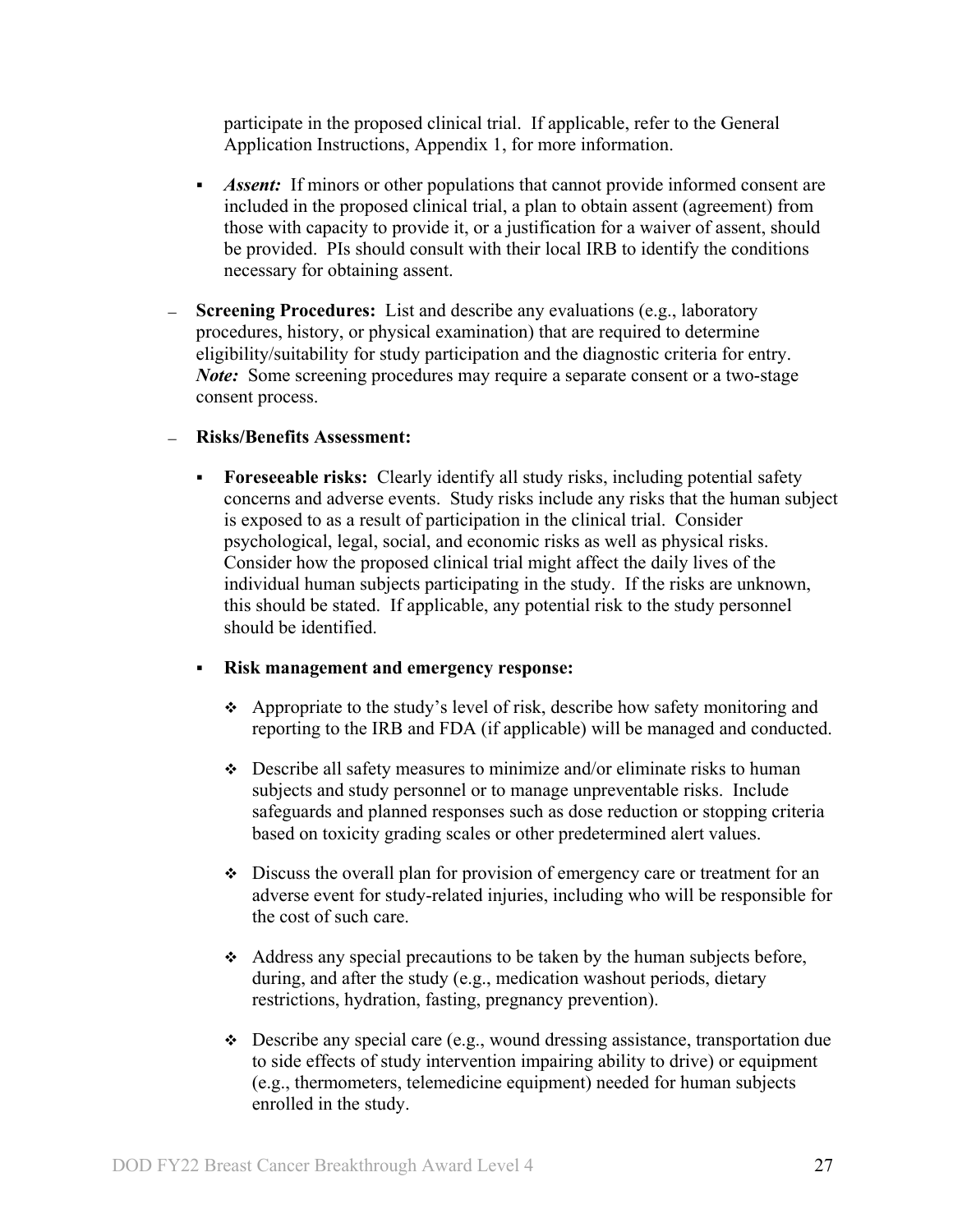- **Potential benefits:** Describe known and potential benefits of the study to the human subjects who will participate in the study. Articulate the importance of the knowledge to be gained as a result of the proposed research. Discuss why the potential risks to human subjects are reasonable in relation to the anticipated benefits to the human subjects and others that may be expected to result.
- <span id="page-27-0"></span>○ **Attachment 8: Data Management (no page limit): Upload as "Data\_Manage.pdf".** The Data Management attachment should include the components listed below.
	- **Data Management:** Describe all methods used for data collection, including the following:
		- **Identifiers:** Describe the unique identifiers or specific code system to be used to identify human subjects, if applicable.
		- **Confidentiality:**
			- $\div$  Explain measures taken to protect the privacy of human subjects and maintain confidentiality of study data. Strategies to protect the privacy and confidentiality of study records, particularly those containing identifying information, should be addressed.
			- Address who will have access to study records, data, and specimens, including an acknowledgment that representatives of the DOD are eligible to review study records.
			- Address requirements for reporting sensitive information to state or local authorities.
		- **Data capture, verification, and disposition:** Describe how data will be captured and verified. Describe where data (both electronic and hard copy) will be stored, who will keep the data, how the data will be stored, the process for locking the database at study completion, and the length of time data will be stored. Describe the proposed database, how it will be developed and validated, and its capability to safeguard and maintain the integrity of the data. Describe the database lock process. For FDA-regulated studies, compliance with 21 CFR 11 and appropriate data standards (such as those established by the Clinical Data Interchange Standards Consortium) are required.
		- **Data reporting:** Describe how data will be reported and how it will be assured that the documentation will support a regulatory filing with the FDA, if applicable.
		- **Sharing study results:** In cases where the human subject could possibly benefit medically or otherwise from the information, explain whether or not the results of screening and/or study participation will be shared with human subjects or their primary care provider, including results from any screening or diagnostic tests performed as part of the study.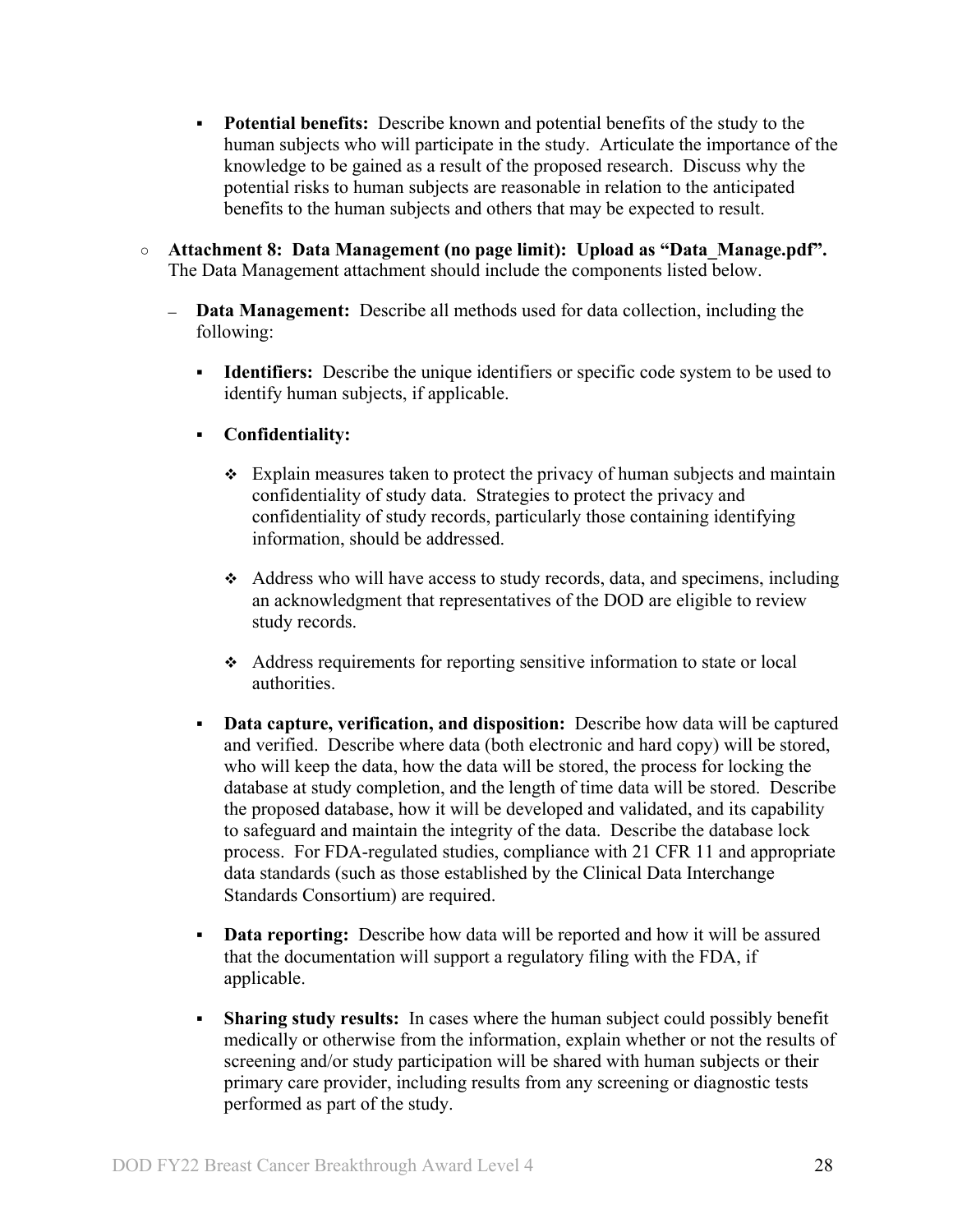#### **Laboratory Evaluations:**

- **Specimens to be collected, schedule, and amount:** All specimens that will be collected for study purposes must be clearly stated. The collection schedule and amount of material collected must also be clearly described.
- **Evaluations to be made:** Describe all evaluations that will be made for study purposes. Explain how the results of laboratory evaluations will be used to meet the objectives of the study (or to monitor safety of human subjects).
- **Storage:** Describe specimen storage, including location of storage, how long specimens will be stored, any special conditions required, labeling, and specimen disposition. Outline the plan to store specimens for future use, including considerations for informed consent and providing human subjects with an opportunity to decline participation in the study.
- **Labs performing evaluations and special precautions:** Identify the laboratory performing each evaluation, the applicable quality standard, and any special precautions that should be taken in handling the samples. Special precautions that should be taken by the human subject before, during, or after the laboratory procedure should be clearly defined. If transport of samples is required, describe provisions for ensuring proper storage during transport.
- <span id="page-28-0"></span>○ **Attachment 9: Regulatory Strategy (no page limit): If submitting multiple documents, start each document on a new page. Combine and upload as a single file named "Regulatory.pdf".** Answer the following questions and provide supporting documentation as applicable.
	- State the product/intervention name.  $\equiv$

## *For products/interventions that do not require regulation by the FDA or an international regulatory agency:*

For investigator-sponsored regulatory exemptions (e.g., IND, IDE, or international equivalent) provide evidence of institutional support. Provide evidence that the clinical trial does not require regulation by the FDA. If the clinical trial will be conducted at international sites, provide equivalent information relevant to the host country(ies) regulatory requirements. No further information for this attachment is required.

## *For products that require regulation by the FDA and/or an international regulatory agency:*

- State whether the product is FDA-approved, -licensed, or -cleared, and marketed in  $\frac{1}{2}$ the United States.
- If the product is marketed in the United States, state the product label indication. State whether the proposed research involves a change to the approved label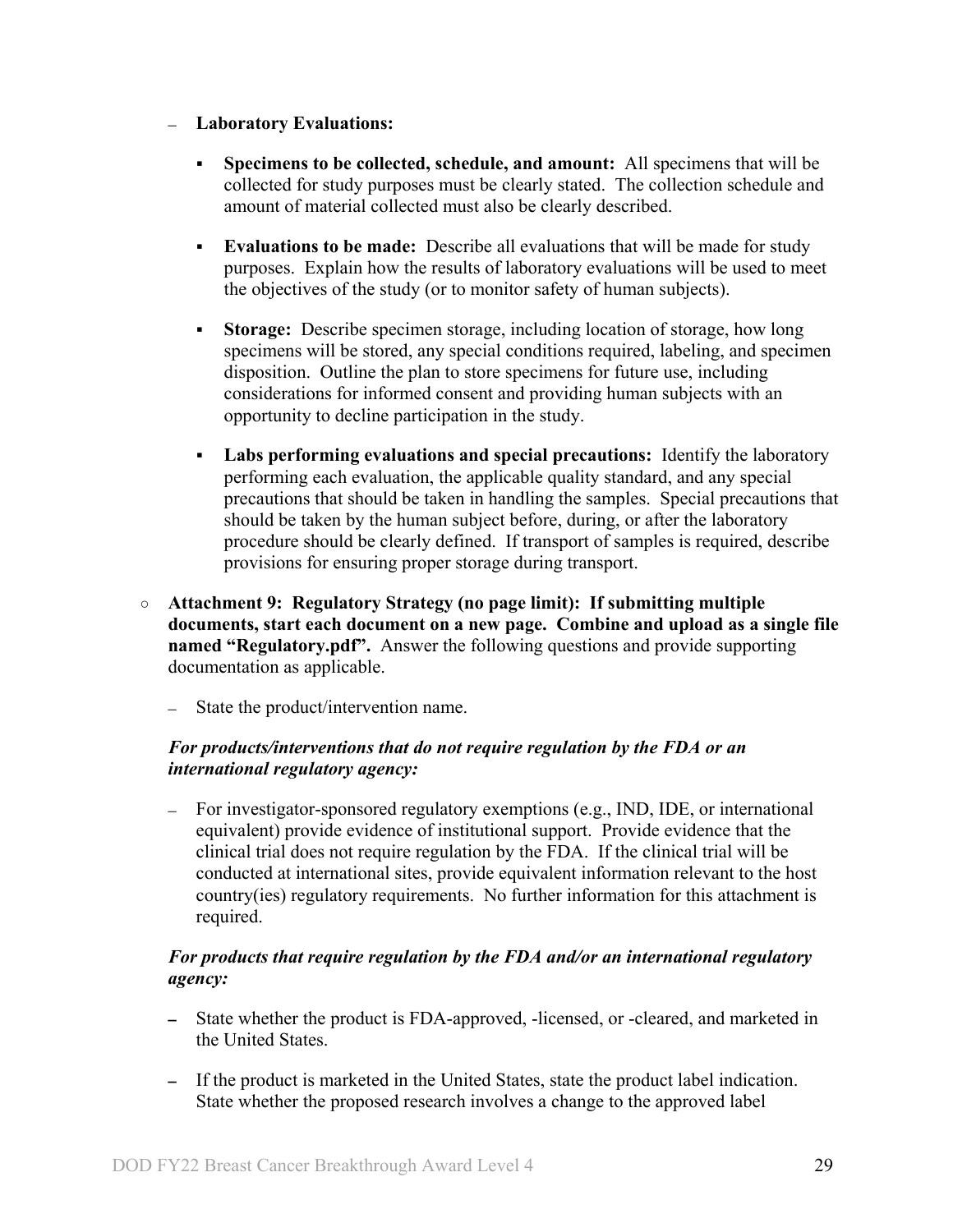indication for the route of administration, dosage level, and/or subject population. Indicate whether the proposed research involves a change that increases the risks associated with using the product. State whether the product is being promoted for an off-label use (where promotion involves the sale of a marketed product).

- If the product is not currently FDA-approved, -licensed, or -cleared, state the planned indication/use. Indicate whether the product would be classified as a drug, device, biologic, or combination product. Indicate whether the FDA has confirmed the proposed classification. Identify the regulatory sponsor. Include a signed sponsor commitment letter acknowledging the regulatory sponsor's understanding of all sponsor responsibilities and commitment to oversee execution of the study.
- For the FY22 BCRP Breakthrough Award Level 4, *if an IND or IDE is required, the application must be submitted to the FDA prior to the FY22 BCRP Breakthrough Award Level 4 application submission deadline.* The IND or IDE should be specific for the investigational product (i.e., not a derivative or alternate version of the product) and indication to be tested in the proposed clinical trial. Provide the date of submission, the application number, and a copy of the FDA letter acknowledging the submission. If there are any existing cross-references in place, provide the application number(s) and associated sponsor(s). Provide an explanation of the status of the application (e.g., past the critical 30-day period, pending response to questions raised by the FDA, on clinical hold, on partial clinical hold). If the IND or IDE application has been placed on clinical hold or partial hold, explain the conditions that must be met for release of the hold. Provide a summary of any previous meetings with the FDA on development of this product. A copy of the Agency meeting minutes should be included if available. Provide copies of communications from the FDA relevant to the most recent status of the IND or IDE application.
- If available, provide a copy of the communication from the FDA indicating the IND or IDE application is active/safe to proceed.
- If an active IND or IDE for the investigational product is in effect, but an amendment is needed to include the proposed trial, describe the type and nature of the amendment(s) and the timeline for submission. Indicate whether the amendment increases the risk of the intervention.
- If the clinical trial will be conducted at international sites, provide equivalent information and supporting documentation relevant to the product indication/label and regulatory approval and/or filings in the host country(ies).
- Provide the current status for manufacturing development (e.g., manufacturer's name, GMP-compliant lots available, status of stability testing), non-clinical development (e.g., test facility name, status of pivotal GLP toxicology studies to support phase 1 testing), and clinical development (e.g., clinical site name, safety profile, status of any completed or ongoing clinical trials).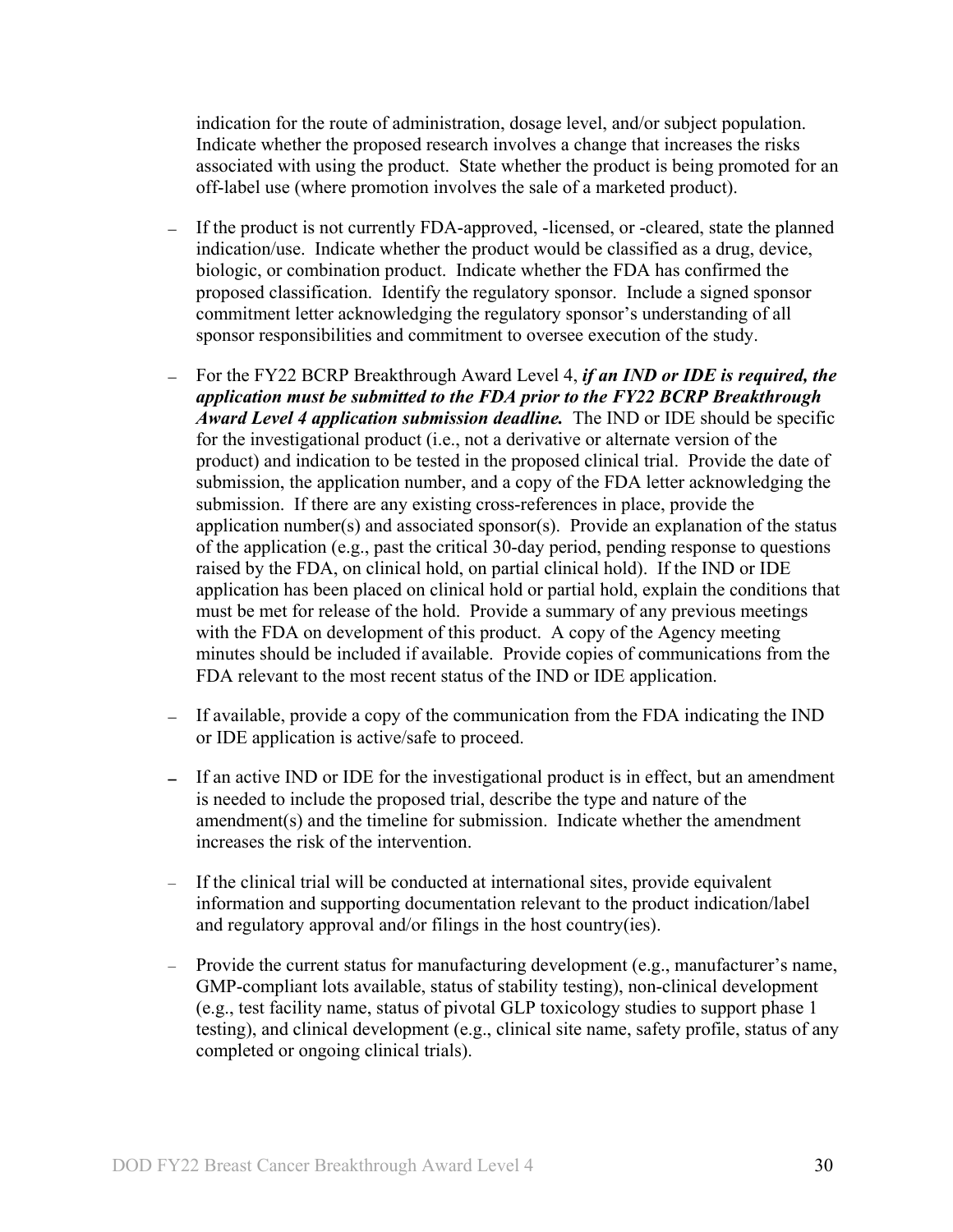- Describe the overall regulatory strategy and product development plan that will support the planned product indication/label.Include a description of the numbers and types of studies proposed to reach approval, licensure, or clearance, the types of FDA meetings that will be held/planned, and the submission filing strategy. Include considerations for compliance with current GMP, GLP, and GCP guidelines.
- **Attachment 10: Study Personnel and Organization (no page limit): Start each document on a new page. Combine into one document and upload as "Personnel.pdf".** The Study Personnel and Organization attachment should include the components listed below. *Note:* Attachment 10 will be available for programmatic review.
	- **Consumer Advocate Statement:** The consumer advocate statement should be written by the PI or Initiating PI. Provide the names of at least two consumer advocates and their affiliation with a breast cancer advocacy organization(s). Describe the integral roles that the consumer advocates will play in the planning, design, implementation, and evaluation of the research. Describe how the consumer advocates' knowledge of current breast cancer issues and how their background and/or training in breast cancer research will contribute to the project. Explain how the consumer advocates' experience and expertise will be integrated into the research project and management of the collaboration.
	- $\equiv$ **Partnership Statement** *(only applicable and required for applications submitted under the Partnering PI Option)***:** Describe the partnership and combined expertise of the Initiating and Partnering PIs that are critical for the research strategy and completion of the SOW. Explain how the partnership will better address the research question and why the work should be done together rather than through separate individual efforts. Explain how both PIs have equal intellectual input into the design of the project and will devote similar and appropriate levels of effort to the conduct of the project. Explain how funding will be balanced between both PIs or otherwise provide appropriate justification.
	- **Organizational Chart:** Provide an organizational chart that identifies key members of the study team and provides an outline of the governing structure for multiinstitutional studies. Identify collaborating organizations, centers, and/or departments and name each person's position on the project. Include any separate laboratory or testing centers. Identify the data and clinical coordinating center(s) and note any involvement from Contract Research Organizations, as appropriate. Identify and provide justification for the inclusion of international sites, as appropriate. If applicable, identify the FDA regulatory sponsor and any external consultants or other experts who will assist with FDA applications. While there is no specified format for this information, a table(s) or diagram is recommended.
	- **Study Personnel Description:** Briefly describe the composition of the study team, including roles of the individuals listed in the organizational chart on the project. Study coordinator(s) should be included. Describe how the levels of effort for each individual are appropriate to successfully support the proposed research. Describe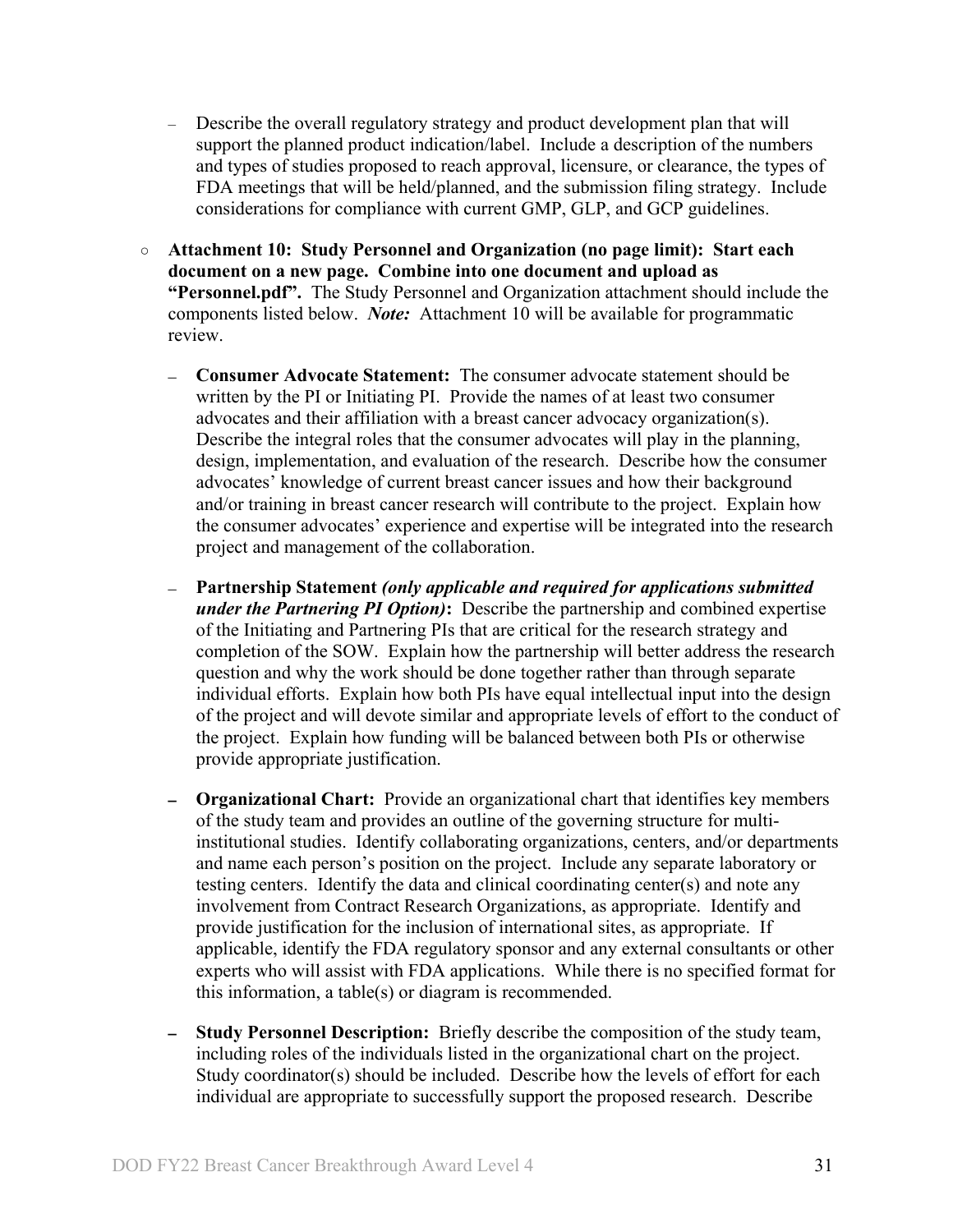relevant background and qualifications that demonstrate appropriate expertise to accomplish the proposed work, including previous interactions with the FDA, if applicable.

- **Study Management Plan:** Provide a plan for ensuring the standardization of procedures among staff and across sites (if applicable). If the proposed clinical trial is cooperative (i.e., involving more than one institution), clearly describe the multiinstitutional structure governing the research protocol(s) across all participating institutions. Provide a regulatory submission plan for the master protocol and master consent form by the lead institution. A single IRB is required for all institutions located in the United States that are engaged in cooperative research. If applicable, describe how communication and data transfer between the collaborating institutions will occur, as well as how data, specimens, and/or imaging products obtained during the study will be handled and shared.
- **Attachment 11: Questionnaires and Other Research Data Collection Instruments, if applicable (no page limit): Upload as "Data\_Collection.pdf".** The Questionnaires, and Other Research Data Collection Instruments attachment should include a copy of the most recent version of questionnaires, data collection forms, rating scales, interview guides, or other instruments. For each instrument, describe how the information collected is related to the objectives of the study. Describe how and when the instrument(s) will be administered. Describe how the instrument(s) will be adapted to the subject population, if applicable.
- **Attachment 12: Transition Plan (three-page limit): Upload as "Transition.pdf".** Describe/discuss the methods and strategies proposed to move the intervention to the next phase of development (clinical trials, commercialization, and/or delivery to the civilian or military market) after successful completion of the award. Applicants are encouraged to work with their organization's Technology Transfer Office (or equivalent) to develop the transition plan. PIs are encouraged to explore developing relationships with industry and/or other funding agencies to facilitate moving the product into the next phase of development. The post-award transition plan should include the components listed below, as applicable.
	- Detailed plan for distribution of the findings or intervention to the breast cancer community.
	- Details of the funding strategy to transition to the next level of development and/or commercialization (e.g., specific industry partners, specific funding opportunities to be applied for). Include a description of collaborations and other resources that will be used to provide continuity of development.
	- For knowledge products, a description of collaborations and other resources that will be used to provide continuity of development, including proposed development or modification of clinical practice guidelines and recommendations, provider training materials, patient brochures, and other clinical support tools, scientific journal publications, models, simulations, and applications. (A "knowledge product" is a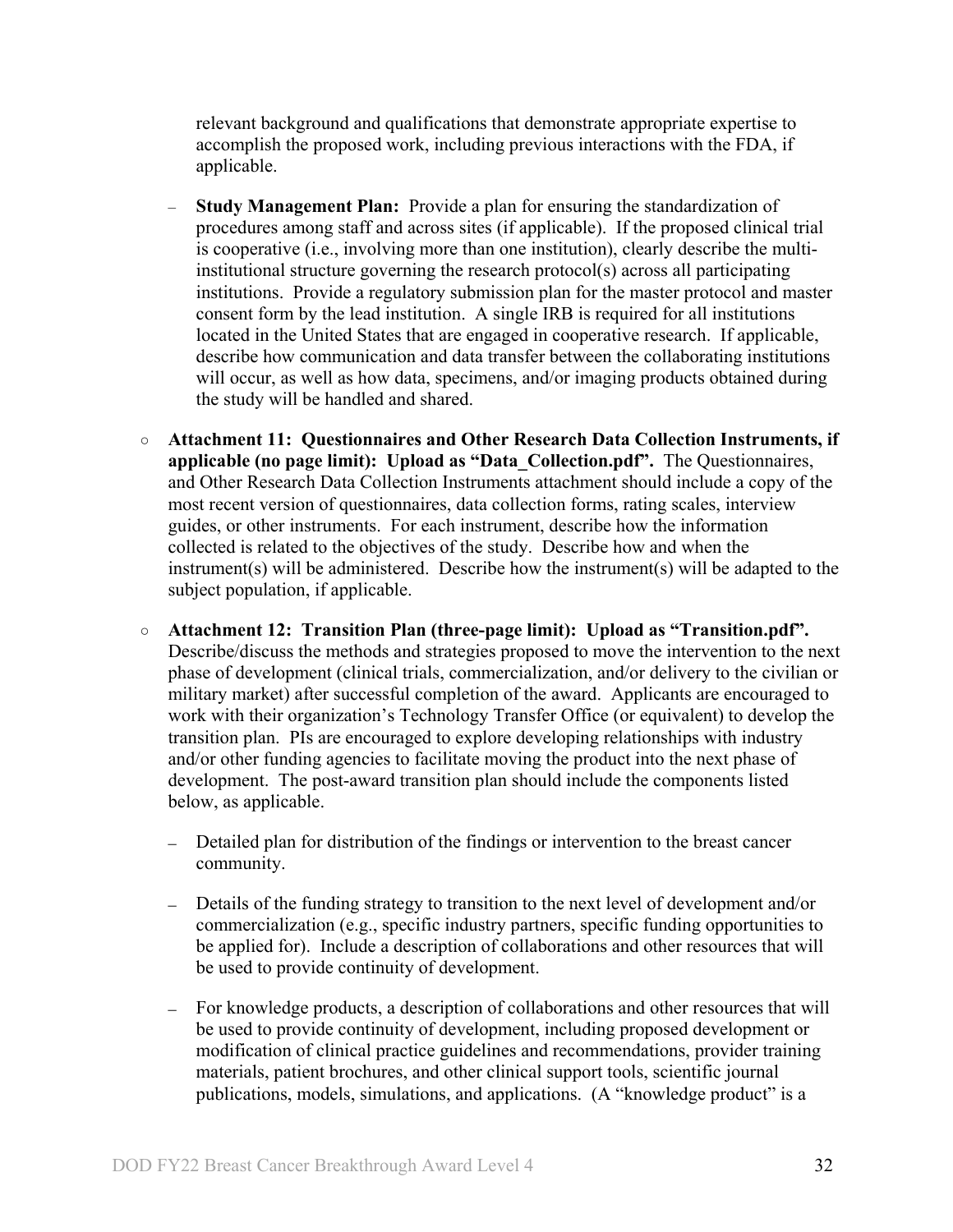non-materiel product that addresses an identified need, topic area, or capability gap; is based on current evidence and research; aims to transition into medical practice, training, tools, or to support materiel solutions [systems to develop, acquire, provide, and sustain medical solutions and capabilities]; and educates or impacts behavior throughout the continuum of care, including primary prevention of negative outcomes.)

- A brief schedule and milestones for transitioning the intervention to the next phase of development (e.g., next-phase clinical trials, commercialization, delivery to the military or civilian market, incorporation into clinical practice, and/or approval by the FDA).
- Ownership rights/access to the intellectual property necessary for the development and/or commercialization of products or technologies supported with this award and the government's ability to access such products or technologies in the future.
- A risk analysis for cost, schedule, manufacturability, and sustainability.
- **Attachment 13: Representations, if applicable (extramural submissions only): Upload as "RequiredReps.pdf".** All extramural applicants must complete and submit the Required Representations template available on eBRAP [\(https://ebrap.org/eBRAP/](https://ebrap.org/eBRAP/public/Program.htm) [public/Program.htm\)](https://ebrap.org/eBRAP/public/Program.htm). For more information, see the General Application Instructions, Appendix 5, Section B, Representations.
- <span id="page-32-1"></span>○ **Attachment 14: Suggested Collaborating DOD Military Facility Budget Format, if applicable: Upload as "MFBudget.pdf".** If a military facility (Military Health System facility, research laboratory, medical treatment facility, dental treatment facility, or a DOD activity embedded with a civilian medical center) will be a collaborator in performance of the project, complete a separate budget using "Suggested Collaborating DOD Military Facility Budget Format," available for download on the eBRAP "Funding Opportunities & Forms" web page [\(https:/ebrap.org/eBRAP/public/Program.htm\)](https://ebrap.org/eBRAP/public/Program.htm), including a budget justification, for each military facility as instructed. The costs per year should be included on the Grants.gov Research & Related Budget Form under subaward costs. Refer to the General Application Instructions, Section III.A.8, for detailed information.

## • **Extramural and Intramural Applications**

To evaluate compliance with Title IX of the Education Amendments of 1972 (20 USC 1681[a] et seq.), the DOD is collecting certain demographic and career information to be able to assess the success rates of women who are proposed for key roles in applications in science, technology, engineering, and/or mathematics (STEM) disciplines. To enable this assessment, each application must include the following forms completed as indicated.

<span id="page-32-0"></span>**Research & Related Personal Data:** For extramural submissions (via Grants.gov), refer to the General Application Instructions, Section III.A.3, and for intramural submissions (via eBRAP), refer to the General Application Instructions, Section IV.A.2, for detailed information.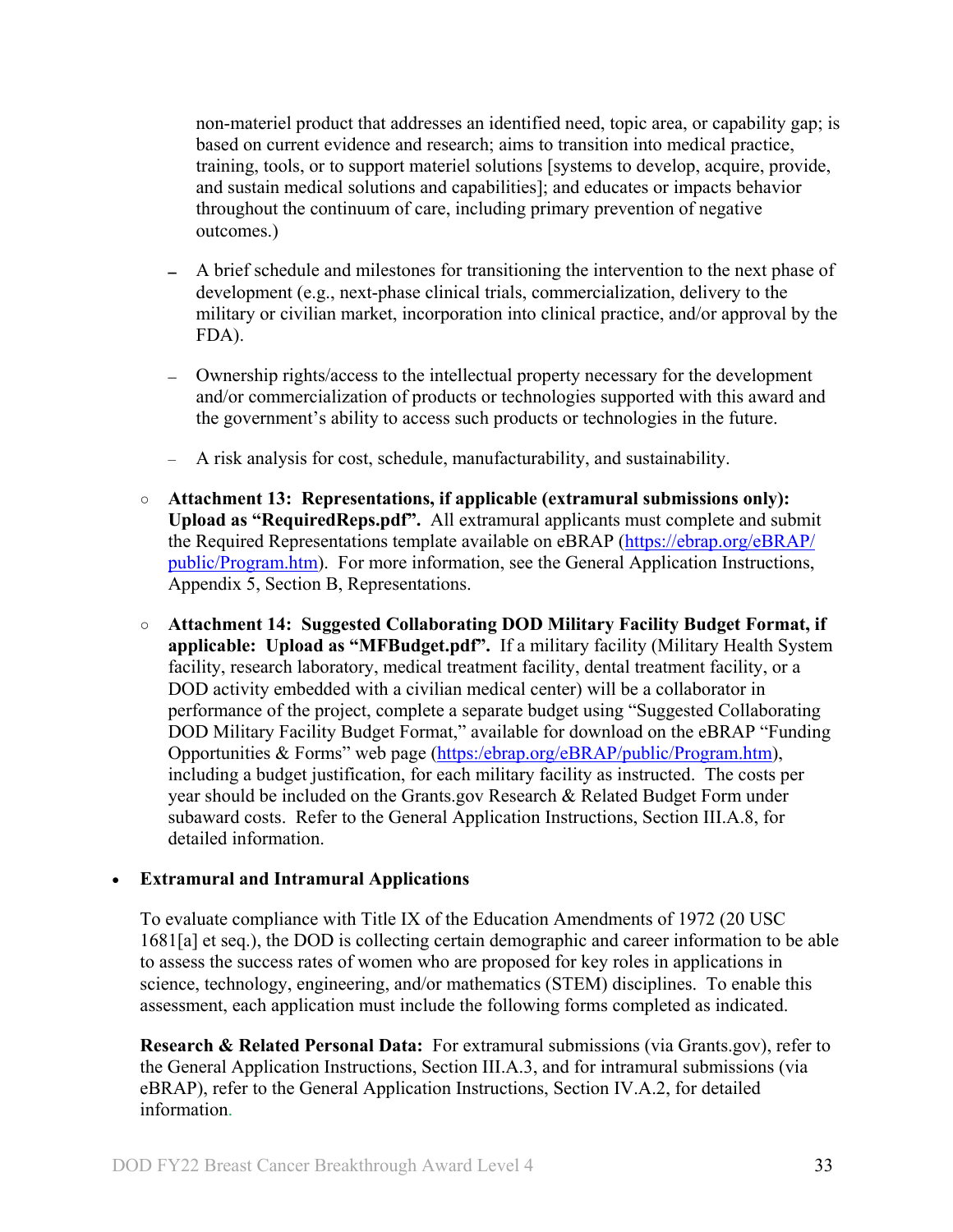<span id="page-33-0"></span>**Research & Related Senior/Key Person Profile (Expanded):** For extramural submissions (via Grants.gov), refer to the General Application Instructions, Section III.A.4, and for intramural submissions (via eBRAP), refer to the General Application Instructions, Section IV.A.3, for detailed information.

- PI Biographical Sketch (five-page limit): Upload as "Biosketch\_LastName.pdf". The suggested biographical sketch format is available on the "Funding Opportunities  $\&$ Forms" web page [\(https://ebrap.org/eBRAP/public/Program.htm\)](https://ebrap.org/eBRAP/public/Program.htm) in eBRAP. The NIH Biographical Sketch may also be used. All biographical sketches should be submitted in uneditable PDF format.
- PI Previous/Current/Pending Support (no page limit): Upload as "Support\_LastName.pdf".
	- For extramural submissions, refer to the General Application Instructions, Section III.A.4, for detailed information.
	- For intramural submissions, refer to the General Application Instructions, Section IV.A.3, for detailed information.
- Key Personnel Biographical Sketches (five-page limit each): Upload as "Biosketch\_LastName.pdf".
	- Include biographical sketches for team members, including consumer advocates.
- Key Personnel Previous/Current/Pending Support (no page limit): Upload as "Support\_LastName.pdf".
	- For extramural submissions, refer to the General Application Instructions, Section III.A.4, for detailed information.
	- For intramural submissions, refer to the General Application Instructions, Section IV.A.3, for detailed information.

<span id="page-33-1"></span>**Research & Related Budget:** For extramural submissions (via Grants.gov), refer to the General Application Instructions, Section III.A.5, and for intramural submissions (via eBRAP), refer to the General Application Instructions, Section IV.A.4, for detailed information.

**Budget Justification (no page limit): Upload as "BudgetJustification.pdf".** The budget justification for the entire period of performance must be uploaded to the Research & Related Budget after completion of the budget for Period 1.

*Partnering PI Option: Initiating and Partnering PIs must have a separate budget and justification specific to their distinct portions of the effort that the applicant organization will submit as separate Grants.gov or eBRAP application packages. The Initiating PI should not include budget information for Partnering PI even if they are located within*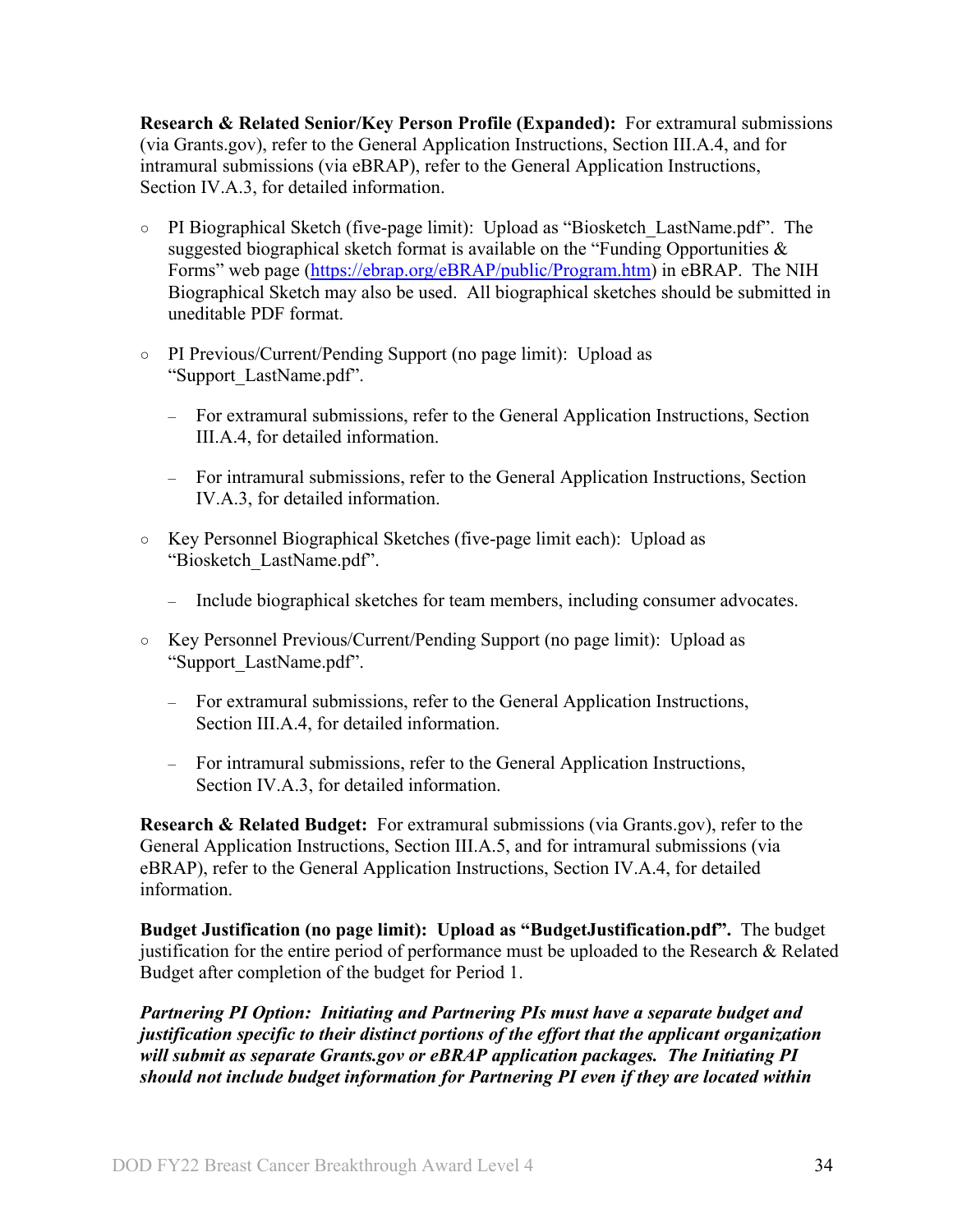## *the same organization. Refer to Section [II.D.5, Funding Restrictions,](#page-39-0) for detailed information.*

**Project/Performance Site Location(s) Form:** For extramural submissions (via Grants.gov), refer to the General Application Instructions, Section III.A.6, and for intramural submissions (via eBRAP), refer to the General Application Instructions, Section IV.A.5, for detailed information.

### • **Extramural Applications Only**

**Research & Related Subaward Budget Attachment(s) Form (if applicable):** Refer to the General Application Instructions, Section III.A.7, for detailed information.

- **Extramural Subaward:** Complete the Research & Related Subaward Budget Form through Grants.gov. (Refer to the General Application Instructions, Section III.A.7, for detailed information.) Verify subaward budget(s) and budget justification forms are present in eBRAP during the application verification period. If these components are missing, upload them to eBRAP before the end of the application verification period.
- **Intramural DOD Collaborator(s):** Complete the Suggested Collaborating DOD Military Facility Budget Format and upload to Grants.gov attachment form as [Attachment 14.](#page-32-1) (Refer to the General Application Instructions, Section IV.A.4, for detailed information.) Each Intramural DOD Collaborator should include costs per year on the Grants.gov Research & Related Budget Form under subaward costs.

**Suggested DOD Military Budget Format:** A military facility collaborating in the performance of the project (but not participating as a Partnering PI) should be treated as a subaward for budget purposes. *Note:* Applicants should complete a separate military budget using "Suggested Collaborating DOD Military Facility Budget Format" (available for download on the eBRAP "Funding Opportunities & Forms" web page [\[https://ebrap.org/eBRAP/public/Program.htm\]](https://ebrap.org/eBRAP/public/Program.htm)) [\(Attachment 14\)](#page-32-1) to show all direct and indirect costs. The costs per year should be included on the Grants.gov Research & Related Budget Form under subaward costs. Refer to the General Application Instructions, Section III.A.8, for detailed information.

#### **Application Components for the Partnering PI, if applying under the Partnering PI Option**

The Partnering PI must follow the link in the email from eBRAP and, if not registered in eBRAP, complete the registration process prior to the application submission deadline in order to associate their full application package with that of the Initiating PI.

For the Partnering PI, the Initiating PI must identify if the Partnering PI will be named on an extramural or intramural application (in accordance with the guidelines in Section [II.C.1.a,](#page-8-2)  [Organization\)](#page-8-2) and the appropriate mode of submission (Grants.gov for extramural and eBRAP for intramural). The Partnering PI must verify their contact information and mode of submission within eBRAP to ensure proper submission of their application.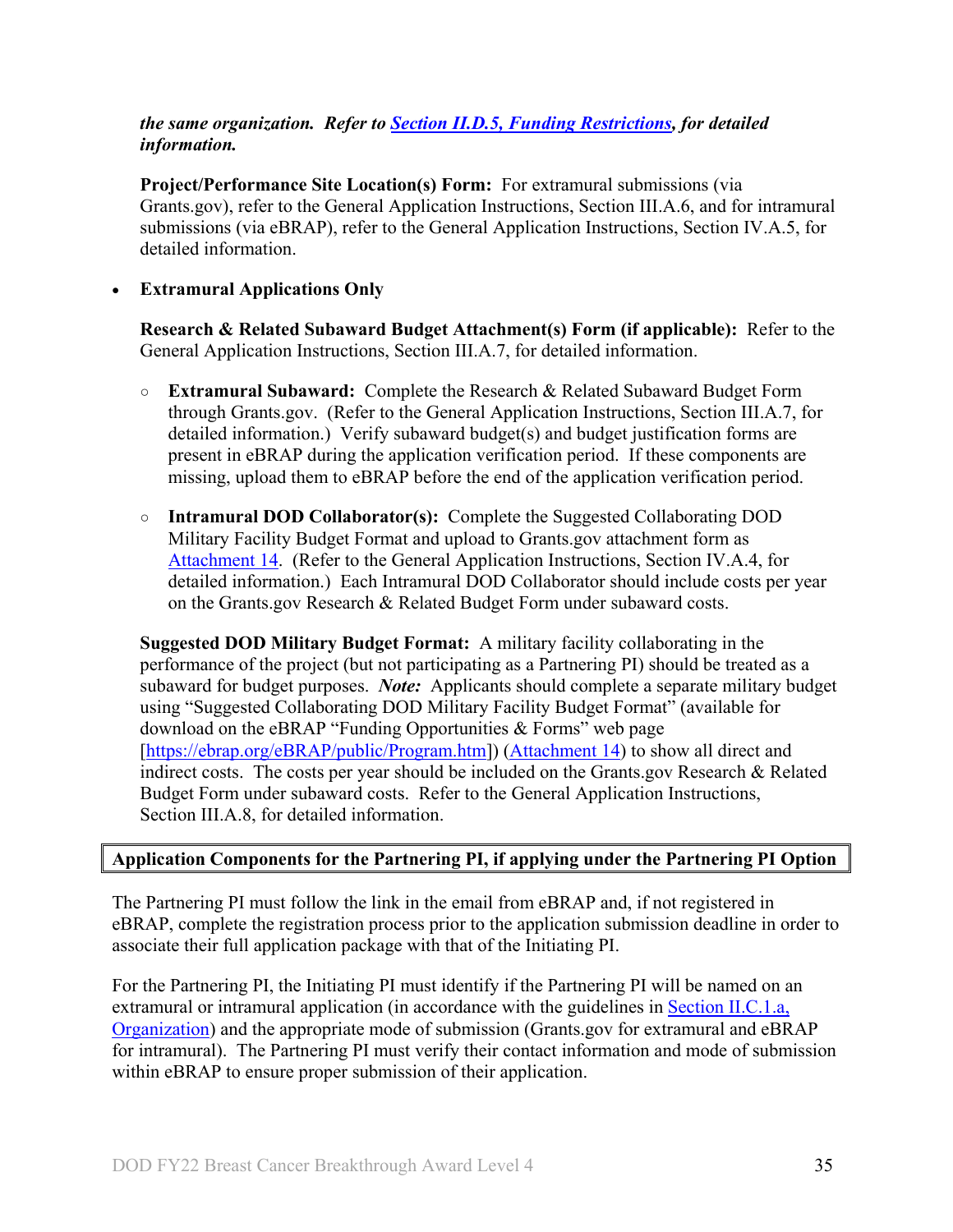The application submission process for the Partnering PI uses an abbreviated full application package that includes:

• **Extramural and Intramural Applications** 

#### **Attachments:**

- **Attachment 4: Statement of Work (six-page limit): Upload as "SOW.pdf".** Refer to the General Application Instructions, Section III.A.2, for detailed information on completing the SOW. Each PI must submit an identical copy of a jointly created SOW. The contributions of the Initiating PI and the Partnering PI should be noted for each task.
- **Attachment 13: Representations (extramural submissions only): Upload as "RequiredReps.pdf".** All extramural applicants must complete and submit the Required Representations template available on eBRAP [\(https://ebrap.org/eBRAP/public/](https://ebrap.org/eBRAP/public/Program.htm) [Program.htm\)](https://ebrap.org/eBRAP/public/Program.htm). For more information, see the General Application Instructions, Appendix 5, Section B, Representations.
- **Attachment 14: Suggested Collaborating DOD Military Facility Budget Format: Upload as "MFBudget.pdf".** Refer to the General Application Instructions, Section IV.A.4, for detailed information. The costs per year should be included on the Grants.gov Research & Related Budget Form under subaward costs.

**Research & Related Personal Data:** For extramural submissions (via Grants.gov) refer to the General Application Instructions, Section III.A.3, and for intramural submissions (via eBRAP), refer to the General Application Instructions, Section IV.A.2, for detailed information.

**Research & Related Senior/Key Person Profile (Expanded):** For extramural submissions (via Grants.gov), refer to the General Application Instructions, Section III.A.4, and for intramural submissions (via eBRAP), refer to the General Application Instructions, Section IV.A.3, for detailed information.

- PI Biographical Sketch (five-page limit): Upload as "Biosketch\_LastName.pdf". The suggested biographical sketch format is available on the "Funding Opportunities  $\&$ Forms" web page [\(https://ebrap.org/eBRAP/public/Program.htm\)](https://ebrap.org/eBRAP/public/Program.htm) in eBRAP. The NIH Biographical Sketch may also be used. All biographical sketches should be submitted in the PDF format that is not editable.
- PI Previous/Current/Pending Support (no page limit): Upload as "Support\_LastName.pdf".
	- For extramural submissions, refer to the General Application Instructions, Section III.A.4, for detailed information.
	- For intramural submissions, refer to the General Application Instructions, Section IV.A.3, for detailed information.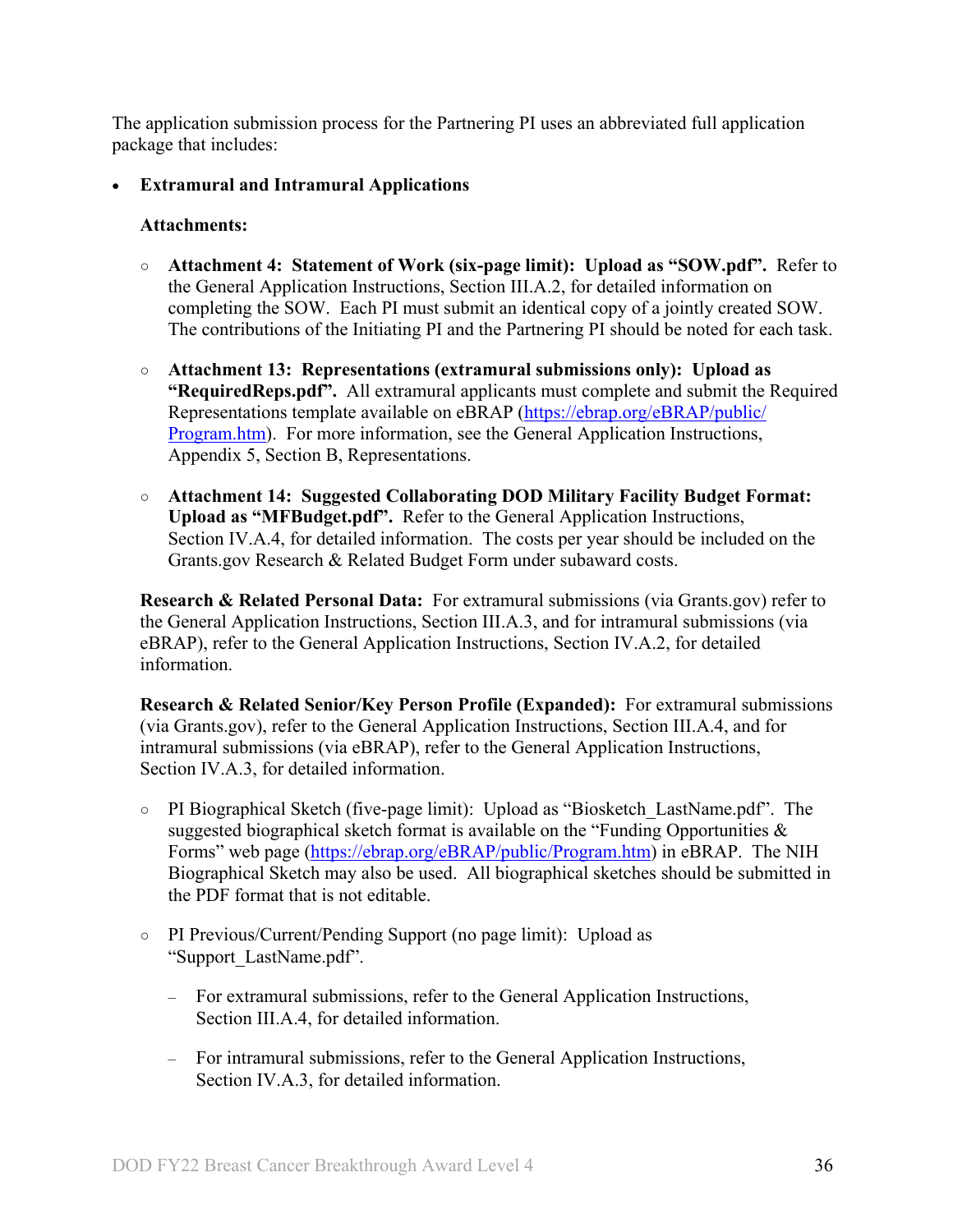- Key Personnel Biographical Sketches (five-page limit each): Upload as "Biosketch\_LastName.pdf".
	- Include biographical sketch for team members, including consumer advocates.
- Key Personnel Previous/Current/Pending Support (no page limit): Upload as "Support\_LastName.pdf".
	- For extramural submissions, refer to the General Application Instructions, Section III.A.4, for detailed information.
	- For intramural submissions, refer to the General Application Instructions, Section IV.A.3, for detailed information.

**Research & Related Budget:** For extramural submissions, refer to the General Application Instructions, Section III.A.5, and for intramural submissions, refer to the General Application Instructions, Section IV.A.4, for detailed information.

## **Budget Justification (no page limit): Upload as "BudgetJustification.pdf".**

*Initiating and Partnering PIs must each submit a budget and justification specific to their own portion of the efforts as part of their separate Grants.gov or eBRAP application packages. The Research & Related Budget for the Partnering PI should not include budget information for the Initiating PI, even if they are located within the same organization. Refer to Section [II.D.5, Funding Restrictions,](#page-39-0) for detailed information.* 

<span id="page-36-0"></span>**Project/Performance Site Location(s) Form:** For extramural submissions (via Grants.gov), refer to the General Application Instructions, Section III.A.6, and for intramural submissions (via eBRAP), refer to General Application Instructions, Section IV.A.5, for detailed information.

• **Extramural Applications Only** 

## <span id="page-36-1"></span>**Research & Related Subaward Budget Attachment(s) Form:**

- **Extramural Subaward:** Complete the Research & Related Subaward Budget Form through Grants.gov. (Refer to the General Application Instructions, Section III.A.7, for detailed information.)
- **Intramural DOD Collaborator(s):** Complete a separate DOD military budget using "Suggested Collaborating DOD Military Facility Budget Format" (available for download on the eBRAP "Funding Opportunities & Forms" web page [\[https://ebrap.org/eBRAP/public/Program.htm\]](https://ebrap.org/eBRAP/public/Program.htm)) and upload to Grants.gov attachment form as [Attachment 14.](#page-32-1) (Refer to the General Application Instructions, Section III.A.8, for detailed information.)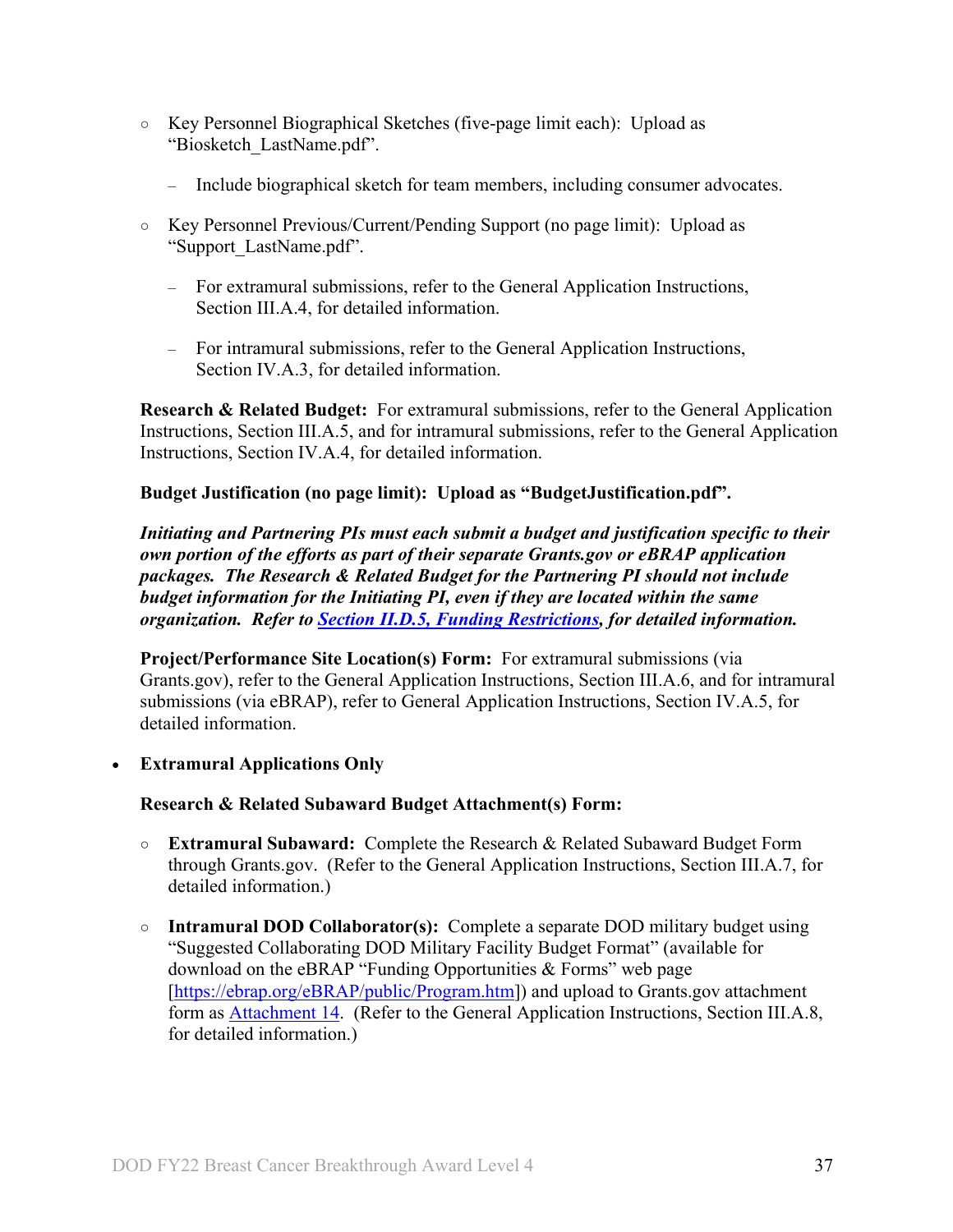## <span id="page-37-1"></span>**Additional Application Components**

In addition to the complete application package, Breakthrough Award Level 4 applications also require the following components:

**Oral Presentation:** PI(s) named in Funding Level 4 applications that are selected for final consideration in Stage 2 of Programmatic Review will be required to give an oral presentation (see Section [II.E.1.b, Programmatic Review\)](#page-45-0) that will be held virtually in the National Capital Area or virtually, at the discretion of the government, and is tentatively scheduled for December 2022. *If applying under the Partnering PI Option, both the Initiating and Partnering PIs will attend and give the oral presentation*.

Each presentation will include a 10-minute talk by the PI(s), followed by a 20-minute question-and-answer session with [Programmatic Panel members.](https://cdmrp.army.mil/bcrp/panels/panels22) The following questions will be the topics for discussion during the PI's talk and the question-and-answer session. PIs who are invited must prepare a presentation consisting of no more than three slides that specifically address these questions:

- Without addressing your specific project, what conceptual or intellectual barriers do you consider the most urgent to overcome in the overarching challenges(s) you selected/ identified?
- Without addressing the specific technical/scientific aspects of your project, how do you envision transitioning the breakthrough results from your proposed research into a nearterm clinical impact for individuals with, or at risk of, breast cancer?
- Without addressing the specific technical/scientific aspects of your project, what leadership skills will you use in your research team's effort and beyond to transform and revolutionize the clinical management and/or prevention of breast cancer?

## <span id="page-37-0"></span>**II.D.3. Unique Entity Identifier (UEI) and System for Award Management (SAM)**

The applicant organization must be registered as an entity in SAM [\(https://www.sam.gov/SAM/\)](https://www.sam.gov/SAM/) and receive confirmation of an "Active" status before submitting an application through Grants.gov. As published in the Federal Register July 10, 2019 [\(https://www.federalregister.gov/documents/2019/07/10/2019-14665/unique-entity-id-standard](https://www.federalregister.gov/documents/2019/07/10/2019-14665/unique-entity-id-standard-for-awards-management)[for-awards-management\)](https://www.federalregister.gov/documents/2019/07/10/2019-14665/unique-entity-id-standard-for-awards-management), the UEI for awards management generated through SAM will be used instead of the Data Universal Numbering System (DUNS) number as of April 2022. *All federal awards including, but not limited to, contracts, grants, and cooperative agreements will use the UEI.* USAMRDC will transition to use of the UEI beginning with FY22 announcements and utilize the latest SF424, which includes the UEI. The DUNS will no longer be accepted. Applicant organizations will not go to a third-party website to obtain an identifier. During the transition, your SAM registration will automatically be assigned a new UEI displayed in SAM. (For more information, visit the General Services Administration: [https://www.gsa.gov/about](https://www.gsa.gov/about-us/organization/federal-acquisition-service/office-of-systems-management/integrated-award-environment-iae/iae-information-kit/unique-entity-identifier-update)[us/organization/federal-acquisition-service/office-of-systems-management/integrated-award](https://www.gsa.gov/about-us/organization/federal-acquisition-service/office-of-systems-management/integrated-award-environment-iae/iae-information-kit/unique-entity-identifier-update)[environment-iae/iae-information-kit/unique-entity-identifier-update\)](https://www.gsa.gov/about-us/organization/federal-acquisition-service/office-of-systems-management/integrated-award-environment-iae/iae-information-kit/unique-entity-identifier-update). Current SAM.gov registrants are assigned their UEI and can view it within SAM.gov. *Authorized Organizational*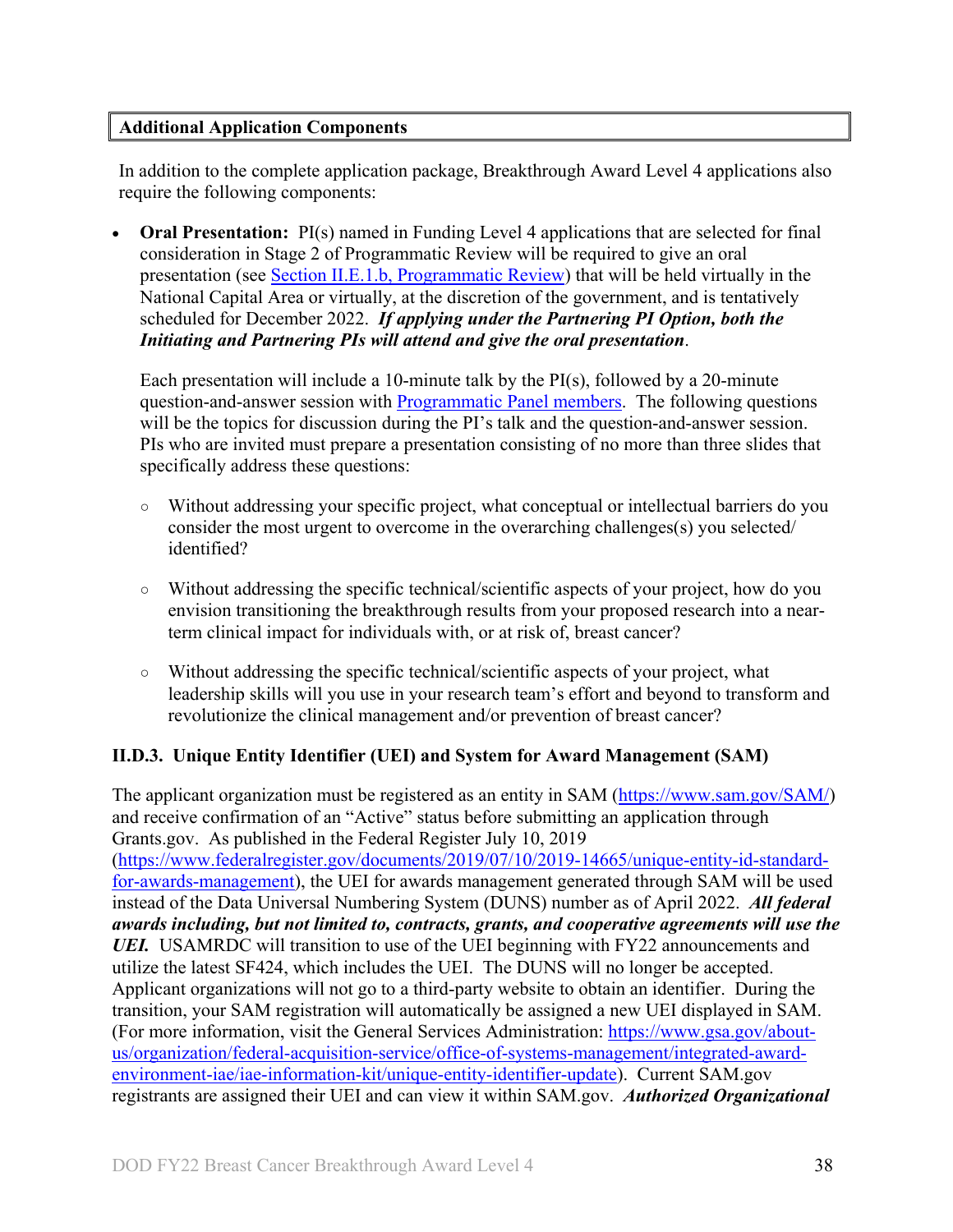*Representatives with existing eBRAP accounts should update their organizational profile to include the UEI prior to submission of the full application to Grant.gov (see below).* Refer to the General Application Instructions, Section III, for further information regarding Grants.gov requirements.

## <span id="page-38-0"></span>**II.D.4. Submission Dates and Times**

All submission dates and times are indicated in **Section I**, Overview of the Funding Opportunity. Pre-application and application submissions are required. The pre-application and application submission process should be started early to avoid missing deadlines. There are no grace periods. Failure to meet either of these deadlines will result in submission rejection.

## <span id="page-38-1"></span>**Applicant Verification of Full Application Submission in eBRAP**

*For Both Extramural and Intramural Applicants:* eBRAP allows an organization's representatives and PIs to view and modify the full application submissions associated with them. Following retrieval and processing of the full application, eBRAP will notify the organizational representatives and PI by email to log into eBRAP to review, modify, and verify the full application submission. eBRAP will validate full application files against the specific program announcement requirements, and discrepancies will be noted in an email to the PI and in the "Full Application Files" tab in eBRAP. eBRAP does not confirm the accuracy of file content. Application viewing, modification, and verification in eBRAP are strongly recommended, but not required. It is the applicant's responsibility to review all application components and ensure proper ordering as specified in the program announcement. *If either the Project Narrative or the budget fails eBRAP validation or needs to be modified, an updated full application package must be submitted prior to the application submission deadline. The Project Narrative and Research & Related Budget Form cannot be changed after the application submission deadline.* Other application components may be changed until the end of the [application verification period.](#page-0-0) Verify that subaward budget(s) and budget justification forms are present in eBRAP during the application verification period. If these components are missing, upload them to eBRAP before the end of the application verification period. After the end of the application verification period, the full application cannot be modified.

*Extramural Submission:* The full application package submitted to Grants.gov may be viewed and modified in eBRAP until the end of the application verification period. During the application verification period, the full application package, *with the exception of the Project Narrative and Budget Form,* may be modified.

*Intramural DOD Submission:* After eBRAP has processed the full application, the organizational Resource Manager/Comptroller/Task Area Manager or equivalent Business Official and PI(s) will receive email notification of the status and will be able to view and modify application components in eBRAP. During the application verification period, the full application package, *with the exception of the Project Narrative and Budget Form*, may be modified. The Resource Manager/Comptroller/Task Area Manager or equivalent Business Official should log into eBRAP to review and to approve the application package prior to the application verification deadline.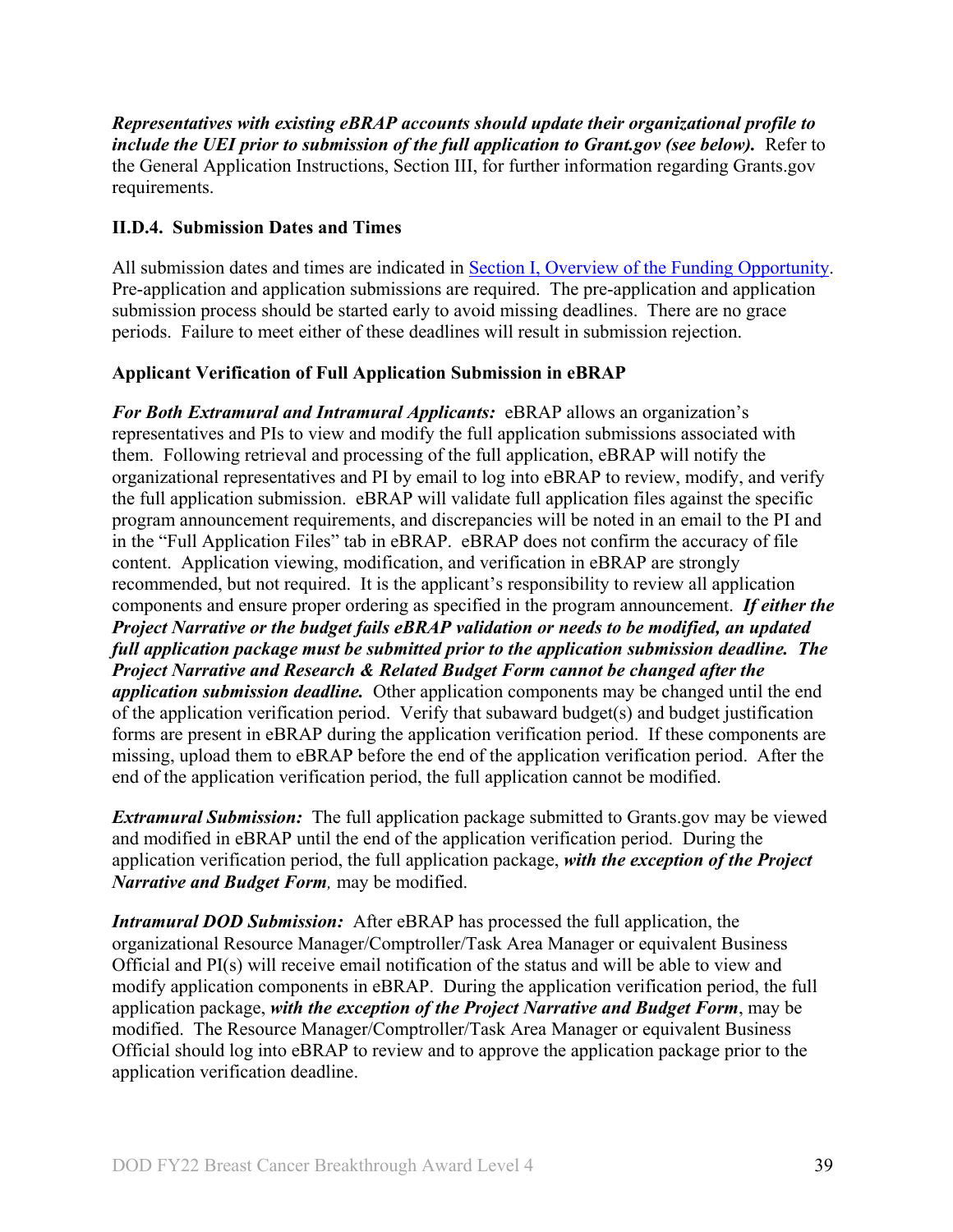*For All Submissions:* Verify that subaward budget(s) with budget justification are present in eBRAP during the application verification period. If these components are missing, upload them to eBRAP before the end of the application verification period.

## <span id="page-39-0"></span>**II.D.5. Funding Restrictions**

Application submissions with a single PI or under the Partnering PI Option have the same funding limits:

The maximum period of performance is **4** years.

**For applications submitted with a single PI:** The anticipated direct costs budgeted for the entire period of performance will not exceed **\$10M**. If indirect cost rates have been negotiated, indirect costs are to be budgeted in accordance with the organization's negotiated rate. No budget will be approved by the government exceeding **\$10M** direct costs or using an indirect cost rate exceeding the organization's negotiated rate.

**For applications submitted under the Partnering PI Option:** The anticipated combined direct costs budgeted for the entire period of performance in the applications of the Initiating and the Partnering PI will not exceed **\$10M**. If indirect cost rates have been negotiated, indirect costs are to be budgeted in accordance with the organization's negotiated rate. Collaborating organizations should budget associated indirect costs in accordance with each organization's negotiated rate. The combined budgeted direct costs approved by the government will not exceed **\$10M** or use an indirect cost rate exceeding each organization's negotiated rate.

Funds may be requested for the full proposed period of performance (up to 4 years) to cover:

- Clinical trial preparation, including but not limited to approval of IND/IDE application by the FDA, IRB and DOD HRPO approval, and opening of the clinical trial at the trial site(s), which will be considered the base of the award; and
- Clinical trial, as well as correlative work (if applicable), which will be considered optional research effort(s).

The approval of optional research effort(s) will be contingent upon all necessary regulatory approvals and opening of the clinical trial at the trial site(s) under the base award. Approval may be dependent on the availability of future year appropriations. If the application includes a single PI, the application must include two separate, but related, budgets and SOWs for the base and the option(s), not to exceed a combined **\$10M** in direct costs. For applications submitted under the Partnering PI Option, the Initiating and Partnering PIs' applications must include two separate, but related, budgets and SOWs for the base and the option(s), not to exceed a combined **\$10M** in direct costs. The budget for the option(s) should be submitted using the Research & Related Subaward Budget Attachment(s) Form. Also, these option periods, if funded, are to be conducted within the maximum period of performance (up to 4 years).

Research milestones to be accomplished by the end of each year in the period of performance must be clearly defined in the project SOW and will be finalized during award negotiations. The PI(s) will be required to present an update on progress toward accomplishing research milestones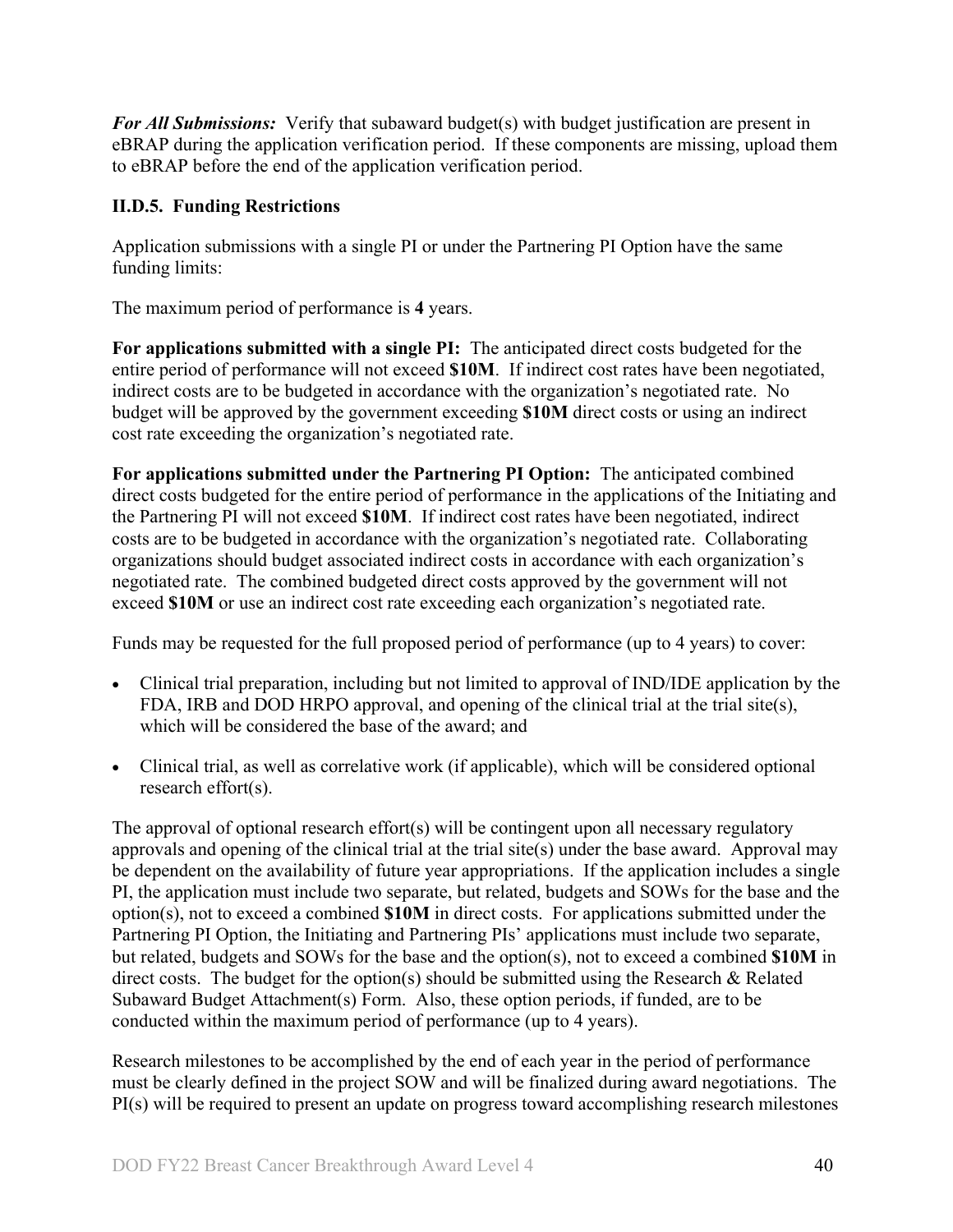and goals of the project at an annual Milestone Meeting to be held in-person in the National Capital Region or virtually, at the discretion of the government. Annual Milestone Meetings will be held at the conclusion of year 1 and every subsequent year in the period of performance and will be attended by members of the **BCRP Programmatic Panel**, CDMRP staff, and the USAMRAA Grants Officer.

All direct and indirect costs of any subaward or contract must be included in the total direct costs of the primary award.

For this award mechanism, direct costs must be requested for:

• Travel costs for the PI(s) to present project information or disseminate project results at a DOD FY22 BCRP annual Milestone Meeting during the period of performance in years 1, 2, 3, and 4 should be requested. For planning purposes, it should be assumed that the meetings will be held in the National Capital Region. **These travel costs are in addition to those allowed for annual scientific/technical meetings.**

May be requested for travel including:

- Travel in support of multidisciplinary collaborations.
- Travel costs for three investigators to travel to one scientific/technical meeting per year in addition to the required meeting described above. The intent of travel costs to scientific/ technical meetings is to present project information or disseminate project results from the BCRP Breakthrough Level 4 Award.

For extramural awards with an intragovernmental component, direct transfer of funds from an extramural award recipient to a DOD or other federal agency is not allowed except under very limited circumstances. Funding to intramural DOD and other federal agencies will be managed through a direct funds transfer. Intramural applicants are responsible for coordinating through their agency's procedures the use of contractual or assistance funding awards or other appropriate agreements to support extramural collaborators.

Refer to the General Application Instructions, Section III.A.5, for budget regulations and instructions for the Research & Related Budget. *For federal agencies or organizations collaborating with federal agencies, budget restrictions apply as are noted in the General Application Instructions, Section III.A.5*.

## <span id="page-40-0"></span>**II.D.6. Other Submission Requirements**

Refer to the General Application Instructions, Appendix 4, for detailed formatting guidelines.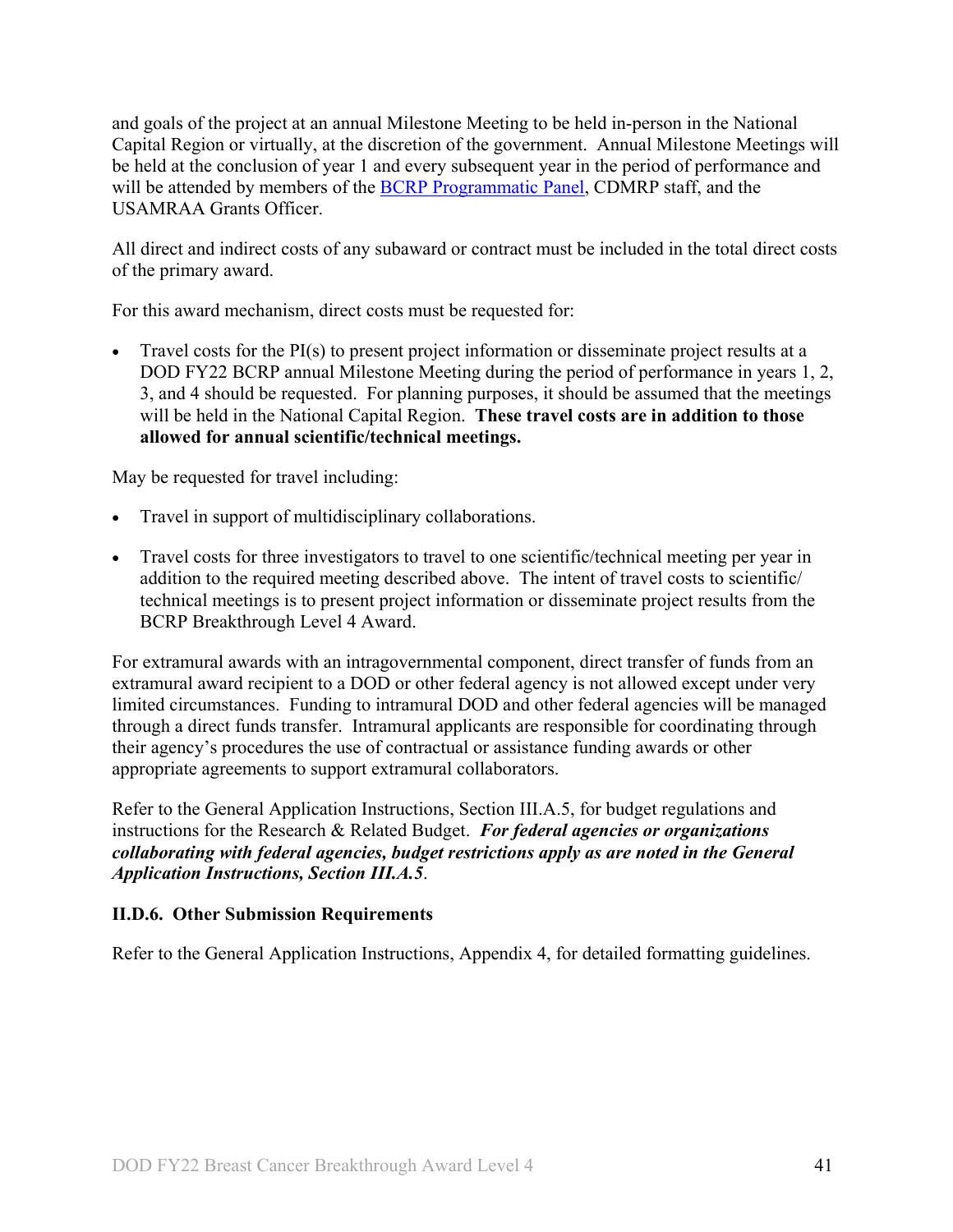## <span id="page-41-0"></span>**II.E. Application Review Information**

### <span id="page-41-1"></span>**II.E.1. Criteria**

#### **II.E.1.a. Peer Review**

To determine technical merit, all applications will be evaluated according to the following **scored criteria**, which are of equal importance:

#### • **Impact**

*Note:* Reviewers will evaluate how the proposed research will have an impact on the overarching challenge(s), assuming the objective/goals are realized.

- To what degree the proposed project will have a major impact on the overarching challenge(s).
- To what degree the project meets the requirement for high potential to accelerate progress toward ending breast cancer substantially beyond an incremental advance.
- Whether the proposed research will lead to a fundamentally new approach that is significantly more effective than interventions already approved or in clinical development.
- How well the proposal justifies how the identified breast cancer patients or at-risk individuals would benefit from the proposed research.

#### • **Research Strategy and Feasibility**

- How well the scientific rationale for the proposed clinical trial is supported by the preliminary data, critical review and analysis of the literature, relevant ongoing, planned, or complete clinical trials, and/or laboratory/preclinical evidence.
- $\circ$  How well the study questions, specific aims, hypotheses and/or objective(s), experimental design, methods, data collection procedures, and analyses are designed to answer clearly the clinical objective(s) and purpose.
- $\circ$  How well the inclusion/exclusion criteria and group assignment process meet the needs of the proposed clinical trial.
- How well plans to collect specimens and conduct laboratory evaluations are addressed, if applicable.
- To what degree the data collection instruments, if applicable, are appropriate to the proposed study.
- How well the application describes potential problems and alternative methods and/or approaches that may be employed.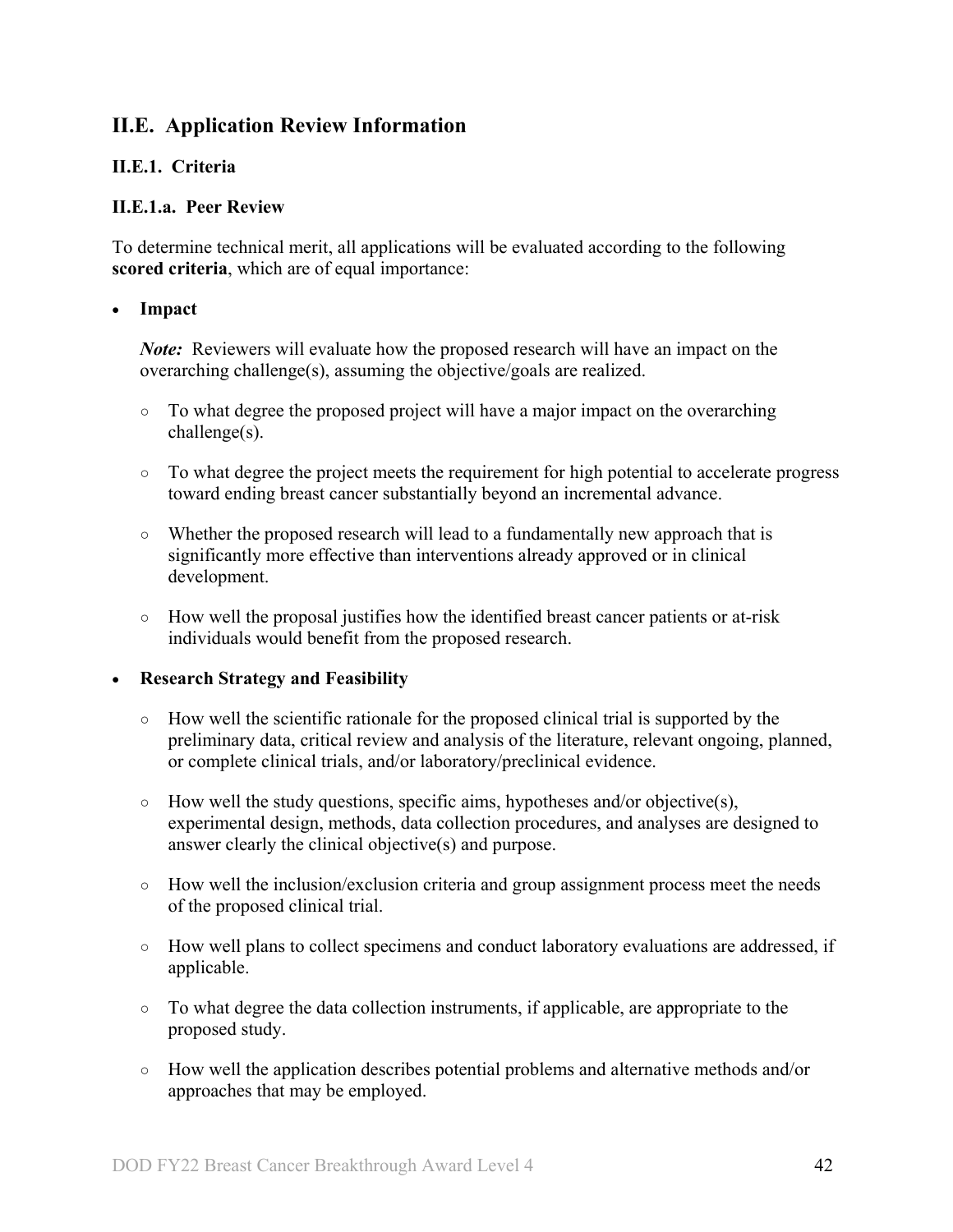○ How well the SOW indicates a feasible plan and timeline to conduct the clinical trial and provides clearly defined milestones to be accomplished by the end of each year in the period of performance.

#### • **Intervention**

- Whether there is evidence of support, indicating availability of the intervention from its source, for the duration of the proposed clinical trial (if applicable).
- $\circ$  To what degree the intervention addresses the clinical need(s) described.
- How the intervention compares with currently available interventions and/or standards of care.
- To what degree the application includes preclinical and/or clinical evidence to support the safety and stability (as appropriate) of the intervention.
- How well research procedures are clearly delineated from routine clinical procedures.
- Whether measures are described to ensure the consistency of dosing of active ingredients for nutritional supplements, if applicable.

#### • **Regulatory Strategy and Transition Plan**

- How well the regulatory strategy and development plan support the product indication/ label and are appropriate and well described.
- Whether the application includes documentation that the study is exempt from the FDA or other international agency regulation, or that the IND or IDE application (and/or international equivalent) has been submitted to the FDA and/or relevant international regulatory agency prior to the application submission deadline of this program announcement, as appropriate.
- How well the documentation provided supports the feasibility of acquiring an active IND or IDE (and/or international equivalent) covering the proposed trial, if applicable.
- For investigator-sponsored regulatory exemptions (e.g., IND, IDE, or other international equivalent), whether there is evidence of appropriate institutional support.
- Whether plans to comply with GMP, GLP, and GCP guidelines are appropriate.
- Whether the application has a plan to distribute the findings or intervention to the breast cancer community.
- Whether the identified next level of development and/or commercialization is realistic.
- Whether the funding strategy described to bring the intervention to the next level of development (e.g., specific industry partners, specific funding opportunities to be applied for) is reasonable and achievable.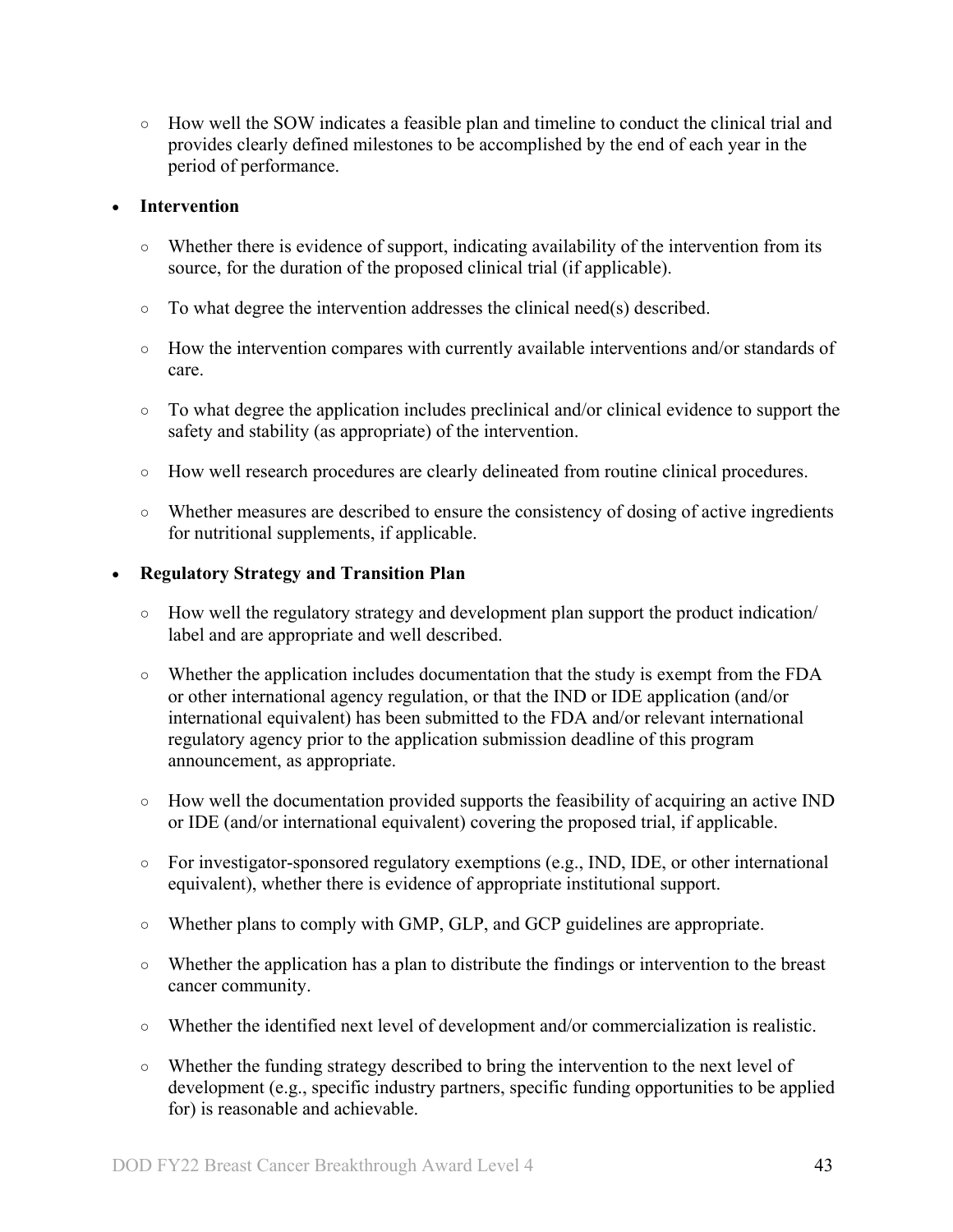- $\circ$  For knowledge products, whether a description of collaborations and other resources that will be used to provide continuity of development is provided.
- Whether the schedule and milestones for bringing the intervention to the next level of development (next-phase clinical trials, transition to industry, delivery to the market, incorporation into standard practice, and/or approval by the FDA) are achievable.
- Whether the potential risk analysis for cost, schedule, manufacturability, and sustainability is realistic and reasonable.
- How well the application identifies intellectual property ownership, demonstrates the appropriate access to all intellectual property rights necessary for development and commercialization, describes an appropriate intellectual and material property plan among participating organizations (if applicable), and addresses any impact of intellectual property issues on product or technology development and subsequent government access to products and technologies supported by this program announcement.

#### • **Recruitment, Accrual, and Feasibility**

- How well the application addresses the availability of human subjects for the clinical trial and the prospect of their participation.
- Whether the application demonstrates access to the proposed human subject population.
- The degree to which the recruitment, informed consent, screening, and retention processes for human subjects will meet the needs of the proposed clinical trial.
- How well the application identifies possible delays (e.g., slow accrual, attrition) and presents adequate mitigation plans to resolve them.
- To what extent the proposed clinical trial might affect the daily lives of the individual human subjects participating in the study.
- Whether the strategy for the inclusion of women and minorities is appropriate to the objectives of the study.
- Whether the distribution of the proposed enrollment on the basis of sex/gender, race, and/or ethnicity is appropriate for the proposed research.

#### • **Statistical Plan and Data Analysis**

- To what degree the statistical model and data analysis plan are suitable to meet the study objectives.
- How the statistical plan, including sample size projections and power analysis, is adequate for the study and all proposed correlative studies.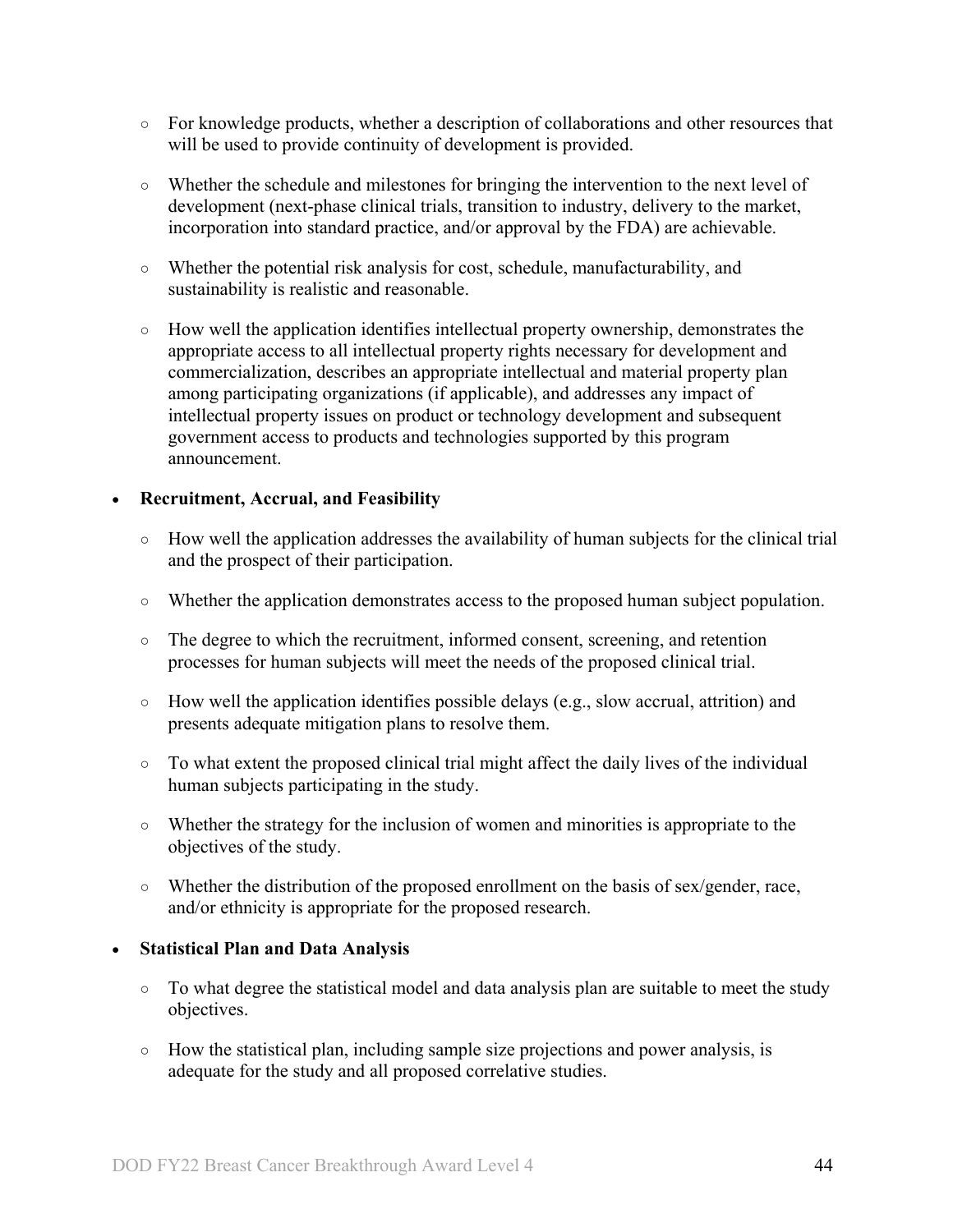- Whether the statistical plan compensates for the use of a subpopulation of a recruited sample population to ensure appropriate power can be achieved within the subpopulation study.
- Whether the plans for the valid analysis of group differences on the basis of sex/gender, race, and/or ethnicity for phase 3 clinical trials are appropriate for the proposed research.

### • **Ethical Considerations**

- Whether the population selected to participate in the trial stands to benefit from the knowledge gained.
- If applicable, how well the inclusion of international sites is justified.
- How the level of risk to human subjects is minimized and how the safety monitoring and reporting plan is appropriate for the level of risk.
- To what degree privacy and confidentiality issues are appropriately considered.
- To what degree the process for seeking informed consent is appropriate and whether safeguards are in place for vulnerable populations.

#### • **Personnel and Communication**

- Whether the application includes an appropriate and robust research/clinical team with the combined backgrounds and breast cancer-related expertise to enable successful conduct of the project.
- Whether the levels of effort of the study team members are appropriate for successful conduct of the proposed work.
- Whether two or more consumer advocates are named in the application and meet the criteria according to the program announcement.
- To what degree consumer advocates are integrated into the planning, design, implementation, and evaluation of the research.
- How well the consumer advocates' knowledge of current breast cancer issues and how their background and/or training in breast cancer research will contribute to the project.
- How well the logistical aspects of the proposed research (e.g., communication plan, data transfer and management, standardization of procedures) meet the needs of the proposed clinical trial.
- For clinical trials that are cooperative (i.e., involving more than one institution), to what degree the multi-institutional structure governing the research protocol(s) across all participating institutions and regulatory submission plan are defined and appropriate.
- **Partnership** *(only applicable to Partnering PI Option applications)*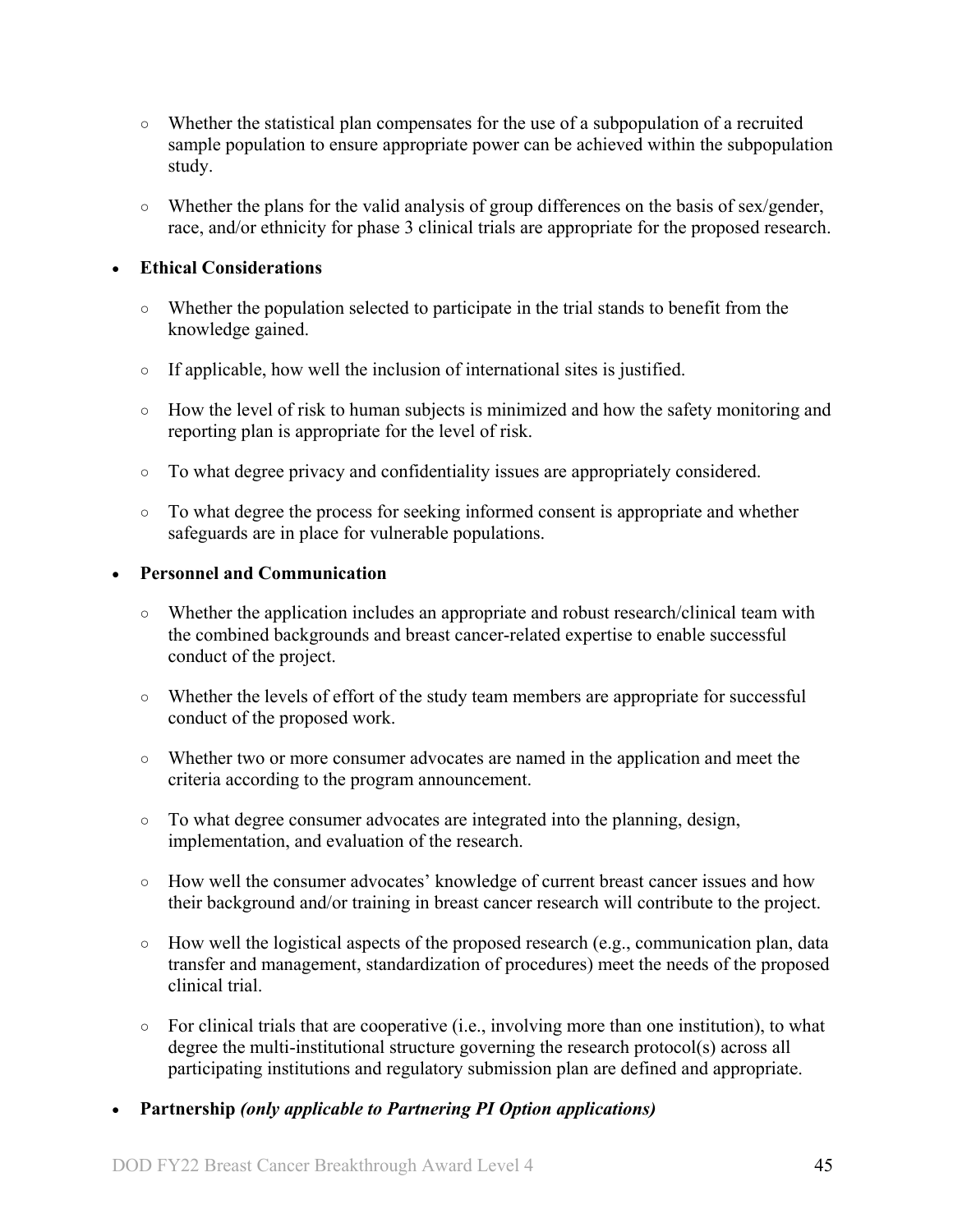- How well the partnership and combined expertise of the Initiating and Partnering PIs contribute to the research strategy and completion of the SOW.
- To what degree the partnership will better address the research question together rather than through separate individual efforts.
- To what degree both PIs intellectual input contributed into the design of the project and will devote similar and appropriate levels of effort to the conduct of the project.
- Whether funding will be balanced between both PIs or is otherwise appropriately justified.

In addition, the following **unscored criteria** will also contribute to the overall evaluation of the application:

## • **Environment**

- To what degree the scientific environment, clinical setting, and the accessibility of institutional resources support the clinical trial at each participating center or institution (including collaborative arrangements).
- Whether there is evidence for appropriate institutional commitment from each participating institution.

## • **Budget**

- Whether the **direct** costs exceed the allowable direct costs as published in the program announcement.
- Whether the budget is appropriate for the proposed research.

## • **Application Presentation**

 $\circ$  To what extent the writing, clarity, and presentation of the application components influence the review.

## <span id="page-45-0"></span>**II.E.1.b. Programmatic Review**

To make funding recommendations and select the application(s) that, individually or collectively, will best achieve the program objectives, the following criteria are used by programmatic reviewers:

- Ratings and evaluations of the peer reviewers
- Relevance to the mission of the DHP and FY22 BCRP, as evidenced by the following:

**Stage 1:** During the first stage of programmatic review, applications will be selected for Stage 2 using the following equally considered criteria: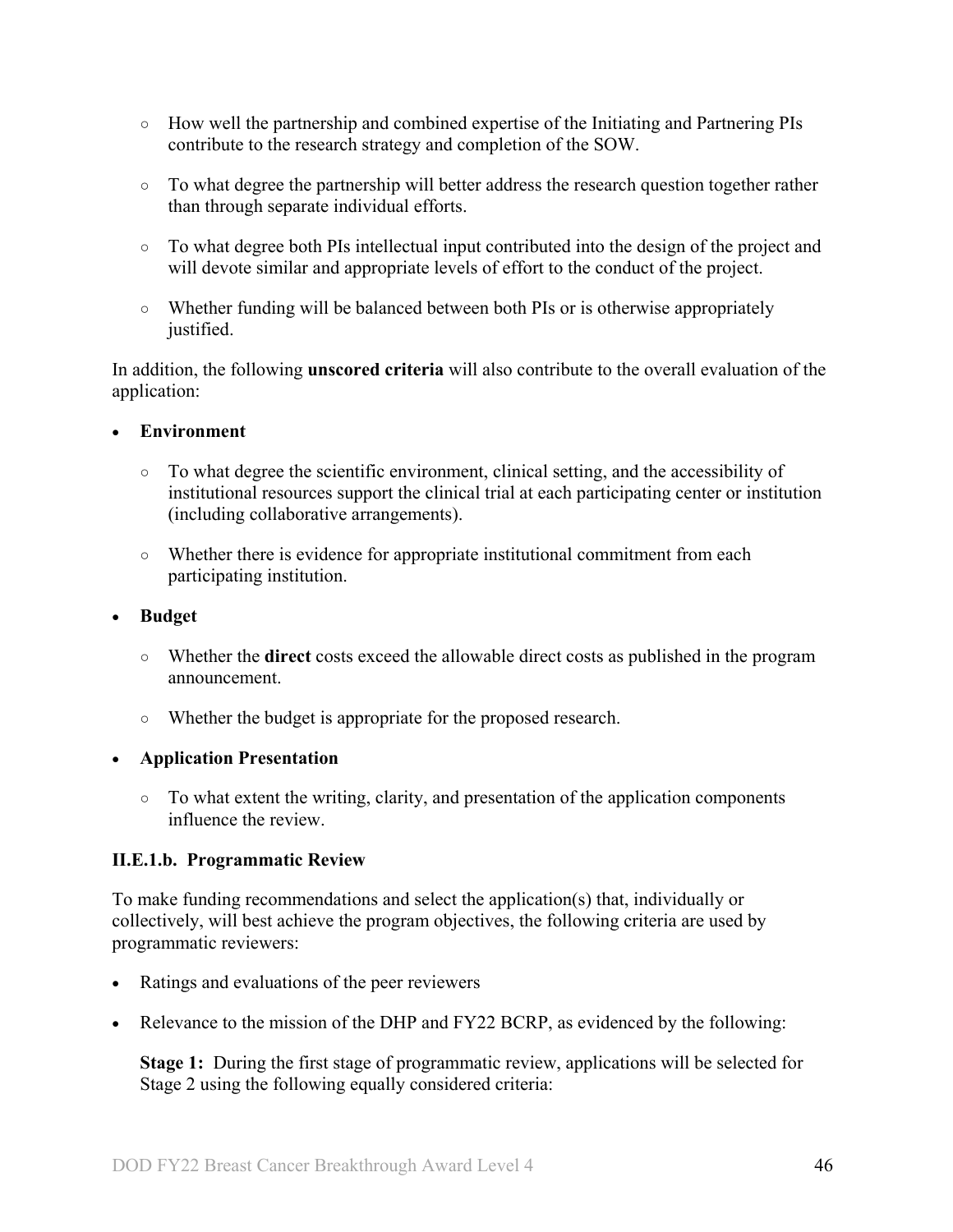- Adherence to the intent of the award mechanism
- Program portfolio composition
- Relative impact

**Stage 2 (Oral Presentation):** During the second stage of programmatic review, the following criteria will be used:

- Understanding of barriers to overcome in the overarching challenge selected/identified
- Articulation of a realistic vision for transitioning the results of the project into a near-term clinical impact for individuals with, or at risk for, breast cancer
- Capability to lead efforts to transform and revolutionize the clinical management and/or prevention of breast cancer

## <span id="page-46-0"></span>**II.E.2. Application Review and Selection Process**

All applications are evaluated by scientists, clinicians, and consumers in a two-tier review process. The first tier is **peer review**, the evaluation of applications against established criteria to determine technical merit, where each application is assessed for its own merit, independent of other applications. The second tier is **programmatic review**, a comparison-based process in which applications with high scientific and technical merit are further evaluated for programmatic relevance. Final recommendations for funding are made to the Commanding General, USAMRDC. *The highest-scoring applications from the first tier of review are not automatically recommended for funding. Funding recommendations depend on various factors as described in Section [II.E.1.b, Programmatic Review](#page-45-0)*. Additional information about the two-tier process used by the CDMRP can be found at

[https://cdmrp.army.mil/about/2tierRevProcess.](https://cdmrp.army.mil/about/2tierRevProcess) An information paper describing the funding recommendations and review process for the award mechanisms for the BCRP will be provided to the PI(s) and posted on the CDMRP website.

All CDMRP review processes are conducted confidentially to maintain the integrity of the meritbased selection process. Panel members sign a statement declaring that application and evaluation information will not be disclosed outside the panel. Violations of confidentiality can result in the dissolving of a panel(s) and other corrective actions. In addition, personnel at the applicant or collaborating organizations are prohibited from contacting persons involved in the review and approval process to gain protected evaluation information or to influence the evaluation process. Violations of these prohibitions will result in the administrative withdrawal of the organization's application. Violations by panel members or applicants that compromise the confidentiality of the review and approval process may also result in suspension or debarment from federal awards. Furthermore, the unauthorized disclosure of confidential information of one party to another third party is a crime in accordance with 18 USC 1905.

## <span id="page-46-1"></span>**II.E.3. Integrity and Performance Information**

Prior to making an assistance agreement award where the federal share is expected to exceed the simplified acquisition threshold, as defined in 2 CFR 200.1, over the period of performance, the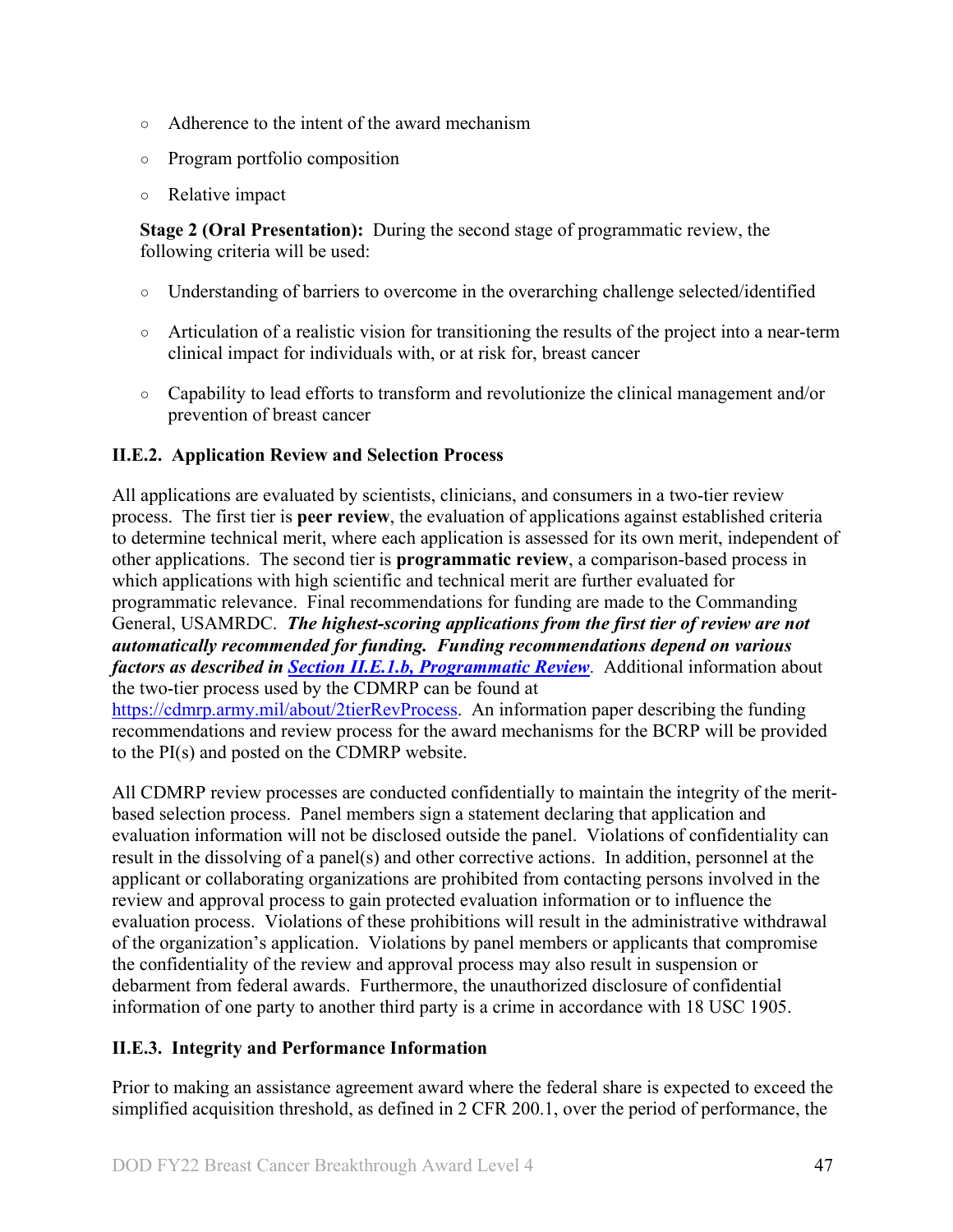federal awarding agency is required to review and consider any information about the applicant that is available in the Federal Awardee Performance and Integrity Information System (FAPIIS).

An applicant organization may review FAPIIS, accessible through SAM, and submit comments to FAPIIS on any information about the organization that a federal awarding agency previously entered and is currently available in FAPIIS.

The federal awarding agency will consider any comments by the applicant, in addition to other information in the designated integrity and performance system, in making a judgment about the applicant's integrity, business ethics, and record of performance under federal awards when determining a recipient's qualification prior to award, according to the qualification standards of the Department of Defense Grant and Agreement Regulations (DoDGARs), Section 22.415.

## <span id="page-47-0"></span>**II.E.4. Anticipated Announcement and Federal Award Dates**

All application review dates and times are indicated in Section [I, Overview of the Funding](#page-0-1)  [Opportunity.](#page-0-1)

Each PI and organization will receive email notification of posting of the funding recommendation in eBRAP. Each PI will receive a peer review summary statement on the strengths and weaknesses of the application.

## <span id="page-47-1"></span>**II.F. Federal Award Administration Information**

## <span id="page-47-2"></span>**II.F.1. Federal Award Notices**

Awards supported with FY22 funds are anticipated to be made no later than September 30, 2023. Refer to the General Application Instructions, Appendix 2, for additional award administration information.

After email notification of application review results through eBRAP, and if selected for funding, a representative from the USAMRAA will contact the Business Official authorized to negotiate on behalf of the PI's organization.

**Pre-Award Costs:** An institution of higher education, hospital, or non-profit organization may, at its own risk and without the government's prior approval, incur obligations and expenditures to cover costs up to 90 days before the beginning date of the initial budget period of a new award. Refer to the General Application Instructions, Section III.A.5.

*Only an appointed USAMRAA Grants Officer may obligate the government to the expenditure of funds.* No commitment on the part of the government should be inferred from discussions with any other individual. **The award document signed by the Grants Officer is the official authorizing document.**

Federal Government Organizations: Funding made to federal government organizations (to include intramural DOD organizations) will be executed through the Military Interdepartmental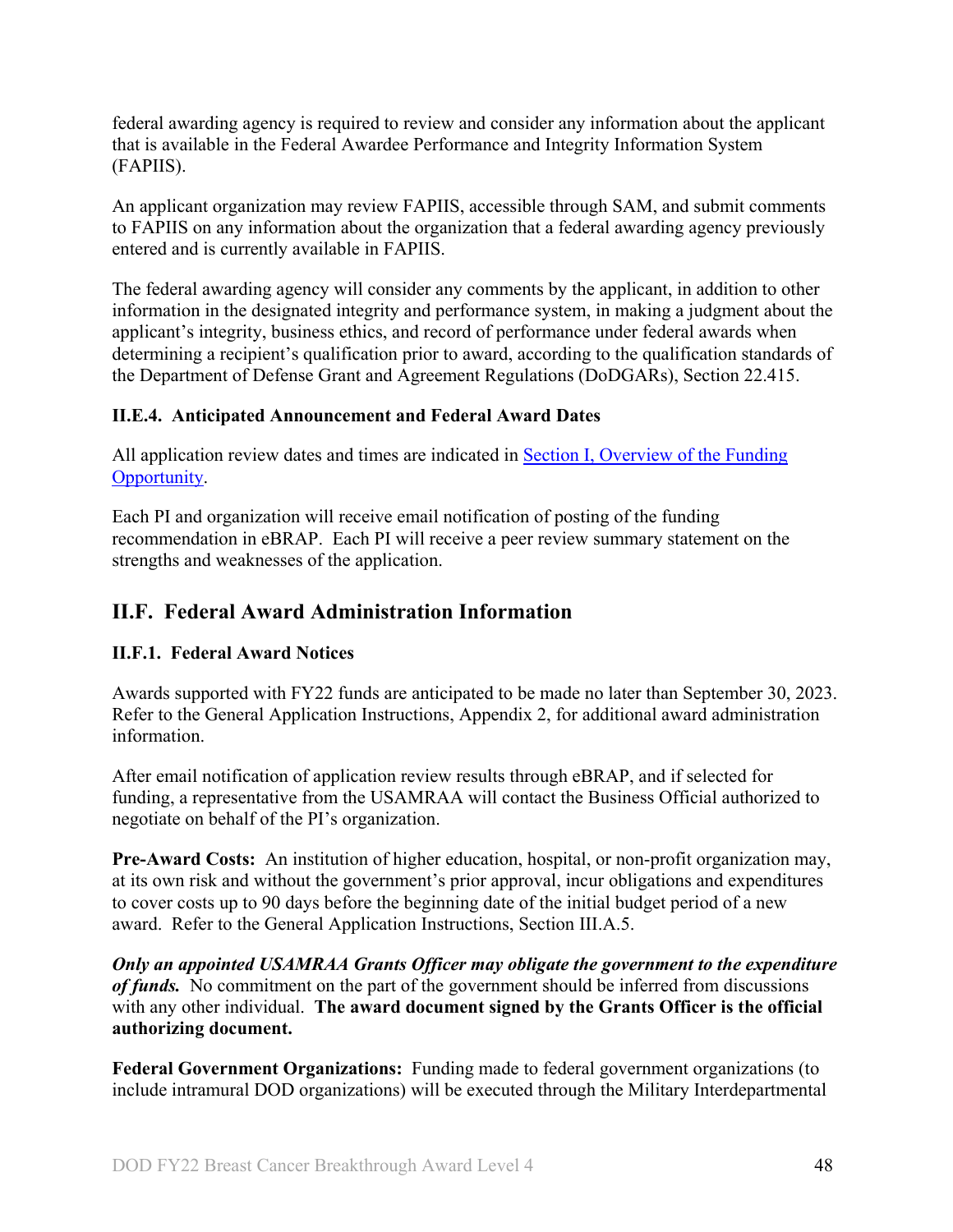Purchase Request (MIPR) or Funding Authorization Document (FAD) process. Transfer of funds is contingent upon appropriate safety and administrative approvals. Intramural applicants and collaborators are reminded to coordinate receipt and commitment of funds through their respective Resource Manager/Task Area Manager/Comptroller or equivalent Business Official.

## **II.F.1.a. PI Changes and Award Transfers**

Changes in PI, Initiating PI, or Partnering PI are not allowed, except under extenuating circumstances that will be evaluated on a case-by-case basis and at the discretion of the Grants Officer.

An organizational transfer of an award supporting the PI, Initiating PI, or Partnering PI is discouraged and will be evaluated on a case-by-case basis and only allowed at the discretion of the Grants Officer. The organizational transfer of an award supporting a clinical trial is strongly discouraged and in most cases will not be allowed.

An organizational transfer of an award will not be allowed in the last year of the (original) period of performance or any extension thereof.

Refer to the General Application Instructions, Appendix 2, Section B, for general information on organization or PI changes.

## <span id="page-48-0"></span>**II.F.2. Administrative and National Policy Requirements**

Applicable requirements in the DoDGARs found in 32 CFR, Chapter I, Subchapter C, and 2 CFR, Chapter XI, apply to grants and cooperative agreements resulting from this program announcement.

Refer to the General Application Instructions, Appendix 2, for general information regarding administrative requirements.

Refer to the General Application Instructions, Appendix 5, for general information regarding national policy requirements.

Refer to full text of the latest [DoD R&D General Terms and Conditions;](https://www.onr.navy.mil/work-with-us/manage-your-award/manage-grant-award/grants-terms-conditions) the [USAMRAA](https://www.usamraa.army.mil/Pages/Resources.aspx)  [General Research Terms and Conditions with Institutions of Higher Education, Hospitals, and](https://www.usamraa.army.mil/Pages/Resources.aspx)  [Non-Profit Organizations: Addendum to the DoD R&D General Terms and Conditions;](https://www.usamraa.army.mil/Pages/Resources.aspx) and the [USAMRAA General Research Terms and Conditions with For-Profit Organizations](https://www.usamraa.army.mil/Pages/Resources.aspx) for further information.

*New Requirement:* Certification Regarding Disclosure of Funding Sources. The proposing entity must comply with Section 223(a) of the William M. (Mac) Thornberry National Defense Authorization Act for Fiscal Year 2021, which requires that the PI, Partnering PI (if applicable), and all key personnel:

• Certify that the current and pending support provided on the application is current, accurate, and complete;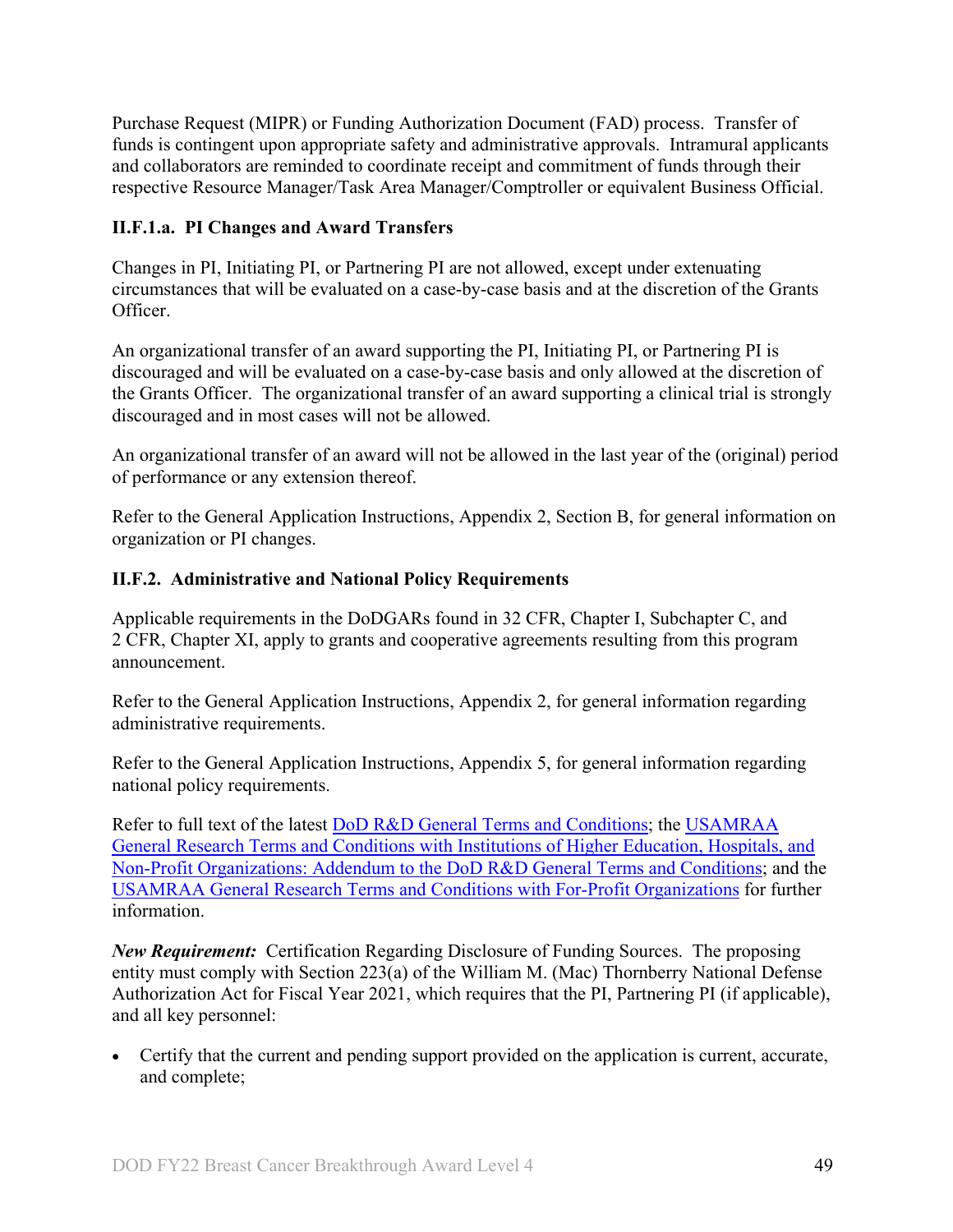- Agree to update such disclosure at the request of the agency prior to the award of support and at any subsequent time the agency determines appropriate during the term of the award; and
- Have been made aware of the requirements under Section  $223(a)(1)$  of this Act.

False, fictitious, or fraudulent statements or claims may result in criminal, civil, or administrative penalties (U.S. Code, Title 218, Section 1001).

## <span id="page-49-0"></span>**II.F.3. Reporting**

Refer to the General Application Instructions, Appendix 2, Section A, for general information on reporting requirements. *If there are technical reporting requirement delinquencies for any existing USAMRAA-sponsored awards at the applicant organization, no new awards will be issued to the applicant organization until all delinquent reports have been submitted.*

Annual progress reports as well as a final progress report will be required.

The Award Terms and Conditions will specify if more frequent reporting is required.

Award Expiration Transition Plan: An Award Expiration Transition Plan must be submitted with the final progress report. Use the one-page template "Award Expiration Transition Plan," available on the eBRAP "Funding Opportunities & Forms" web page [\(https://ebrap.org/eBRAP/public/Program.htm\)](https://ebrap.org/eBRAP/public/Program.htm) under the "Progress Report Formats" section. The Award Expiration Transition Plan must outline if and how the research supported by this award will progress and must include source(s) of funding, either known or pending.

PHS Inclusion Enrollment Reporting Requirement: Enrollment reporting on the basis of sex/gender, race, and ethnicity will be required with each annual and final progress report. The PHS Inclusion Enrollment Report is available on the "Funding Opportunities & Forms" web page [\(https://ebrap.org/eBRAP/public/Program.htm\)](https://ebrap.org/eBRAP/public/Program.htm) in eBRAP.

Awards resulting from this program announcement may entail additional reporting requirements related to recipient integrity and performance matters. Recipient organizations that have federal contract, grant, and cooperative agreement awards with a cumulative total value greater than \$10M are required to provide information to FAPIIS about certain civil, criminal, and administrative proceedings that reached final disposition within the most recent 5-year period and that were connected with performance of a federal award. These recipients are required to disclose, semiannually, information about criminal, civil, and administrative proceedings as specified in the applicable Representations (see General Application Instructions, Appendix 5, Section B).

## <span id="page-49-1"></span>**II.G. Federal Awarding Agency Contacts**

## <span id="page-49-2"></span>**II.G.1. eBRAP Help Desk**

Questions related to program announcement content or submission requirements as well as questions related to the pre-application or intramural application submission through eBRAP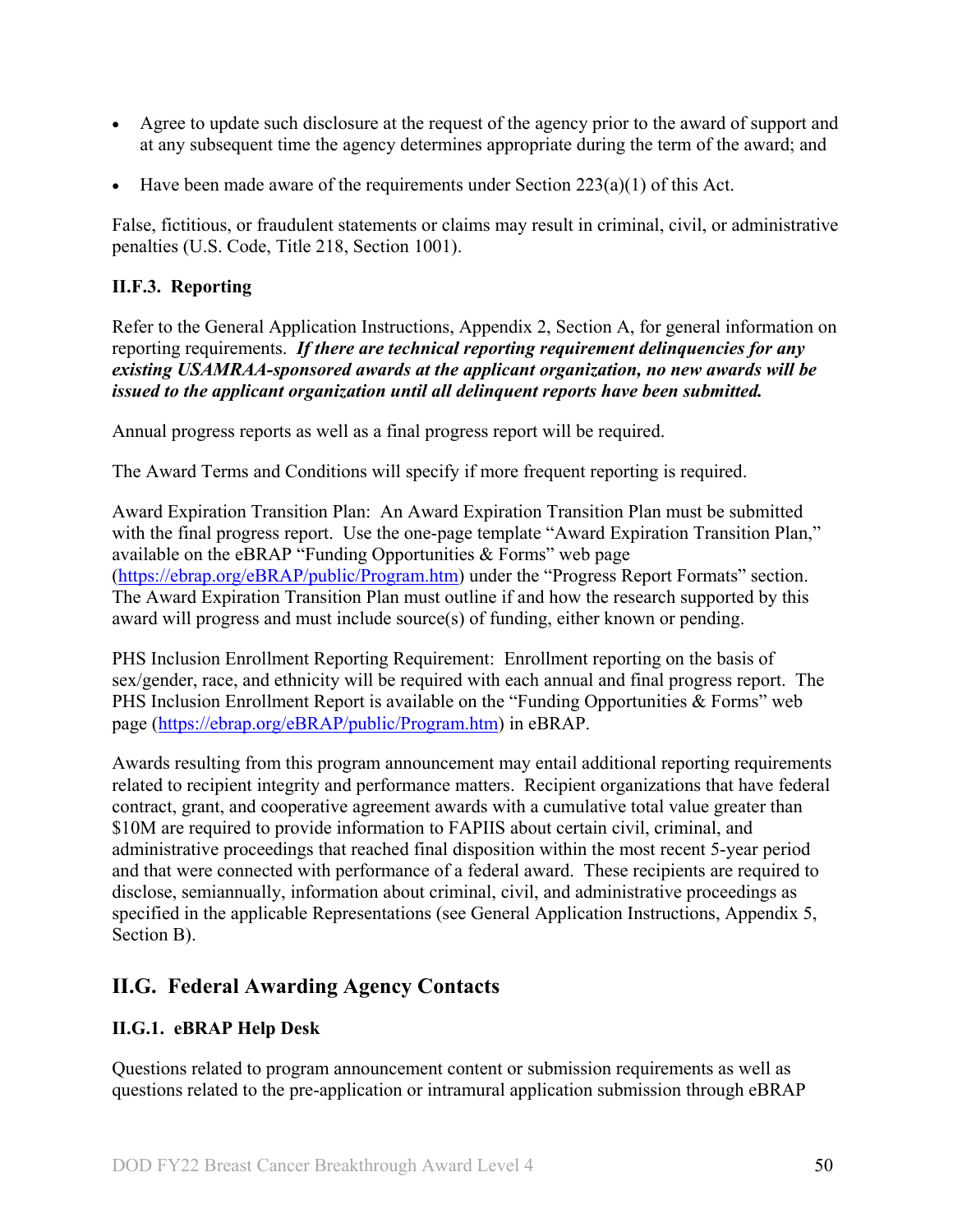should be directed to the eBRAP Help Desk, which is available Monday through Friday from 8:00 a.m. to 5:00 p.m. ET. Response times may vary depending upon the volume of inquiries.

Phone: 301-682-5507 Email: [help@eBRAP.org](mailto:help@eBRAP.org)

## <span id="page-50-0"></span>**II.G.2. Grants.gov Contact Center**

Questions related to extramural application submission through Grants.gov portal should be directed to the Grants.gov Contact Center, which is available 24 hours a day, 7 days a week (closed on U.S. federal holidays). The eBRAP Help Desk is unable to provide technical assistance with Grants.gov submission.

Phone: 800-518-4726; International 1-606-545-5035 Email: [support@grants.gov](mailto:support@grants.gov)

Sign up on Grants.gov for "send me change notification emails" by following the link on the "Synopsis" page for the program announcement or by responding to the prompt provided by Grants.gov when first downloading the Grants.gov application package. If the Grants.gov application package is updated or changed, the original version of the application package may not be accepted by Grants.gov.

## <span id="page-50-1"></span>**II.H. Other Information**

## <span id="page-50-2"></span>**II.H.1. Program Announcement and General Application Instructions Versions**

Questions related to this program announcement should refer to the program name, the program announcement name, and the program announcement version code 701Tb. The program announcement numeric version code will match the General Application Instructions version code 701.

## <span id="page-50-3"></span>**II.H.2. Administrative Actions**

After receipt of pre-applications or applications, the following administrative actions may occur:

## **II.H.2.a. Rejection**

The following will result in administrative rejection of the pre-application:

Preproposal Narrative is missing.

The following will result in administrative rejection of the application:

- Submission of an application for which a letter of invitation was not received.
- Project Narrative exceeds page limit.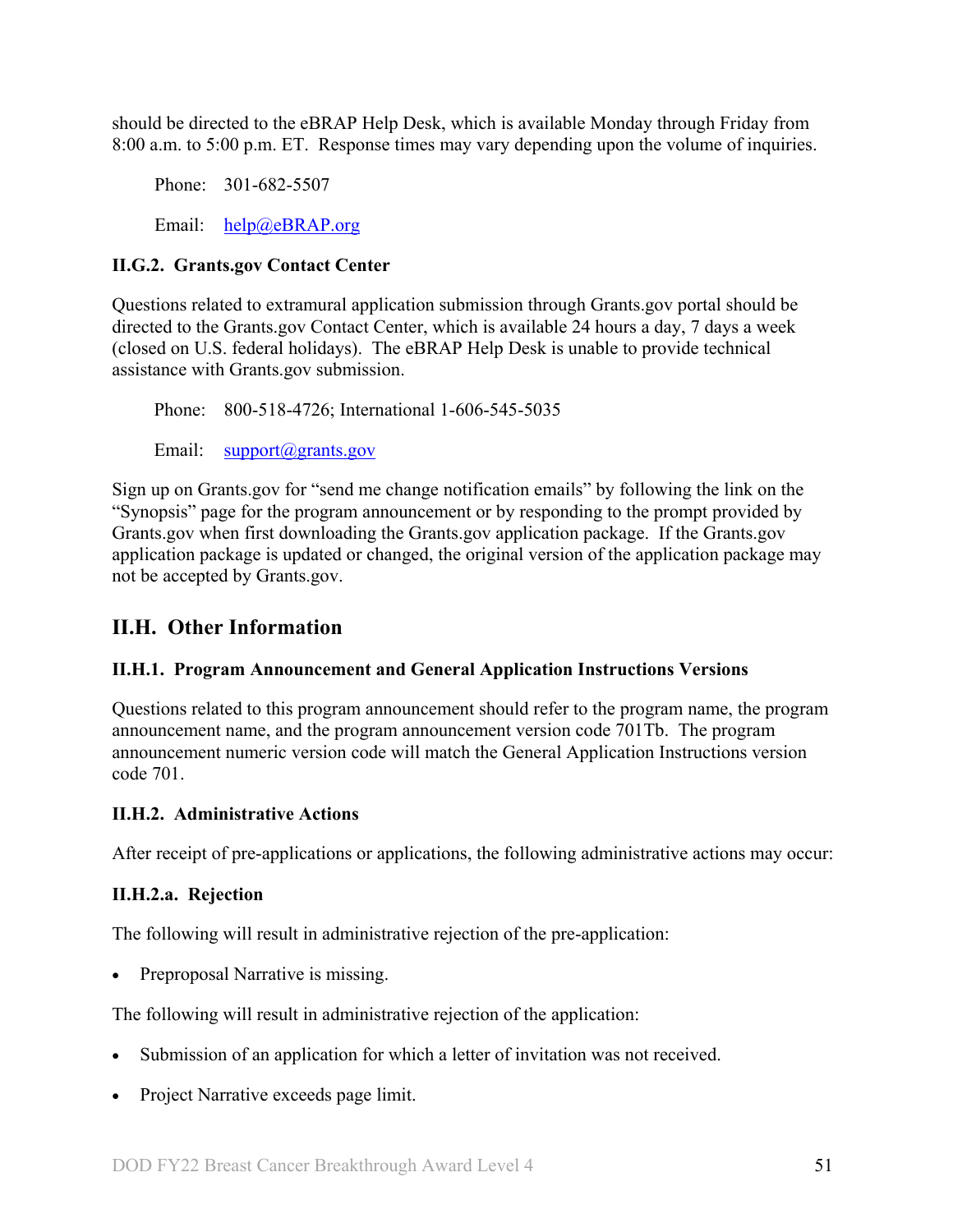- Partnering PI Option: Failure to submit both associated (Initiating PI and Partnering PI) applications by the application submission deadline.
- Project Narrative is missing.
- Budget is missing.
- Intervention [\(Attachment 6\)](#page-23-0) is missing.
- Human Subject Recruitment and Safety Procedures [\(Attachment 7\)](#page-24-0) is missing.
- Data Management [\(Attachment 8\)](#page-27-0) is missing.
- Regulatory Strategy [\(Attachment 9\)](#page-28-0) is missing.

## **II.H.2.b. Modification**

- Pages exceeding the specific limits will be removed prior to review for all documents other than the Preproposal Narrative and Project Narrative.
- Documents not requested will be removed.

## <span id="page-51-0"></span>**II.H.2.c. Withdrawal**

The following may result in administrative withdrawal of the pre-application or application:

- An FY22 BCRP Programmatic Panel member is named as being involved in the research proposed or is found to have assisted in the pre-application or application processes including, but not limited to, concept design, application development, budget preparation, and the development of any supporting documentation. *A list of the FY22 BCRP Programmatic Panel members can be found at<https://cdmrp.army.mil/bcrp/panels/panels22>.*
- The application fails to conform to this program announcement description.
- Inclusion of URLs, with the exception of links in References Cited and Publication and/or Patent Abstract sections.
- Page size is larger than 8.5 inches x 11.0 inches (approximately 21.59 cm x 27.94 cm).
- To preserve the integrity of its peer and programmatic review processes, the CDMRP discourages inclusion of any employee of its review contractors having any role in the preparation, research or other duties for submitted applications. For FY22, the identities of the peer review contractor and the programmatic review contractor may be found at the CDMRP website [\(https://cdmrp.army.mil/about/2tierRevProcess\)](https://cdmrp.army.mil/about/2tierRevProcess). Applications that include names of personnel from either of these companies may be administratively withdrawn.
- Personnel from applicant or collaborating organizations are found to have contacted persons involved in the review or approval process to gain protected evaluation information or to influence the evaluation process.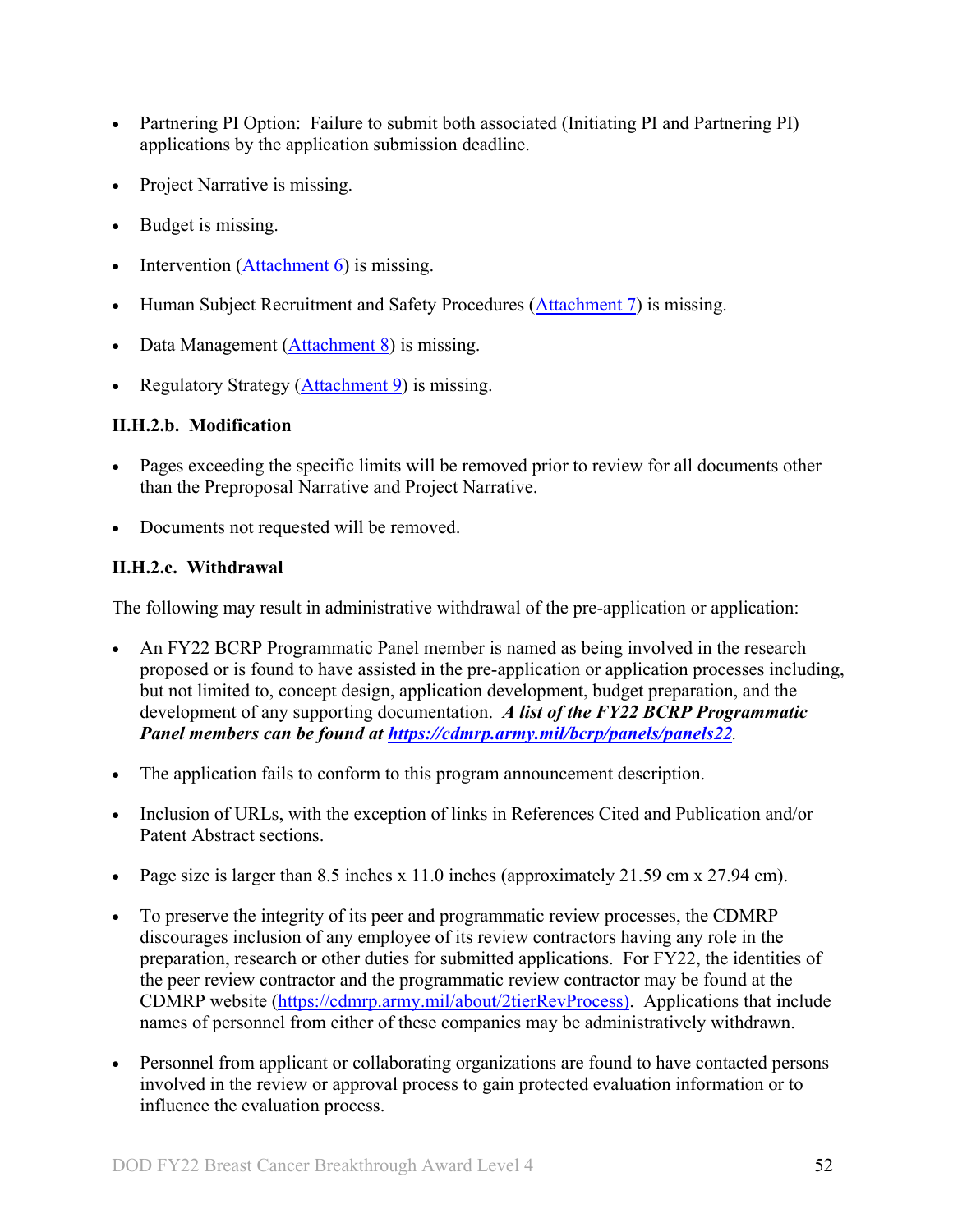- Applications from extramural organizations, including non-DOD federal agencies, received through eBRAP may be withdrawn.
- Applications submitted by an intramural DOD organization may be withdrawn if the intramural organization cannot coordinate the use of contractual, assistance, or other appropriate agreements to provide funds to extramural collaborators.
- An IND or IDE application is necessary but has not been submitted to the FDA prior to the application submission deadline.
- For studies with international sites where a regulatory application is necessary, proof of documentation that the relevant regulatory document(s) from the host country(ies) have been submitted prior to the grant submission deadline is not provided.
- Submission of the same research project to different funding opportunities within the same program and funding cycle.
- The proposed research is not a clinical trial.
- The invited application proposes a different research project than that described in the preapplication.
- Application fails to include two consumer advocates on the research team as required by this program announcement.

## **II.H.2.d. Withhold**

Applications that appear to involve research misconduct will be administratively withheld from further consideration pending organizational investigation. The organization will be required to provide the findings of the investigation to the USAMRAA Grants Officer for a determination of the final disposition of the application.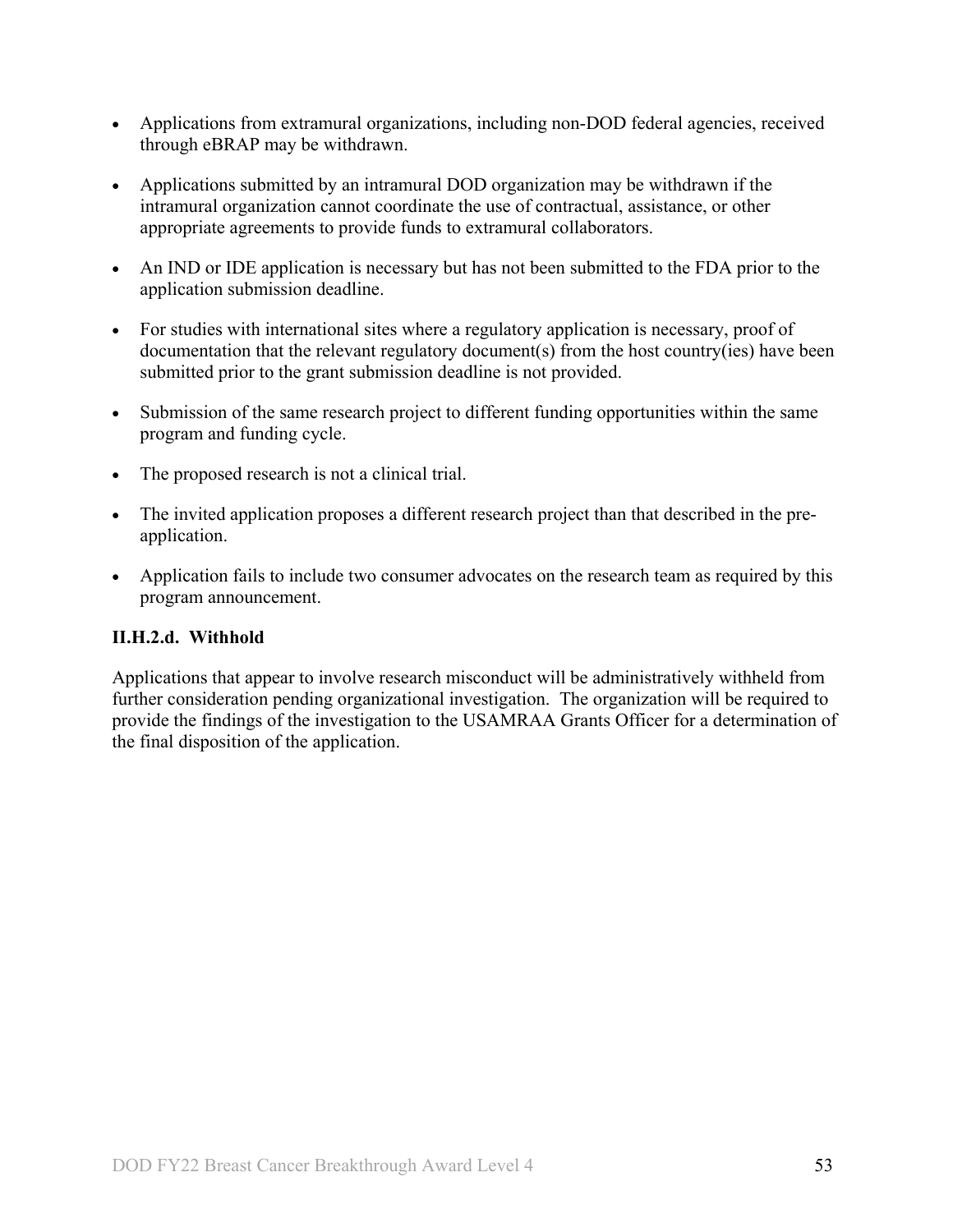| <b>Application Components</b> | <b>Action</b>                                                                      | <b>Single PI or</b><br><b>Initiating PI</b><br>Completed | <b>Partnering PI</b><br>Completed |
|-------------------------------|------------------------------------------------------------------------------------|----------------------------------------------------------|-----------------------------------|
| SF424 Research $\&$           |                                                                                    |                                                          |                                   |
| Related Application for       |                                                                                    |                                                          |                                   |
| <b>Federal Assistance</b>     | Complete form as instructed.                                                       |                                                          |                                   |
| (extramural                   |                                                                                    |                                                          |                                   |
| submissions only)             |                                                                                    |                                                          |                                   |
| Summary (Tab 1) and           |                                                                                    |                                                          |                                   |
| <b>Application Contacts</b>   | Complete these tabs as instructed.                                                 |                                                          |                                   |
| (Tab 2) (intramural           |                                                                                    |                                                          |                                   |
| submissions only)             |                                                                                    |                                                          |                                   |
|                               | Project Narrative: Upload as Attachment<br>1 with file name "ProjectNarrative.pdf" |                                                          |                                   |
|                               | Supporting Documentation: Upload as                                                |                                                          |                                   |
|                               | Attachment 2 with file name                                                        |                                                          |                                   |
|                               | "Support.pdf"                                                                      |                                                          |                                   |
|                               | Technical and Lay Abstracts: Upload as                                             |                                                          |                                   |
|                               | Attachment 3 with file name                                                        |                                                          |                                   |
|                               | "Abstracts.pdf"                                                                    |                                                          |                                   |
|                               | Statement of Work: Upload as                                                       |                                                          |                                   |
|                               | Attachment 4 with file name "SOW.pdf"                                              |                                                          |                                   |
|                               | Impact Statement: Upload as Attachment                                             |                                                          |                                   |
|                               | 5 with file name "Impact.pdf"                                                      |                                                          |                                   |
|                               | Intervention: Upload as Attachment 6                                               |                                                          |                                   |
|                               | with file name "Intervention.pdf"                                                  |                                                          |                                   |
|                               | Human Subject Recruitment and Safety                                               |                                                          |                                   |
| Attachments                   | Procedures: Upload as Attachment 7 with                                            |                                                          |                                   |
|                               | file name "HumSubProc.pdf"                                                         |                                                          |                                   |
|                               | Data Management: Upload as Attachment                                              |                                                          |                                   |
|                               | 8 with file name "Data Manage.pdf"                                                 |                                                          |                                   |
|                               | Regulatory Strategy: Upload as                                                     |                                                          |                                   |
|                               | Attachment 9 with the file name                                                    |                                                          |                                   |
|                               | "Regulatory.pdf"                                                                   |                                                          |                                   |
|                               | Study Personnel and Organization:                                                  |                                                          |                                   |
|                               | Upload as Attachment 10 with file name                                             |                                                          |                                   |
|                               | "Personnel.pdf"                                                                    |                                                          |                                   |
|                               | Questionnaires, and Other Research Data                                            |                                                          |                                   |
|                               | Collection Instruments: Upload as<br>Attachment 11 with file name                  |                                                          |                                   |
|                               |                                                                                    |                                                          |                                   |
|                               | "Data_Collection.pdf"<br>Transition Plan: Upload as Attachment 12                  |                                                          |                                   |
|                               | with file name "Transition.pdf"                                                    |                                                          |                                   |

# <span id="page-53-0"></span>**II.H.3. Application Submission Checklist**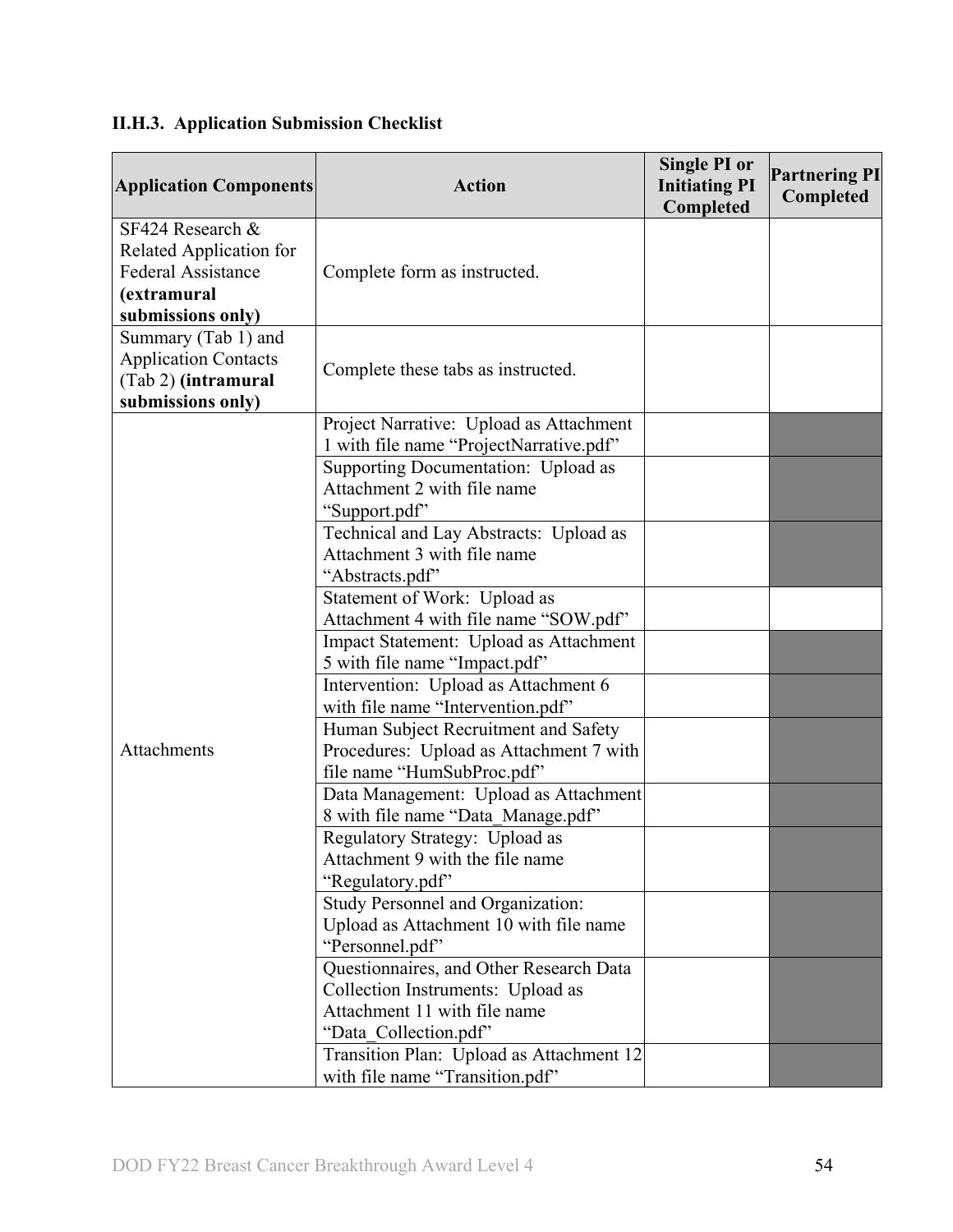| <b>Application Components</b>                                      | <b>Action</b>                                                                                                                                                                                                   | <b>Single PI or</b><br><b>Initiating PI</b><br>Completed | <b>Partnering PI</b><br>Completed |
|--------------------------------------------------------------------|-----------------------------------------------------------------------------------------------------------------------------------------------------------------------------------------------------------------|----------------------------------------------------------|-----------------------------------|
|                                                                    | Representations (extramural submissions<br>only): Upload as Attachment 13 with file<br>name "RequiredReps.pdf"                                                                                                  |                                                          |                                   |
|                                                                    | <b>Suggested Collaborating DOD Military</b><br>Facility Budget Format: Upload as<br>Attachment 14 with file name<br>"MFBudget.pdf" if applicable                                                                |                                                          |                                   |
| Research & Related<br>Personal Data                                | Complete form as instructed.                                                                                                                                                                                    |                                                          |                                   |
|                                                                    | <b>Attach PI Biographical Sketch</b><br>(Biosketch LastName.pdf) to the<br>appropriate field                                                                                                                    |                                                          |                                   |
| Research & Related<br>Senior/Key Person Profile                    | <b>Attach PI Previous/Current/Pending</b><br>Support (Support_LastName.pdf) to the<br>appropriate field                                                                                                         |                                                          |                                   |
| (Expanded)                                                         | <b>Attach Biographical Sketch</b><br>(Biosketch_LastName.pdf) for each<br>senior/key person to the appropriate field                                                                                            |                                                          |                                   |
|                                                                    | <b>Attach Previous/Current/Pending</b><br>(Support_LastName.pdf) for each<br>senior/key person to the appropriate field                                                                                         |                                                          |                                   |
| Research & Related<br>Budget (extramural<br>submissions only)      | Complete as instructed. Attach Budget<br>Justification (BudgetJustification.pdf) to<br>the appropriate field                                                                                                    |                                                          |                                   |
| Budget (intramural<br>submissions only)                            | Complete the Suggested DOD Military<br>Budget Format, including justification                                                                                                                                   |                                                          |                                   |
| Project/Performance Site<br>Location(s) Form                       | Complete form as instructed                                                                                                                                                                                     |                                                          |                                   |
| Research & Related<br><b>Subaward Budget</b><br>Attachment(s) Form | Complete form as instructed                                                                                                                                                                                     |                                                          |                                   |
| <b>Additional</b><br><b>Application Components</b>                 | <b>Action</b>                                                                                                                                                                                                   | <b>Single PI or</b><br><b>Initiating PI</b><br>Completed | <b>Partnering PI</b><br>Completed |
| <b>Oral Presentation</b>                                           | Confirm ability to give an oral presentation<br>in the National Capital Region or virtually,<br>at the government's discretion, that is<br>tentatively scheduled for December 2022<br>(if selected for Stage 2) |                                                          |                                   |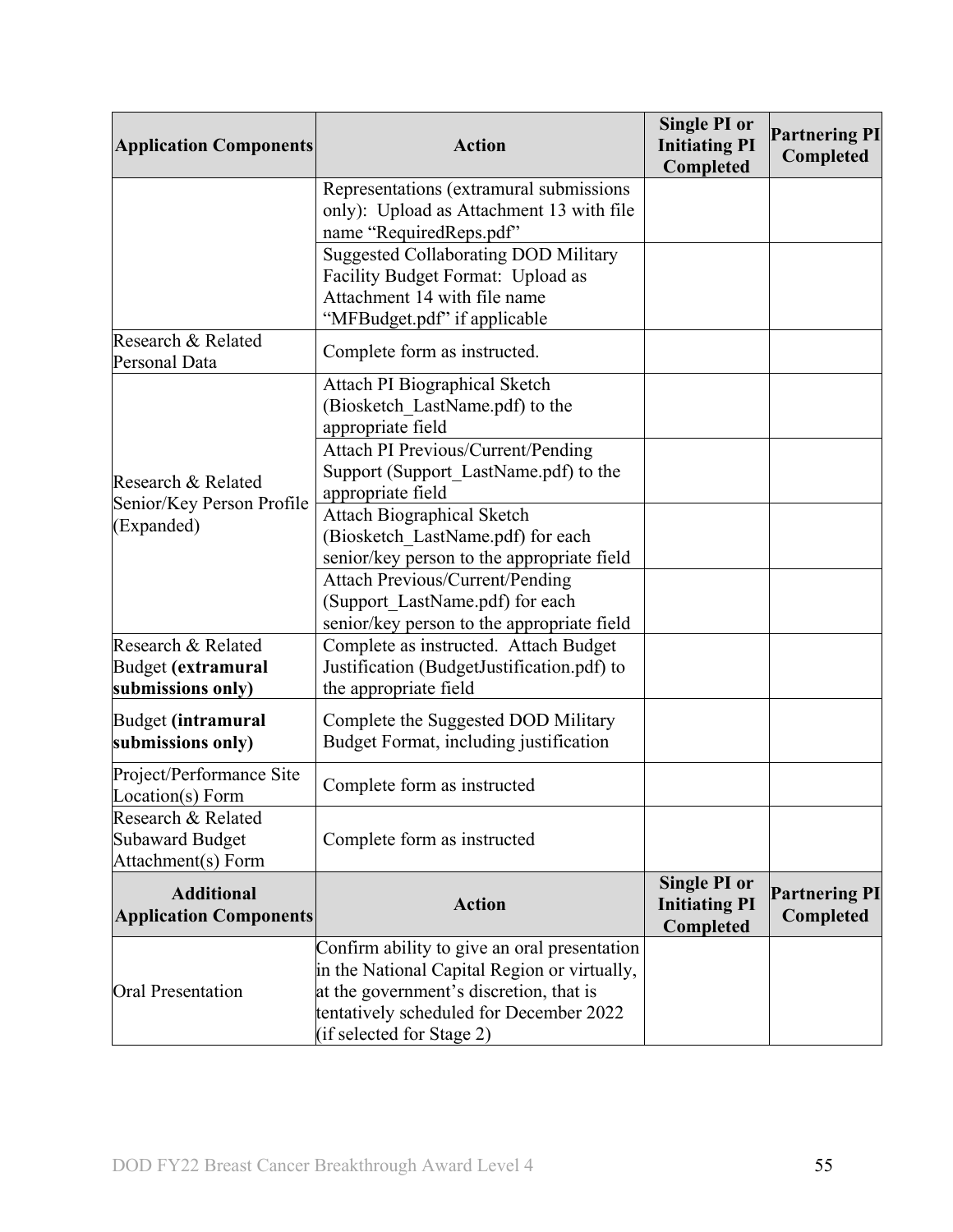## <span id="page-55-0"></span>**APPENDIX 1: ACRONYM LIST**

| <b>BCRP</b>        | <b>Breast Cancer Research Program</b>                                                                                    |
|--------------------|--------------------------------------------------------------------------------------------------------------------------|
| <b>CDMRP</b>       | <b>Congressionally Directed Medical Research Programs</b>                                                                |
| <b>CFR</b>         | Code of Federal Regulations                                                                                              |
| <b>DHP</b>         | Defense Health Program                                                                                                   |
| <b>DOD</b>         | Department of Defense                                                                                                    |
| <b>DoDGARs</b>     | Department of Defense Grant and Agreement Regulations                                                                    |
| <b>DUNS</b>        | Data Universal Numbering System                                                                                          |
| eBRAP              | <b>Electronic Biomedical Research Application Portal</b>                                                                 |
| EC                 | <b>Ethics Committee</b>                                                                                                  |
| ET                 | Eastern Time                                                                                                             |
| FAD                | <b>Funding Authorization Document</b>                                                                                    |
| <b>FAPIIS</b>      | Federal Awardee Performance and Integrity Information System                                                             |
| <b>FDA</b>         | U.S. Department of Food and Drug Administration                                                                          |
| FY                 | <b>Fiscal Year</b>                                                                                                       |
| <b>GCP</b>         | <b>Good Clinical Practice</b>                                                                                            |
| <b>GLP</b>         | Good Laboratory Practice                                                                                                 |
| <b>GMP</b>         | Good Manufacturing Practice                                                                                              |
| <b>HRPO</b>        | Human Research Protection Office                                                                                         |
| ICH E <sub>6</sub> | International Conference on Harmonisation of Technical Requirements for<br>Registration of Pharmaceuticals for Human Use |
| IDE                | <b>Investigational Device Exemption</b>                                                                                  |
| <b>IND</b>         | <b>Investigational New Drug</b>                                                                                          |
| <b>IRB</b>         | <b>Institutional Review Board</b>                                                                                        |
| LAR                | Legally Authorized Representative                                                                                        |
| M                  | Million                                                                                                                  |
| MB                 | Megabyte                                                                                                                 |
| <b>MIPR</b>        | Military Interdepartmental Purchase Request                                                                              |
| <b>NIH</b>         | National Institutes of Health                                                                                            |
| ORCID              | Open Researcher and Contributor ID, Inc.                                                                                 |
| <b>PDF</b>         | <b>Portable Document Format</b>                                                                                          |
| <b>PHS</b>         | <b>Public Health Service</b>                                                                                             |
| PI                 | Principal Investigator                                                                                                   |
| <b>SAM</b>         | <b>System for Award Management</b>                                                                                       |
| <b>SOW</b>         | <b>Statement of Work</b>                                                                                                 |
| <b>STEM</b>        | Science, Technology, Engineering, and/or Mathematics                                                                     |